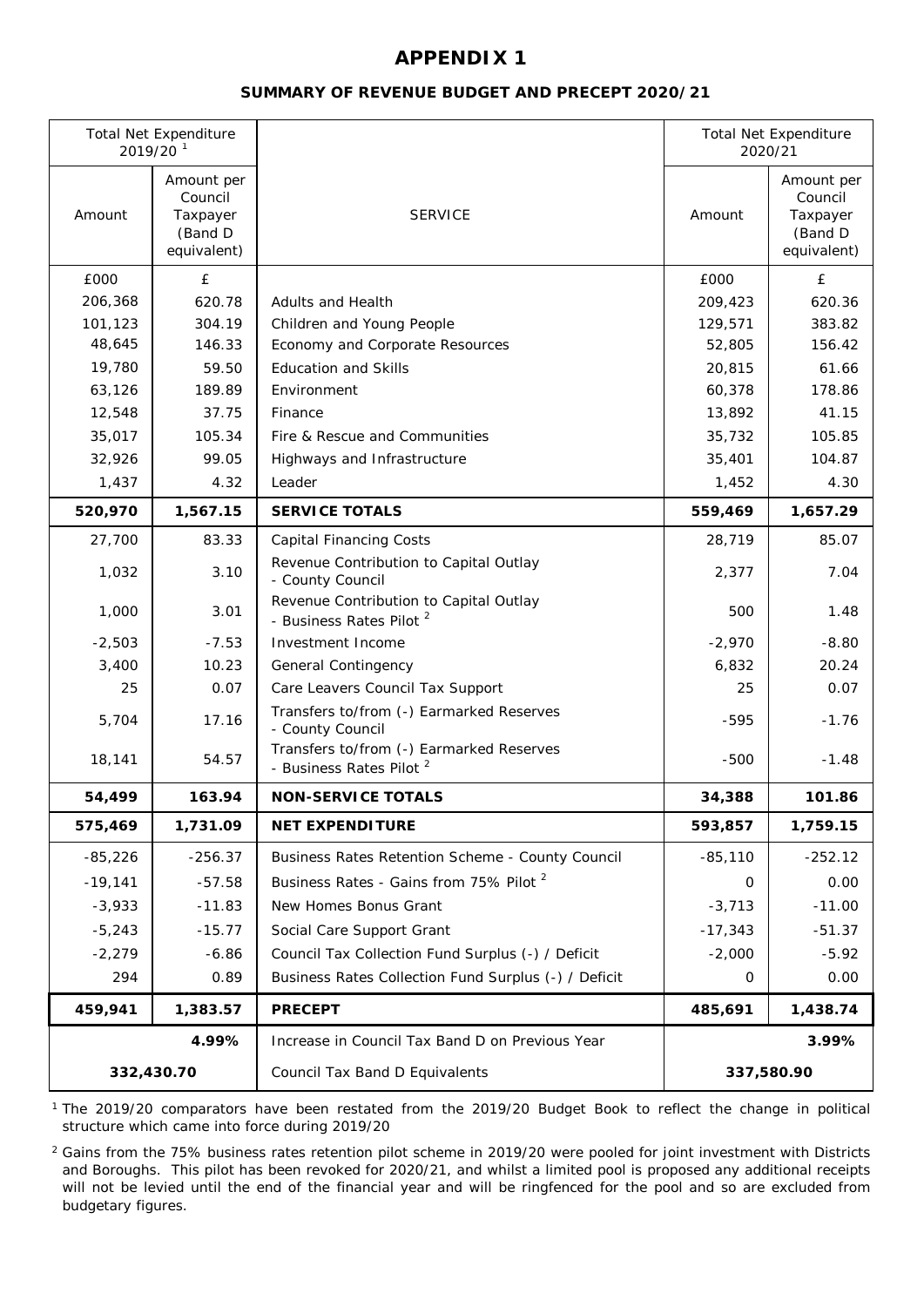#### **ANALYSIS OF CHANGES**

|                                                                    |                          |                      | Effective Change in Spending        |                                         |                             | Change in                                        |                                    |                                                     |                                              |
|--------------------------------------------------------------------|--------------------------|----------------------|-------------------------------------|-----------------------------------------|-----------------------------|--------------------------------------------------|------------------------------------|-----------------------------------------------------|----------------------------------------------|
| <b>PORTFOLIO</b>                                                   | <b>Budget</b><br>2019/20 | Pay<br>and<br>Prices | Committed<br>and Service<br>Changes | Balancing<br>the Budget<br>(Appendix 3) | Total<br>col<br>$2 + 3 + 4$ | Central<br>Government<br>Funding<br>Arrangements | Transfers<br>between<br>Portfolios | Overall<br>Change in<br>Spending<br>$col 5 + 6 + 7$ | <b>Budget</b><br>2020/21<br>col 1 + col<br>8 |
|                                                                    | column 1                 | column 2             | column 3                            | column 4                                | column 5                    | column 6                                         | column 7                           | column 8                                            | column 9                                     |
|                                                                    | £000                     | £000                 | £000                                | £000                                    | £000                        | £000                                             | £000                               | £000                                                | £000                                         |
| Adults and Health                                                  | 206,368                  | 3,139                | 6,314                               | $-6,564$                                | 2,889                       |                                                  | 166                                | 3,055                                               | 209,423                                      |
| Children and Young People                                          | 101,123                  | 1,917                | 28,726                              | $-1,869$                                | 28,774                      |                                                  | $-326$                             | 28,448                                              | 129,571                                      |
| Economy and Corporate Resources                                    | 48,645                   | 1,151                | 5,778                               | $-2,775$                                | 4,154                       |                                                  | 6                                  | 4,160                                               | 52,805                                       |
| <b>Education and Skills</b>                                        | 19,780                   | 561                  | 647                                 | $-444$                                  | 764                         |                                                  | 271                                | 1,035                                               | 20,815                                       |
| Environment                                                        | 63,126                   | 1,747                | $-1,245$                            | $-3,217$                                | $-2,715$                    |                                                  | $-33$                              | $-2,748$                                            | 60,378                                       |
| Finance                                                            | 12,548                   | 342                  | 1,638                               | $-955$                                  | 1,025                       |                                                  | 319                                | 1,344                                               | 13,892                                       |
| Fire & Rescue and Communities                                      | 35,017                   | 835                  | 2,426                               | $-1,865$                                | 1,396                       |                                                  | $-681$                             | 715                                                 | 35,732                                       |
| Highways and Infrastructure                                        | 32,926                   | 920                  | 1,815                               | $-450$                                  | 2,285                       |                                                  | 190                                | 2,475                                               | 35,401                                       |
| Leader                                                             | 1,437                    | 28                   | $\mathsf{O}$                        | -8                                      | 20                          |                                                  | $-5$                               | 15                                                  | 1,452                                        |
| <b>SERVICE TOTALS</b>                                              | 520,970                  | 10,640               | 46,099                              | $-18, 147$                              | 38,592                      | O                                                | $-93$                              | 38,499                                              | 559,469                                      |
| <b>Capital Financing Costs</b>                                     | 27,700                   |                      | 1,019                               |                                         | 1,019                       |                                                  |                                    | 1,019                                               | 28,719                                       |
| Revenue Contribution to Capital Outlay<br>- County Council         | 1,032                    |                      | 1,345                               |                                         | 1,345                       |                                                  |                                    | 1,345                                               | 2,377                                        |
| Revenue Contribution to Capital Outlay<br>- Business Rates Pilot   | 1,000                    |                      | $-500$                              |                                         | -500                        |                                                  |                                    | -500                                                | 500                                          |
| Investment Income                                                  | $-2,503$                 |                      | $-710$                              | $-250$                                  | -960                        |                                                  | 493                                | -467                                                | $-2,970$                                     |
| General Contingency                                                | 3,400                    |                      | 3,432                               |                                         | 3,432                       |                                                  |                                    | 3,432                                               | 6,832                                        |
| Care Leavers Council Tax Support                                   | 25                       |                      |                                     |                                         | 0                           |                                                  |                                    | $\Omega$                                            | 25                                           |
| Transfers to/from (-) Earmarked Reserves<br>- County Council       | 5,704                    |                      | $-6,299$                            |                                         | $-6,299$                    |                                                  |                                    | $-6,299$                                            | -595                                         |
| Transfers to/from (-) Earmarked Reserves<br>- Business Rates Pilot | 18,141                   |                      | $-18,641$                           |                                         | $-18,641$                   |                                                  |                                    | $-18,641$                                           | -500                                         |
| <b>NON-SERVICE TOTALS</b>                                          | 54,499                   | 0                    | $-20,354$                           | $-250$                                  | $-20,604$                   | o                                                | 493                                | $-20,111$                                           | 34,388                                       |
| <b>NET EXPENDITURE</b>                                             | 575,469                  | 10,640               | 25,745                              | $-18,397$                               | 17,988                      | 0                                                | 400                                | 18,388                                              | 593,857                                      |

<sup>1</sup> The effective change in spending is shown in greater detail in each portfolio section. This represents changes that will either be borne directly by the council taxpayer or via general financing grants from central government.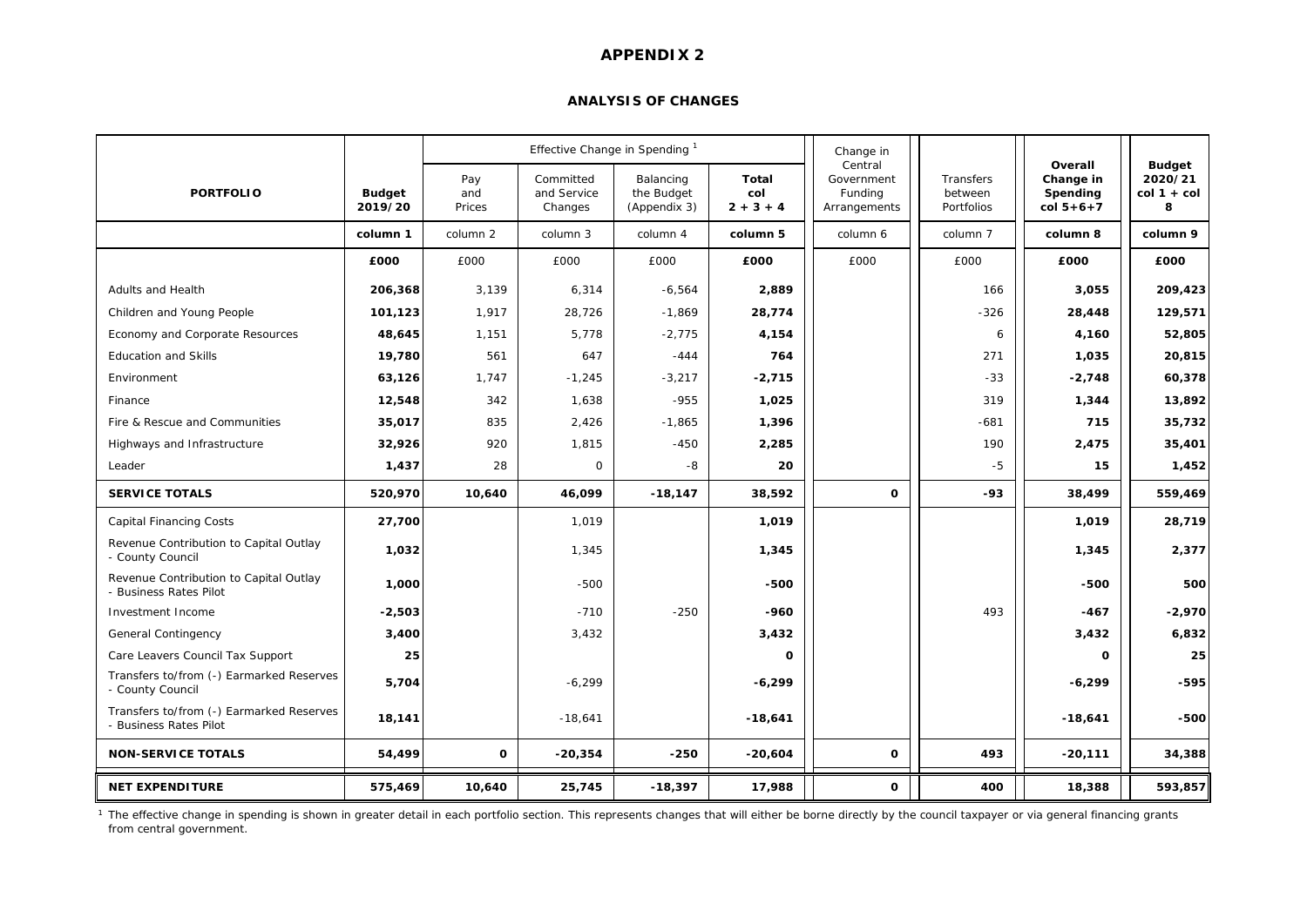| Activity                                                                 | 2020/21<br>£000 | 2021/22<br>£000 | Total<br>£000 | <b>Description</b>                                                                                                                                                                                                                                                                                                                                                                                                                                                              |                                   | <b>Equality Impact</b><br><b>Assessment (EIA)</b>                                                      |
|--------------------------------------------------------------------------|-----------------|-----------------|---------------|---------------------------------------------------------------------------------------------------------------------------------------------------------------------------------------------------------------------------------------------------------------------------------------------------------------------------------------------------------------------------------------------------------------------------------------------------------------------------------|-----------------------------------|--------------------------------------------------------------------------------------------------------|
| <b>Adults and Health</b>                                                 |                 |                 |               |                                                                                                                                                                                                                                                                                                                                                                                                                                                                                 |                                   |                                                                                                        |
| <b>Strategic Decisions:</b>                                              |                 |                 |               |                                                                                                                                                                                                                                                                                                                                                                                                                                                                                 |                                   |                                                                                                        |
| Review in-house residential care                                         |                 | 300             |               | 300 Planned savings from reviewing the County Council's in-house services in line<br>with the Adult Social Care Vision and Strategy, which seeks to reduce reliance<br>on residential care and deliver an increase in community-based care and<br>accommodation that will support independence.                                                                                                                                                                                 | tbc                               | EIA already undertaken as<br>part of Cabinet Member<br>decision.                                       |
| Reduce Local Assistance Network (LAN)                                    | 100             |                 |               | 100 Reduction in funding for the LAN agreed by Cabinet at its meeting in December<br>2019 (decision report CAB05 (19/20)).                                                                                                                                                                                                                                                                                                                                                      | n/a                               | EIA already undertaken as<br>part of Cabinet Member<br>decision.                                       |
| Efficiencies:                                                            |                 |                 |               |                                                                                                                                                                                                                                                                                                                                                                                                                                                                                 |                                   |                                                                                                        |
| Review options for in house provided services                            | 180             |                 |               | 180 Savings in the cost of day services in 2020/21 secured through Cabinet<br>Member for Adults and Health decision report AH8 (18/19).                                                                                                                                                                                                                                                                                                                                         | changes<br>already<br>implemented | n/a - staffing EIA already undertaken as<br>part of Cabinet Member<br>decision.                        |
| <b>Housing Related Support</b>                                           | 2,328           |                 |               | 2,328 Planned reduction in expenditure on Housing Related Support as agreed in<br>Cabinet Member for Adults and Health decision report AH11 (18/19).                                                                                                                                                                                                                                                                                                                            | n/a                               | EIA already undertaken as<br>part of Cabinet Member<br>decision.                                       |
| <b>Staffing Review</b>                                                   | 175             |                 |               | 175 Savings within areas of activity, e.g. commissioning, where scope exists to<br>deliver synergies by taking a more strategic approach. This is the second year<br>of a plan approved as part of the 2019/20 budget to deliver an overall<br>reduction in costs of £0.35m.                                                                                                                                                                                                    | tbc                               | Usual EIA methodology will<br>be used.                                                                 |
| <b>Lifelong Services</b>                                                 | 1,900           |                 |               | 1,900 A Lifelong Service has been created to support individuals with lifelong<br>disabilities or autism and other complex needs (acquired before the age of 25).<br>By taking a more holistic view of customers throughout their lives and from<br>promoting independence, better care outcomes and better value for money are<br>expected to be delivered, for example from innovative approaches to high cost<br>residential placements and greater use of community assets. | n/a                               | A specific EIA will be<br>undertaken to assess the<br>effect of any proposals on<br>the service model. |
| Reprocurement of the Integrated Sexual Health Service<br>(ISHS) contract | 250             |                 |               | 250 Efficiencies achieved as part of the reprocurement of the Integrated Sexual<br>Health service, which commences in February 2020, to be re invested in wider<br>council public health programmes.                                                                                                                                                                                                                                                                            | n/a                               | Usual EIA methodology will<br>be used.                                                                 |
| General 1% reduction in staffing budgets                                 | 300             |                 |               | 300 Increase in the turnover allowance from 5% to 6% for all posts in Adult social<br>care, except in-house services. Its purpose is to challenge managers to<br>become more creative when vacancies arise with the ultimate aim of promoting<br>greater flexibility in the use of resources and co-working beyond individual<br>service boundaries.                                                                                                                            | n/a                               | EIA not likely to be required.                                                                         |
| Direct payments/review of assessments/support to self-<br>funders        | 1,150           |                 |               | 1,150 Planned savings from more active reviews of direct payments and assessments<br>together with an improved support offer to self-funders to reduce the financial<br>risks faced by the County Council after customers have depleted their wealth.                                                                                                                                                                                                                           | n/a                               | EIA not likely to be required.                                                                         |
| Joint working with NHS                                                   |                 | 750             |               | 750 Potential savings from opportunities that are expected to be enabled by closer<br>working relationships between health and social care, e.g. from improved<br>market management if care is bought on a collaborative basis rather than a<br>competitive one.                                                                                                                                                                                                                | n/a                               | Usual EIA methodology will<br>be used.                                                                 |
| Actuarial review of pension contributions                                | 181             |                 | 181           | Actuarial review of pension contributions resulting in a 1% annual reduction for<br>a three year period from 1 April 2020.                                                                                                                                                                                                                                                                                                                                                      | n/a                               | EIA not likely to be required.                                                                         |
| <b>Sub-total Adults and Health</b>                                       | 6.564           | 1,050           | 7.614         |                                                                                                                                                                                                                                                                                                                                                                                                                                                                                 |                                   |                                                                                                        |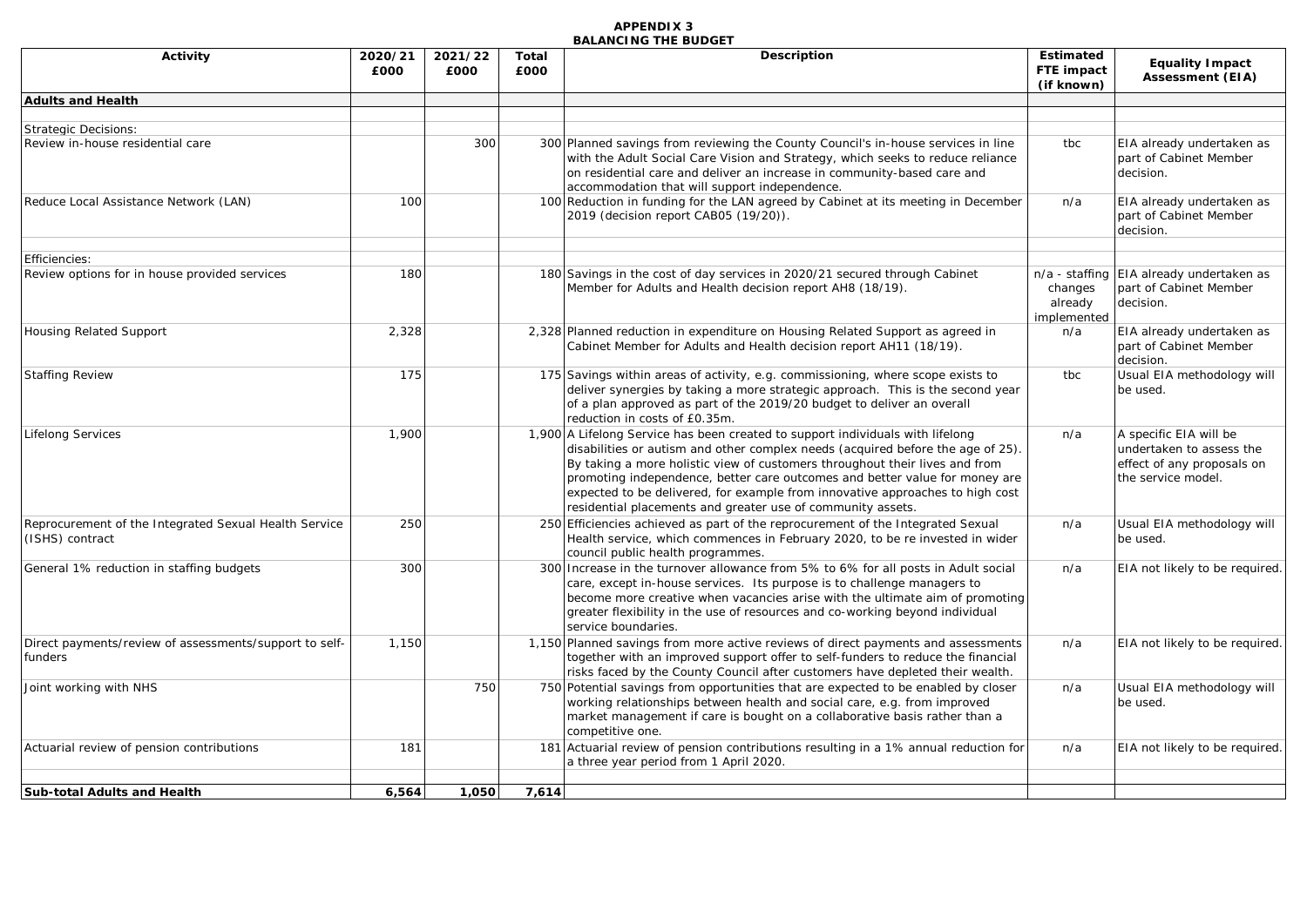| Activity                                                                      | 2020/21<br>£000 | 2021/22<br>£000 | Total<br>£000 | Description                                                                                                                                                                                                                                                                                                                                                                                                                                                                                                                                                                                                                                | <b>Estimated</b><br>FTE impact<br>(if known) | <b>Equality Impact</b><br><b>Assessment (EIA)</b>                                                                                                                                                      |
|-------------------------------------------------------------------------------|-----------------|-----------------|---------------|--------------------------------------------------------------------------------------------------------------------------------------------------------------------------------------------------------------------------------------------------------------------------------------------------------------------------------------------------------------------------------------------------------------------------------------------------------------------------------------------------------------------------------------------------------------------------------------------------------------------------------------------|----------------------------------------------|--------------------------------------------------------------------------------------------------------------------------------------------------------------------------------------------------------|
| <b>Children and Young People</b>                                              |                 |                 |               |                                                                                                                                                                                                                                                                                                                                                                                                                                                                                                                                                                                                                                            |                                              |                                                                                                                                                                                                        |
|                                                                               |                 |                 |               |                                                                                                                                                                                                                                                                                                                                                                                                                                                                                                                                                                                                                                            |                                              |                                                                                                                                                                                                        |
| Efficiencies:<br>Early intervention reducing demand for high cost<br>services | 400             |                 |               | 400 This saving represents the last year of cost reductions as a result of the Pause<br>project, the outcome of which has been that fewer children have been taken<br>into care than otherwise might have been expected.                                                                                                                                                                                                                                                                                                                                                                                                                   | n/a                                          | Previous decisions to<br>develop preventative<br>services informed by EIAs.<br>Further assessment for<br>specific proposals<br>undertaken alongside any<br>assessment of benefits<br>realised to date. |
| <b>Lifelong Services</b>                                                      |                 | 2,000           |               | 2,000 A Lifelong Service has been created to support individuals with lifelong<br>disabilities or autism and other complex needs (acquired before the age of<br>25). By taking a more holistic view of customers throughout their lives and<br>from promoting independence, better care outcomes and better value for<br>money are expected to be delivered, for example from innovative approaches<br>to high cost residential placements and greater use of community assets.                                                                                                                                                            | n/a                                          | A specific EIA will be<br>undertaken to assess the<br>effect of any proposals on<br>the service model.                                                                                                 |
| Lease of vacant properties to reduce intentionally<br>homeless costs          | 100             | 100             |               | 200 The Council is proposing to enter into a lease arrangement with a registered<br>housing provider, through which approximately 10 vacant Council-owned<br>properties will be used to accommodate intentionally homeless families rather<br>than bed & breakfast arrangements (decision report CAB08(19/20)).                                                                                                                                                                                                                                                                                                                            | n/a                                          | EIA undertaken as part of<br>Cabinet Member decision.                                                                                                                                                  |
| Early Help                                                                    | 1,000           | 950             |               | 1,950 The review of Early Help (previously referred to as Integrated Prevention and<br>Earliest Help (IPEH)) had previously been expected to deliver £2.95m of<br>savings in 2019/20. £1m has now been delivered, the savings shown here<br>represent the remaining £1.95m reprofiled over 2020/21 and 2021/22. The<br>review is designed to deliver a more targeted Early Help offer, focussed<br>towards supporting the most vulnerable children and families. Through this<br>review, some rationalisation of the buildings that the Service operates from as<br>well as a corresponding reduction in staff numbers should be expected. | tbc                                          | EIA undertaken as part of<br>Cabinet Member decision.                                                                                                                                                  |
| Actuarial review of pensions contributions                                    | 369             |                 |               | 369 Actuarial review of pension contributions resulting in a 1% annual reduction for<br>a three year period from 1 April 2020.                                                                                                                                                                                                                                                                                                                                                                                                                                                                                                             | n/a                                          | EIA not likely to be required.                                                                                                                                                                         |
| Sub-total Children and Young People                                           | 1,869           | 3,050           | 4,919         |                                                                                                                                                                                                                                                                                                                                                                                                                                                                                                                                                                                                                                            |                                              |                                                                                                                                                                                                        |
| <b>Economy and Corporate Resources</b>                                        |                 |                 |               |                                                                                                                                                                                                                                                                                                                                                                                                                                                                                                                                                                                                                                            |                                              |                                                                                                                                                                                                        |
|                                                                               |                 |                 |               |                                                                                                                                                                                                                                                                                                                                                                                                                                                                                                                                                                                                                                            |                                              |                                                                                                                                                                                                        |
| Efficiencies:<br>Centralisation of Learning & Development                     | 50              |                 |               | 50 Consolidation of arrangements for training staff currently employed across the<br>council.                                                                                                                                                                                                                                                                                                                                                                                                                                                                                                                                              | n/a                                          | EIA not likely to be required.                                                                                                                                                                         |
| Lease cars to staff (salary sacrifice)                                        | 100             | 100             |               | 200 Savings in Employer's NI contributions as a result of the introduction of salary<br>sacrifice schemes.                                                                                                                                                                                                                                                                                                                                                                                                                                                                                                                                 | n/a                                          | EIA not likely to be required.                                                                                                                                                                         |
| Redesign of business processes                                                | 2,400           | 2,500           |               | 4,900 To be realised through investment in transformation.                                                                                                                                                                                                                                                                                                                                                                                                                                                                                                                                                                                 | tbc                                          | Usual EIA methodology will<br>be used where needed as a<br>result of service change.                                                                                                                   |
| Print and post contracts                                                      | 100             |                 |               | 100 Reductions in spend across the Council in printing and reduced costs of<br>postage linked to Digital Mailroom.                                                                                                                                                                                                                                                                                                                                                                                                                                                                                                                         | n/a                                          | EIA not likely to be required.                                                                                                                                                                         |
| Facilities Management - associated services                                   |                 | 50              |               | 50 Review of facilities contracts (including security, grounds maintenance,<br>cleaning, pest control).                                                                                                                                                                                                                                                                                                                                                                                                                                                                                                                                    | tbc                                          | Usual EIA methodology will<br>be used.                                                                                                                                                                 |
| Actuarial review of pensions contributions                                    | 125             |                 |               | 125 Actuarial review of pension contributions resulting in a 1% annual reduction for<br>a three year period from 1 April 2020.                                                                                                                                                                                                                                                                                                                                                                                                                                                                                                             | n/a                                          | EIA not likely to be required.                                                                                                                                                                         |
| Sub-total Economy and Corporate Resources                                     | 2,775           | 2,650           | 5,425         |                                                                                                                                                                                                                                                                                                                                                                                                                                                                                                                                                                                                                                            |                                              |                                                                                                                                                                                                        |
|                                                                               |                 |                 |               |                                                                                                                                                                                                                                                                                                                                                                                                                                                                                                                                                                                                                                            |                                              |                                                                                                                                                                                                        |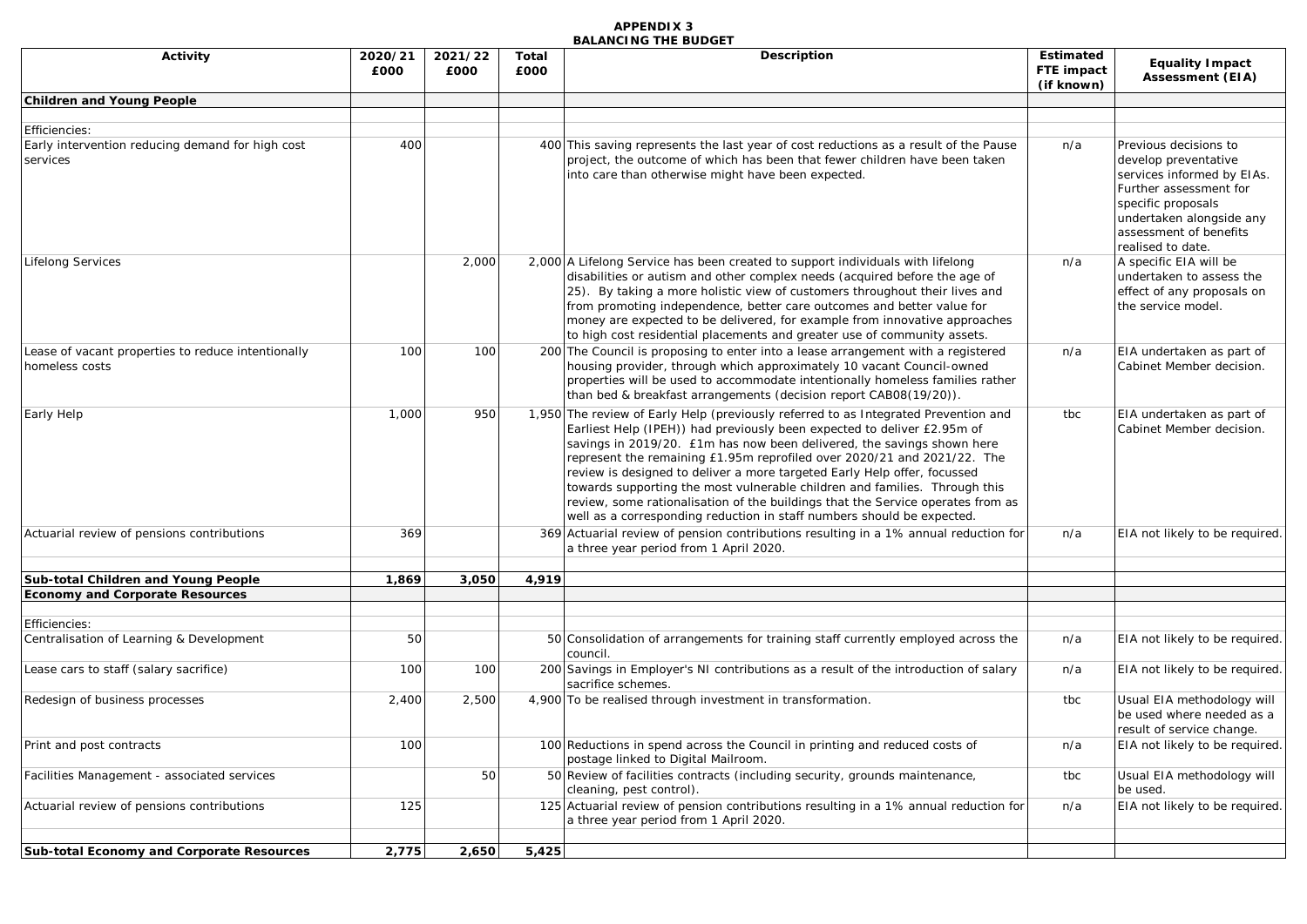| Activity                                                                                                 | 2020/21<br>£000 | 2021/22<br>£000 | Total<br>£000 | Description<br><b>Estimated</b><br>FTE impact<br>(if known)                                                                                                                                                                                                                                                                                                                                                                                                                   |     | <b>Equality Impact</b><br><b>Assessment (EIA)</b>                                    |
|----------------------------------------------------------------------------------------------------------|-----------------|-----------------|---------------|-------------------------------------------------------------------------------------------------------------------------------------------------------------------------------------------------------------------------------------------------------------------------------------------------------------------------------------------------------------------------------------------------------------------------------------------------------------------------------|-----|--------------------------------------------------------------------------------------|
| <b>Education and Skills</b>                                                                              |                 |                 |               |                                                                                                                                                                                                                                                                                                                                                                                                                                                                               |     |                                                                                      |
|                                                                                                          |                 |                 |               |                                                                                                                                                                                                                                                                                                                                                                                                                                                                               |     |                                                                                      |
| <b>Strategic Decisions:</b><br>Reduce post-16 support service                                            | 100             | 60              |               | 160 Plan to reduce the Post-16 Support service that provides interventions and<br>careers guidance for young people Not in Education, Employment or Training<br>(NEETs). Initial savings in 2020/21 will come from the holding of vacant posts<br>so as not to impact on existing delivery targets included as part of existing<br>European grant funded project. A consultation on the future structure and<br>make-up of the reduced team is to be carried out during 2020. | tbc | Usual EIA methodology will<br>be used.                                               |
| Efficiencies:                                                                                            |                 |                 |               |                                                                                                                                                                                                                                                                                                                                                                                                                                                                               |     |                                                                                      |
| Improve School Trading Offer                                                                             | 125             | 150             |               | 275 A number of trading opportunities are being explored and to date these have<br>delivered an additional revenue income of £0.225m from existing and new<br>products. These opportunities will continue to be developed over the next two<br>years with a view of increasing overall income by £0.500m.                                                                                                                                                                     | n/a | EIA not likely to be required.                                                       |
| <b>SEND Transport Review</b>                                                                             | 200             |                 |               | 200 Over 200 pupils receive solo taxi transport from home to school because of<br>age, SEND or other circumstances e.g. behaviour. Analysis shows around 35%<br>of pupils travelling alone have a solo due to needs. The others are due to<br>geography/only child at the school. These cases have been reviewed and as a<br>result 18 pupils are now sharing a taxi from September 2019. This will result in<br>a saving of £0.2m in a full year.                            | n/a | Usual EIA methodology will<br>be used.                                               |
| Actuarial review of pensions contributions                                                               | 19              |                 |               | 19 Actuarial review of pension contributions resulting in a 1% annual reduction for<br>a three year period from 1 April 2020.                                                                                                                                                                                                                                                                                                                                                 | n/a | EIA not likely to be required.                                                       |
| <b>Sub-total Education and Skills</b>                                                                    | 444             | 210             | 654           |                                                                                                                                                                                                                                                                                                                                                                                                                                                                               |     |                                                                                      |
| Environment                                                                                              |                 |                 |               |                                                                                                                                                                                                                                                                                                                                                                                                                                                                               |     |                                                                                      |
|                                                                                                          |                 |                 |               |                                                                                                                                                                                                                                                                                                                                                                                                                                                                               |     |                                                                                      |
| <b>Strategic Decision:</b><br>Review of the mobile Household Waste Recycling Sites<br>(HWRS)             |                 | 50              |               | 50 Changes to the service provision in Selsey and the Witterings.                                                                                                                                                                                                                                                                                                                                                                                                             | n/a | Usual EIA methodology will<br>be used where needed as a<br>result of service change. |
| Reduce recycling credits                                                                                 | 2,100           |                 |               | 2,100 The payments to the D&Bs will cease however, £0.3m will be retained for work<br>on initiatives with £2.0m made available in 2020/21 to be paid to D&Bs should<br>they contribute to food waste and other specific recycling initiatives (decision<br>report CAB06(19/20)).                                                                                                                                                                                              | n/a | EIA not likely to be required.                                                       |
| Efficiencies:                                                                                            |                 |                 |               |                                                                                                                                                                                                                                                                                                                                                                                                                                                                               |     |                                                                                      |
| Further savings on Viridor contract through negotiation                                                  | 200             |                 |               | 200 Following the financial review of the PFI model a benchmarking exercise was<br>also undertaken which showed opportunities within the existing contract. Also,<br>contract savings are possible in 2020/21 as a result of further negotiation with<br>Viridor with regard to the operation of the HWRS.                                                                                                                                                                    | n/a | EIA not likely to be required.                                                       |
| Expansion of solar installation programme                                                                | 100             |                 |               | 100 Income from the development of both existing and new solar farms, including<br>installing solar panels in a number of WSCC schools. This will be delivered<br>through schemes within the capital programme.                                                                                                                                                                                                                                                               | n/a | EIA not likely to be required.                                                       |
| Reduce waste going to landfill through further<br>variations to Mechanical Biological Treatment facility | 75              |                 |               | 75 Saving from reducing tonnages going to landfill by utilising other disposal<br>methods.                                                                                                                                                                                                                                                                                                                                                                                    | n/a | EIA not likely to be required.                                                       |
| Disposal savings as a result of Adur & Worthing<br>decision to move to 2-Weekly collection               | 200             |                 |               | 200 Savings in disposal costs as a result of extra recycling.                                                                                                                                                                                                                                                                                                                                                                                                                 | n/a | EIA not likely to be required.                                                       |
| Waste Disposal - Non Resident Restriction/Charge                                                         | 250             |                 |               | 250 Introduction of a permit scheme or introduce charging per visit for non West<br>Sussex residents using the HWRS.                                                                                                                                                                                                                                                                                                                                                          | n/a | EIA not likely to be required.                                                       |
| Solar Farms/Battery Storage                                                                              | 100             | 900             |               | 1,000 Revised profile for delivery of Halewick Lane Battery Farm, some issues with<br>funding of scheme could reduce full year savings, 2020/21 saving should be<br>achievable.                                                                                                                                                                                                                                                                                               | n/a | EIA not likely to be required.                                                       |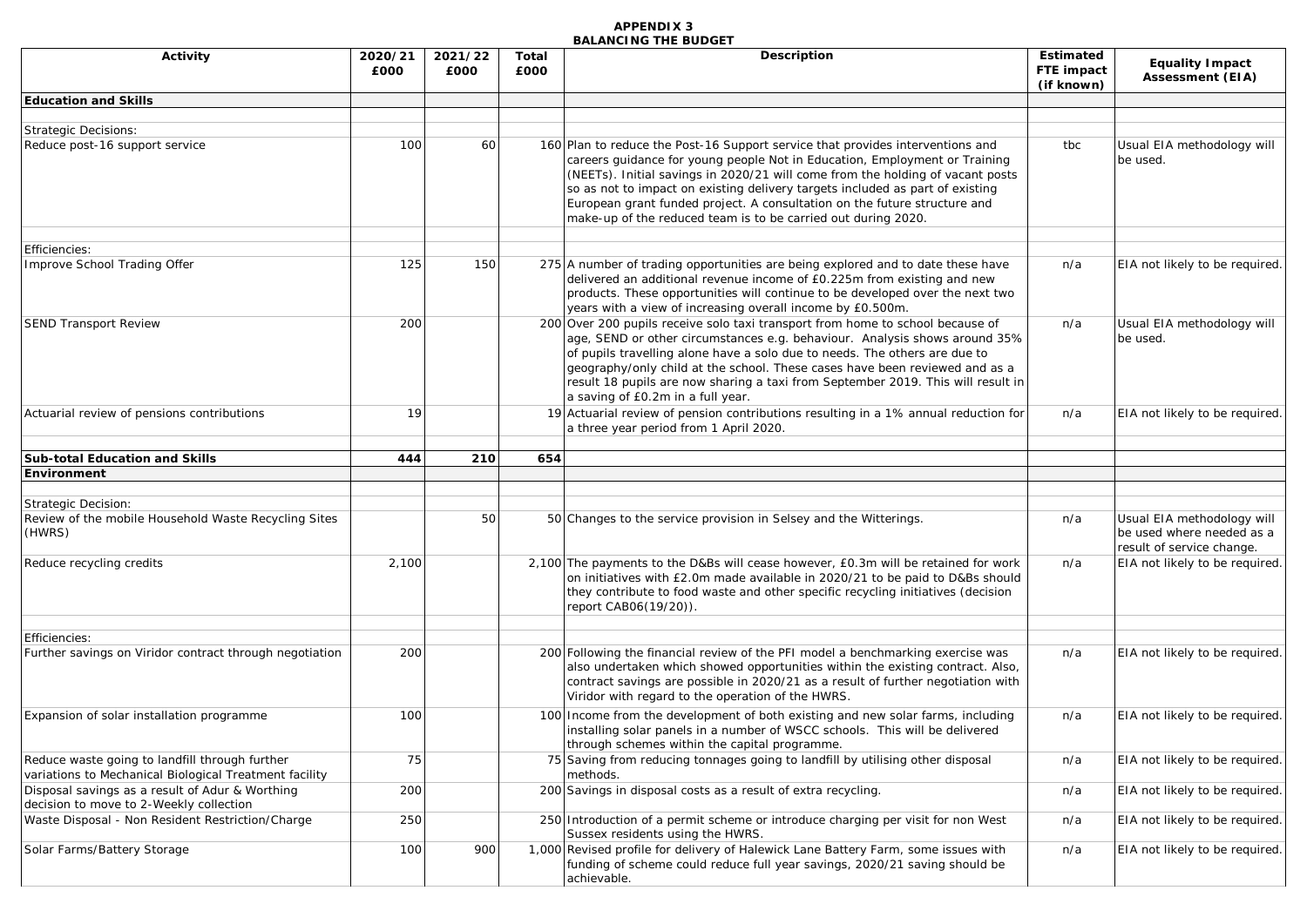| <b>Activity</b>                                                      | 2020/21<br>£000 | 2021/22<br>£000 | Total<br>£000 | Description                                                                                                                                                                                                                           | <b>Estimated</b><br>FTE impact<br>(if known) | <b>Equality Impact</b><br><b>Assessment (EIA)</b>                                                                                         |
|----------------------------------------------------------------------|-----------------|-----------------|---------------|---------------------------------------------------------------------------------------------------------------------------------------------------------------------------------------------------------------------------------------|----------------------------------------------|-------------------------------------------------------------------------------------------------------------------------------------------|
| Planning fee income                                                  | 150             |                 |               | 150 Reflecting growth in volume of planning applications.                                                                                                                                                                             | n/a                                          | EIA not likely to be required<br>as volume change.                                                                                        |
| Actuarial review of pensions contributions                           | 42              |                 |               | 42 Actuarial review of pension contributions resulting in a 1% annual reduction for<br>a three year period from 1 April 2020.                                                                                                         | n/a                                          | EIA not likely to be required.                                                                                                            |
| <b>Sub-total Environment</b>                                         | 3,217           | 950             | 4,167         |                                                                                                                                                                                                                                       |                                              |                                                                                                                                           |
| Finance                                                              |                 |                 |               |                                                                                                                                                                                                                                       |                                              |                                                                                                                                           |
| <i><b>Efficiencies:</b></i>                                          |                 |                 |               |                                                                                                                                                                                                                                       |                                              |                                                                                                                                           |
| Income Generation - Investment Opportunities                         | 500             |                 |               | 500 £50m in the capital programme has been set aside for commercial investment<br>where the objective is to generate rental income from commercial property and<br>support the local economy.                                         | n/a                                          | Usual EIA methodology will<br>be used.                                                                                                    |
| Asset Strategy - reduction in business rates payable                 |                 | 100             |               | 100 Rationalisation in County Council building estate through implementation of<br>the Asset Strategy will reduce business rate liability.                                                                                            | n/a                                          | Usual EIA methodology will<br>be used as part of the wider<br>decision making process on<br>use and continued use of<br>public buildings. |
| Amazon business accounts                                             | 200             |                 |               | 200 Greater control over spend via Amazon accounts, shift of spend into<br>appropriate contracts and frameworks.                                                                                                                      | n/a                                          | EIA not likely to be required.                                                                                                            |
| Charging for Frameworks                                              | 100             |                 |               | 100 Ensuring that frameworks we procure are open to use by other organisations<br>and use of that framework will deliver a fee to the County Council.                                                                                 | n/a                                          | EIA not likely to be required.                                                                                                            |
| Apprenticeship Levy                                                  | 100             |                 |               | 100 Reduction in levy payable as a result of a reduced workforce.                                                                                                                                                                     | n/a                                          | EIA not likely to be required.                                                                                                            |
| Actuarial review of pensions contributions                           | 55              |                 |               | 55 Actuarial review of pension contributions resulting in a 1% annual reduction for<br>a three year period from 1 April 2020.                                                                                                         | n/a                                          | EIA not likely to be required.                                                                                                            |
| <b>Sub-total Finance</b>                                             | 955             | 100             | 1,055         |                                                                                                                                                                                                                                       |                                              |                                                                                                                                           |
| Fire & Rescue and Communities                                        |                 |                 |               |                                                                                                                                                                                                                                       |                                              |                                                                                                                                           |
| <b>Strategic Decisions:</b>                                          |                 |                 |               |                                                                                                                                                                                                                                       |                                              |                                                                                                                                           |
| Reduced library opening hours                                        | 70              |                 |               | 70 Reducing opening hours at 7 Libraries to close at 6pm instead of 7pm (decision<br>report CAB04(19/20)).                                                                                                                            | n/a                                          | Usual EIA methodology will<br>be used.                                                                                                    |
| Cessation of mobile library service                                  | 90              |                 |               | 90 Digital technology has developed significantly since the advent of vehicle-<br>based mobile library services, offering alternative ways of serving customers<br>unable to reach a library building (decision report CAB04(19/20)). | $\mathbf{1}$                                 | Usual EIA methodology will<br>be used.                                                                                                    |
| Revised library logistic service                                     | 15              |                 |               | 15 Minor adjustments to inter-library delivery service and working practices<br>(decision report CAB04(19/20)).                                                                                                                       | n/a                                          | EIA not likely to be required.                                                                                                            |
| Efficiencies:                                                        |                 |                 |               |                                                                                                                                                                                                                                       |                                              |                                                                                                                                           |
| Partnership & Communications Team                                    | 45              |                 |               | 45 Limit level of 'local' resource available for community resilience programme.                                                                                                                                                      | $\mathbf{1}$                                 | Usual EIA methodology will<br>be used.                                                                                                    |
| Reduction in Community Safety funded activity                        | 50              |                 |               | 50 Reduce contribution to Youth Offending Service and Training capacity on<br>safeguarding.                                                                                                                                           | $\mathbf{1}$                                 | Usual EIA methodology will<br>be used.                                                                                                    |
| Revised arrangements to deliver Command and<br>Mobilisation services | 1,000           |                 |               | 1,000 Alternative arrangements for delivering command and mobilisation to the Fire<br>and Rescue Service.                                                                                                                             | n/a                                          | EIA not likely to be required.                                                                                                            |
| Procurement of contract for Fire Uniform                             | 100             |                 |               | 100 New contract to be let to deliver fire uniform and kit.                                                                                                                                                                           | n/a                                          | EIA not likely to be required.                                                                                                            |
| Insourcing of fleet maintenance                                      | 100             |                 |               | 100 Saving on insourcing of fleet maintenance service primarily by greater<br>efficiency in purchasing parts.                                                                                                                         | n/a                                          | Usual EIA methodology will<br>be used.                                                                                                    |
| Repurposing of key buildings                                         | 150             | 300             |               | 450 Savings to be achieved from more efficient usage of key buildings, with the<br>potential to dispose underused assets.                                                                                                             | tbc                                          | Usual EIA methodology will<br>be used.                                                                                                    |
| Increased income from Registrars Services                            | 150             |                 |               | 150 Statutory charge for the issue of certificates has been raised and will result in<br>additional income to the services.                                                                                                           | n/a                                          | EIA not likely to be required.                                                                                                            |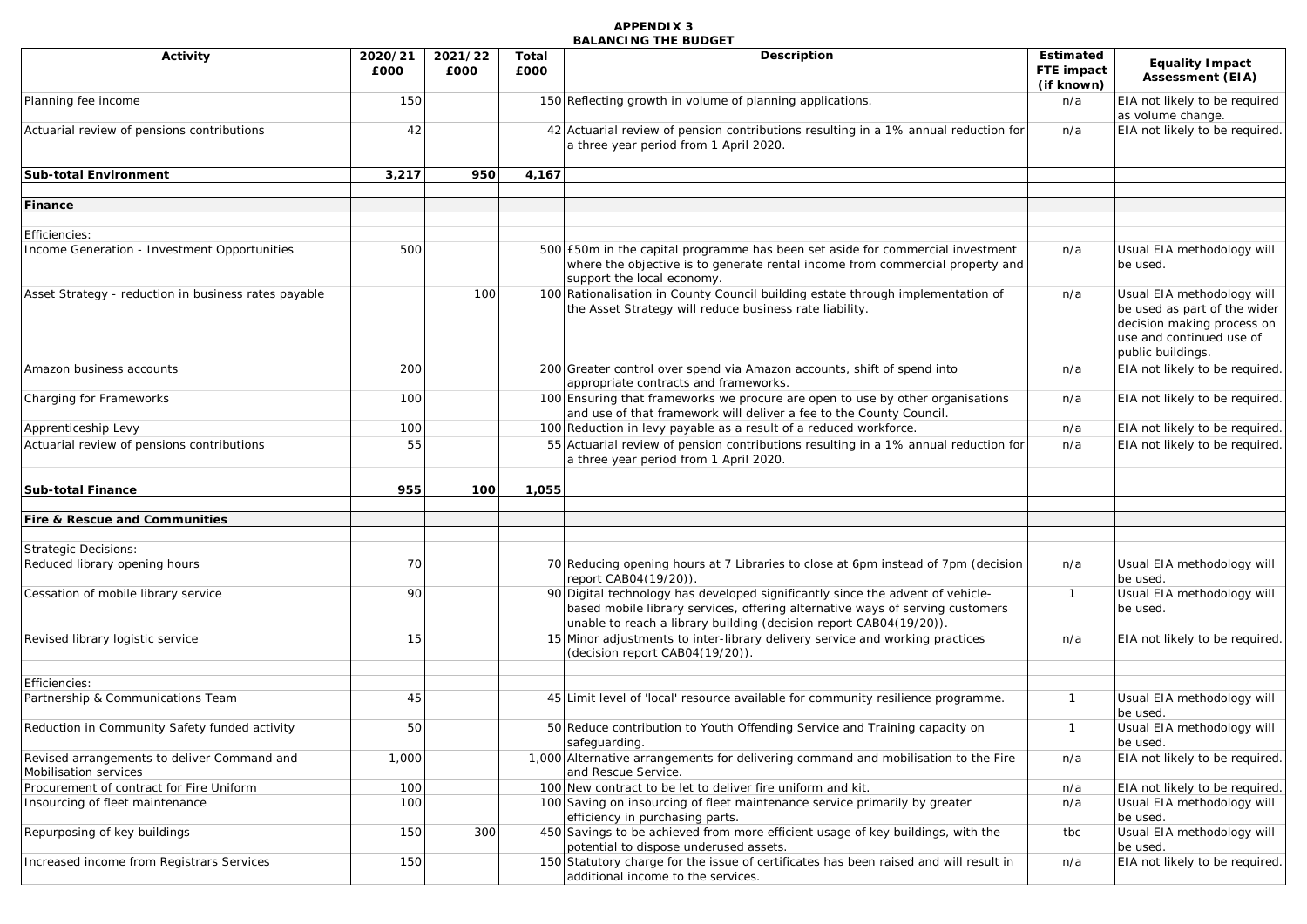| Activity                                   | 2020/21<br>£000 | 2021/22<br>£000 | Total<br>£000 | Description                                                                                                                                                                                                               | Estimated<br>FTE impact<br>(if known) | <b>Equality Impact</b><br><b>Assessment (EIA)</b> |
|--------------------------------------------|-----------------|-----------------|---------------|---------------------------------------------------------------------------------------------------------------------------------------------------------------------------------------------------------------------------|---------------------------------------|---------------------------------------------------|
| Actuarial review of pensions contributions | 95              |                 |               | 95 Actuarial review of pension contributions resulting in a 1% annual reduction for<br>a three year period from 1 April 2020.                                                                                             | n/a                                   | EIA not likely to be required.                    |
| Sub-total Fire & Rescue and Communities    | 1.865           | 300             | 2,165         |                                                                                                                                                                                                                           |                                       |                                                   |
| <b>Highways and Infrastructure</b>         |                 |                 |               |                                                                                                                                                                                                                           |                                       |                                                   |
| Efficiencies:                              |                 |                 |               |                                                                                                                                                                                                                           |                                       |                                                   |
| Cost Recovery (Street Works Permit Scheme) | 20              |                 |               | 20 Review of allocation of permit and street works activity costs to fees generated,<br>including investment in additional resource to enhance compliance of works on<br>the highway.                                     | n/a                                   | Usual EIA methodology will<br>be used.            |
| Staffing changes                           | 100             |                 |               | 100 Expected savings from the directorate redesign.                                                                                                                                                                       | $6 - 8$                               | EIA not likely to be required.                    |
| On street parking                          | 300             | 1,400           |               | 1,700 Additional income expected from the implementation of the County Council's<br>Parking Management Plan and annual increases in on-street parking charges.                                                            | n/a                                   | Usual EIA methodology will<br>be used.            |
| Actuarial review of pensions contributions | 30              |                 |               | 30 Actuarial review of pension contributions resulting in a 1% annual reduction for<br>a three year period from 1 April 2020.                                                                                             | n/a                                   | EIA not likely to be required.                    |
| Sub-total Highways and Infrastructure      | 450             | 1.400           | 1,850         |                                                                                                                                                                                                                           |                                       |                                                   |
| Leader                                     |                 |                 |               |                                                                                                                                                                                                                           |                                       |                                                   |
|                                            |                 |                 |               |                                                                                                                                                                                                                           |                                       |                                                   |
| Efficiencies:                              |                 |                 |               |                                                                                                                                                                                                                           |                                       |                                                   |
| Actuarial review of pensions contributions |                 |                 |               | 8 Actuarial review of pension contributions resulting in a 1% annual reduction for<br>a three year period from 1 April 2020.                                                                                              | n/a                                   | EIA not likely to be required.                    |
| <b>Sub-total Leader</b>                    | 8               | <sup>o</sup>    | 8             |                                                                                                                                                                                                                           |                                       |                                                   |
| Corporate (Non Service)                    |                 |                 |               |                                                                                                                                                                                                                           |                                       |                                                   |
|                                            |                 |                 |               |                                                                                                                                                                                                                           |                                       |                                                   |
| Efficiencies:                              |                 |                 |               |                                                                                                                                                                                                                           |                                       |                                                   |
| Interest Income                            | 250             |                 |               | 250 Expected improved return from Treasury Management activities, within agreed<br>strategy.                                                                                                                              | n/a                                   | EIA not likely to be required.                    |
| Actuarial review of pensions contributions |                 | 900             |               | 900 Actuarial review of pension contributions resulting in a 1% annual reduction for<br>a three year period from 1 April 2020. This saving will be attributed across<br>portfolios as part of 2021/22 budget preparation. | n/a                                   | EIA not likely to be required.                    |
| Sub-total Corporate (Non Service)          | <b>250</b>      | 900             | 1,150         |                                                                                                                                                                                                                           |                                       |                                                   |
|                                            |                 |                 |               |                                                                                                                                                                                                                           |                                       |                                                   |
| Overall total                              | 18,397          | 10,610          | 29,007        |                                                                                                                                                                                                                           |                                       |                                                   |

| Portfolio Summary:                     | 2020/21<br>£000 | 2021/22<br>£000 | Total<br>£000 |
|----------------------------------------|-----------------|-----------------|---------------|
| Adults and Health                      | 6.564           | 1,050           | 7,614         |
| Children and Young People              | 1,869           | 3.050           | 4,919         |
| <b>Economy and Corporate Resources</b> | 2,775           | 2,650           | 5,425         |
| <b>Education and Skills</b>            | 444             | 210             | 654           |
| Environment                            | 3,217           | 950             | 4,167         |
| Finance                                | 955             | 100             | 1,055         |
| Fire & Rescue and Communities          | 1.865           | 300             | 2,165         |
| Highways and Infrastructure            | 450             | 1.400           | 1,850         |
| Leader                                 | 8               |                 | 8             |
| Corporate (Non Service)                | 250             | 900             | 1,150         |
| <b>Total</b>                           | 18,397          | 10,610          | 29,007        |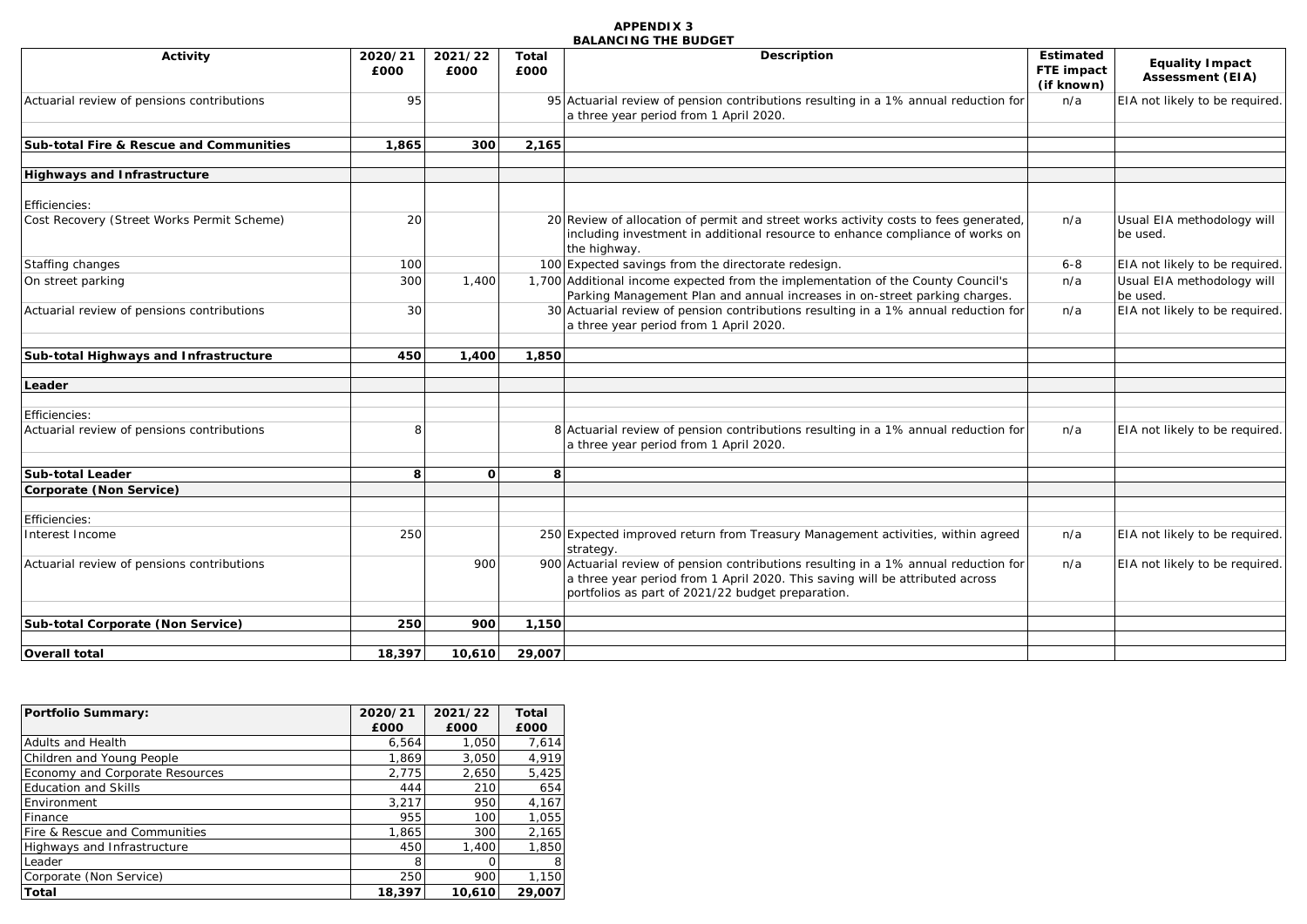### **APPENDIX 4 GRANTS TOWARDS SPECIFIC SERVICES**

| Portfolio and Grant                               | 2019/20<br><b>Budget</b> | 2020/21<br><b>Budget</b> | Change from<br>2019/20 Budget |          |  |
|---------------------------------------------------|--------------------------|--------------------------|-------------------------------|----------|--|
| Specific Government Grants <sup>1</sup>           | £000                     | £000                     | £000                          | %        |  |
| <b>Adults and Health</b>                          |                          |                          |                               |          |  |
| Independent Living Fund                           | 4,309                    | 4,309                    | 0                             | 0.0      |  |
| Local Reform and Community Voices                 | 465                      | 465                      | 0                             | 0.0      |  |
| Social Care in Prison                             | 68                       | 68                       | 0                             | 0.0      |  |
| Syrian Vulnerable Persons Resettlement Scheme     | 155                      | 155                      | 0                             | 0.0      |  |
| Public Health Grant                               | 19,476                   | 19,221                   | $-255$                        | $-1.3$   |  |
| Improved Better Care Fund                         | 16,575                   | 19,878                   | 3,303                         | 19.9     |  |
| <b>Winter Pressures</b>                           | 3,304                    | 0                        | $-3,304$                      | $-100.0$ |  |
| War Pensions Scheme Disregard                     | 153                      | 153                      | 0                             | 0.0      |  |
| Children of Alcohol Dependent Parents Grant       | 0                        | 194                      | 194                           | N/A      |  |
| Rough Sleeping Grant                              | 0                        | 238                      | 238                           | N/A      |  |
|                                                   | 44,505                   | 44,681                   | 176                           | 0.4      |  |
| <b>Children and Young People</b>                  |                          |                          |                               |          |  |
| <b>Dedicated Schools Grant</b>                    | 48,124                   | 49,124                   | 1,000                         | 2.1      |  |
| Child Asylum Seekers                              | 2,414                    | 2,774                    | 360                           | 14.9     |  |
| Adoption Support Fund                             | 1,530                    | 1,530                    | 0                             | 0.0      |  |
| Asylum - Leaving Care                             | 244                      | 884                      | 640                           | 262.3    |  |
| Public Health Grant                               | 12,957                   | 12,962                   | 5                             | 0.0      |  |
| <b>Troubled Families</b>                          | 1,190                    | 1,190                    | 0                             | 0.0      |  |
| Social Worker Intake Team                         | 250                      | 0                        | $-250$                        | $-100.0$ |  |
| Staying Put                                       | 236                      | 241                      | 5                             | 2.1      |  |
| Youth Justice Good Practice                       | 500                      | 552                      | 52                            | 10.4     |  |
| Improved Better Care Fund                         | 128                      | 128                      | 0                             | 0.0      |  |
| Additional Asylum Seeking Children Capacity Grant | 110                      | 0                        | $-110$                        | $-100.0$ |  |
| Social Care Support Grant                         | 400                      | 0                        | $-400$                        | $-100.0$ |  |
| Extending Personal Advisor Offer (Care Leavers)   | 72                       | 72                       | 0                             | 0.0      |  |
|                                                   | 68,155                   | 69,457                   | 1,302                         | 1.9      |  |
| <b>Economy and Corporate Resources</b>            |                          |                          |                               |          |  |
| Local Enterprise Partnership Core Funding         | 502                      | $\overline{0}$           | $-502$                        | $-100.0$ |  |
|                                                   | 502                      | O                        | -502                          | $-100.0$ |  |
| <b>Education and Skills</b>                       |                          |                          |                               |          |  |
| Dedicated Schools Grant                           | 548,974                  | 586,801                  | 37,827                        | 6.9      |  |
| 16-19 Sixth Form Grant                            | 15,666                   | 13,403                   | $-2,263$                      | $-14.4$  |  |
| Pupil Premium Grant                               | 13,442                   | 13,723                   | 281                           | 2.1      |  |
| Crawley Schools PFI                               | 4,532                    | 4,532                    | 0                             | $0.0\,$  |  |
| <b>Extended Rights to Free Travel</b>             | 449                      | 417                      | $-32$                         | $-7.1$   |  |
| Higher Education Funding Council for England      | 120                      | 120                      | 0                             | 0.0      |  |
| PE & Sports Grant                                 | 1,844                    | 3,400                    | 1,556                         | 84.4     |  |
| Universal Free School Meals                       | 7,900                    | 7,363                    | $-537$                        | $-6.8$   |  |
| <b>Skills Funding Agency</b>                      | 3,005                    | 3,006                    | 1                             | 0.0      |  |
| Moderation and Phonics Key Stage 2                | 27                       | 27                       | 0                             | 0.0      |  |
| School Improvement Monitoring and Brokerage Grant | 750                      | 800                      | 50                            | 6.7      |  |
| European Structural and Investment Fund           | 233                      | 168                      | $-65$                         | $-27.9$  |  |
| <b>Teachers Pensions Grant</b>                    | 0                        | 12,403                   | 12,403                        | N/A      |  |
| Teachers Pay Grant                                | 2,700                    | 4,344                    | 1,644                         | 60.9     |  |
|                                                   | 599,642                  | 650,507                  | 50,865                        | 8.5      |  |
| Environment                                       |                          |                          |                               |          |  |
| Waste PFI                                         | 2,124                    | 2,124                    | 0                             | 0.0      |  |
| <b>Public Health Grant</b>                        | 47                       | 0                        | -47                           | $-100.0$ |  |
|                                                   | 2,171                    | 2,124                    | $-47$                         | $-2.2$   |  |
| <b>Finance</b>                                    |                          |                          |                               |          |  |
| Inshore Fisheries and Conservation Support        | 148                      | 148                      | $\mathbf 0$                   | 0.0      |  |
|                                                   | 148                      | 148                      | O                             | 0.0      |  |
| <b>Fire &amp; Rescue and Communities</b>          |                          |                          |                               |          |  |
| <b>Public Health Grant</b>                        | 535                      | 832                      | 297                           | 55.5     |  |
| Service and Maintenance Support                   | 145                      | 0                        | $-145$                        | $-100.0$ |  |
| Fire Revenue Grant                                | 2,300                    | 2,199                    | $-101$                        | $-4.4$   |  |
|                                                   | 2,980                    | 3,031                    | 51                            | 1.7      |  |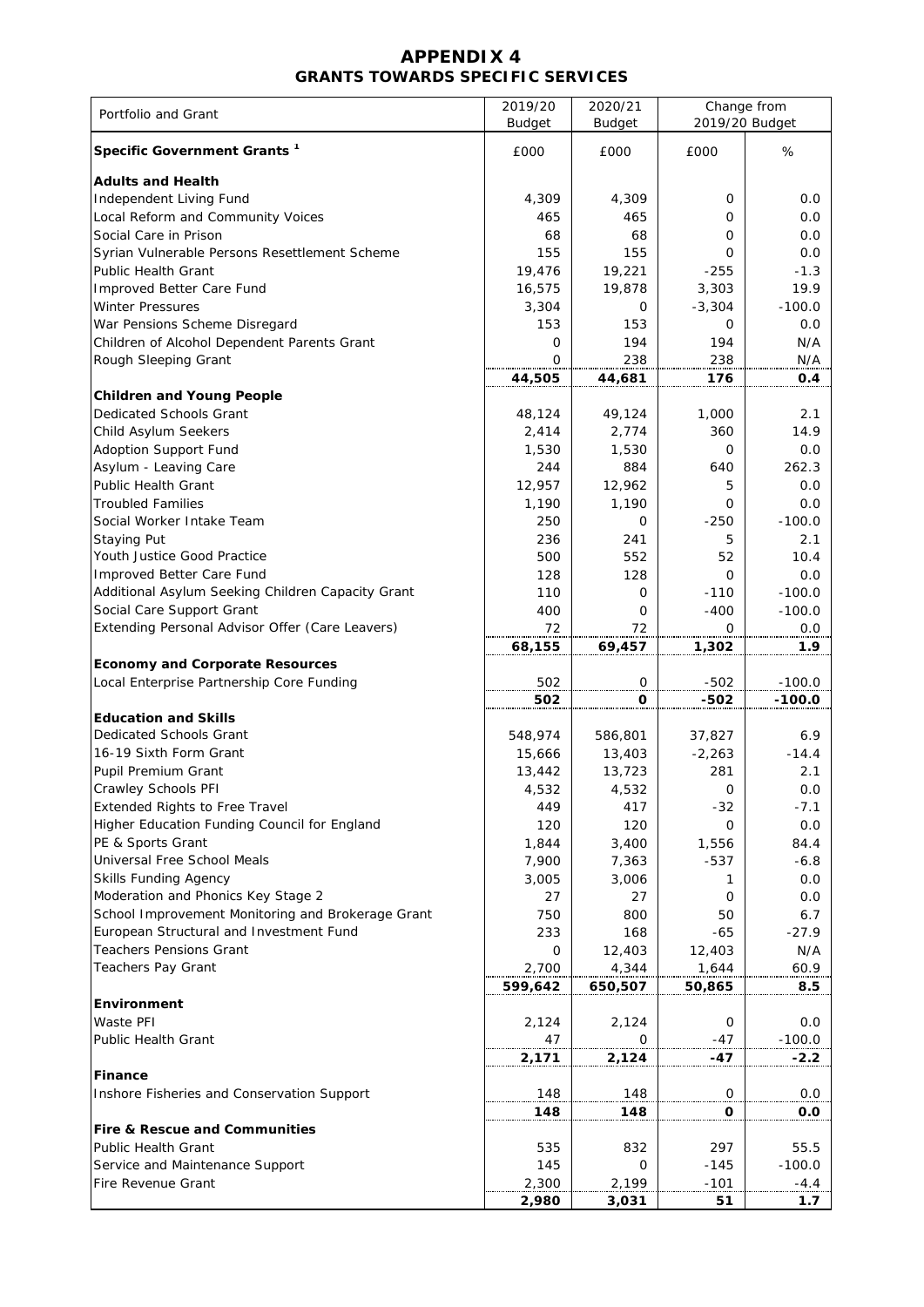## **APPENDIX 4 GRANTS TOWARDS SPECIFIC SERVICES**

| Portfolio and Grant                     | 2019/20       | 2020/21 | Change from |                |  |
|-----------------------------------------|---------------|---------|-------------|----------------|--|
|                                         | <b>Budget</b> | Budget  |             | 2019/20 Budget |  |
| <b>Highways and Infrastructure</b>      |               |         |             |                |  |
| <b>Street Lighting PFI</b>              | 6,069         | 6,069   | 0           | 0.0            |  |
| <b>Bus Service Operators</b>            | 436           | 436     |             | 0.0            |  |
| Lead Local Flood Authority              | 66            | 66      | O           | 0.0            |  |
| Public Health Grant                     | 50            | 50      |             | 0.0            |  |
|                                         | 6.621         | 6,621   | O           | 0.O            |  |
| Leader                                  |               |         |             |                |  |
| <b>Brexit Preparations Grant</b>        | 88            | ∩       | -88         | $-100.0$       |  |
|                                         | 88            |         | -88         | $-100.0$       |  |
| <b>TOTAL SPECIFIC GOVERNMENT GRANTS</b> | 724,812       | 776,569 | 51,757      | 7.1            |  |

<sup>1</sup> Where final grant confirmations are outstanding, provisional 2020/21 allocations have been budgeted

| Memo: Other Non-Service and Financing Grants        | 2019/20<br><b>Budget</b> | 2020/21<br>Budget |           | Change from<br>2019/20 Budget |
|-----------------------------------------------------|--------------------------|-------------------|-----------|-------------------------------|
|                                                     |                          |                   |           |                               |
|                                                     | £000                     | £000              | £000      | %                             |
| Business Rate Retention Scheme                      |                          |                   |           |                               |
| - Settlement Funding Assessment                     | 77.986                   | 79,257            | 1,271     | 1.6                           |
| - Business Rate Local Growth                        | 1.722                    | 2.676             | 954       | 55.4                          |
| - Business Rate Cap Grant (Section 31)              | 5,518                    | 3,177             | $-2,341$  | $-42.4$                       |
| Business Rates - Gains from 75% Pilot <sup>2</sup>  | 19,141                   | 0                 | $-19.141$ | $-100.0$                      |
| INew Homes Bonus Grant                              | 3,933                    | 3.713             | $-220$    | $-5.6$                        |
| Social Care Support Grant                           | 5.243                    | 17,343            | 12,100    | 230.8                         |
|                                                     |                          |                   |           |                               |
|                                                     |                          |                   |           |                               |
| <b>TOTAL OTHER NON-SERVICE AND FINANCING GRANTS</b> | 113,543                  | 106,166           | $-7,377$  | $-6.5$                        |
|                                                     |                          |                   |           |                               |

 $^2$  Gains from the 75% business rates retention pilot scheme in 2019/20 were pooled for joint investment with Districts and Boroughs. This pilot has been revoked for 2020/21, and whilst a limited pool is proposed any additional receipts will not be levied until the end of the financial year and will be ringfenced for the pool and so are excluded from budgetary figures.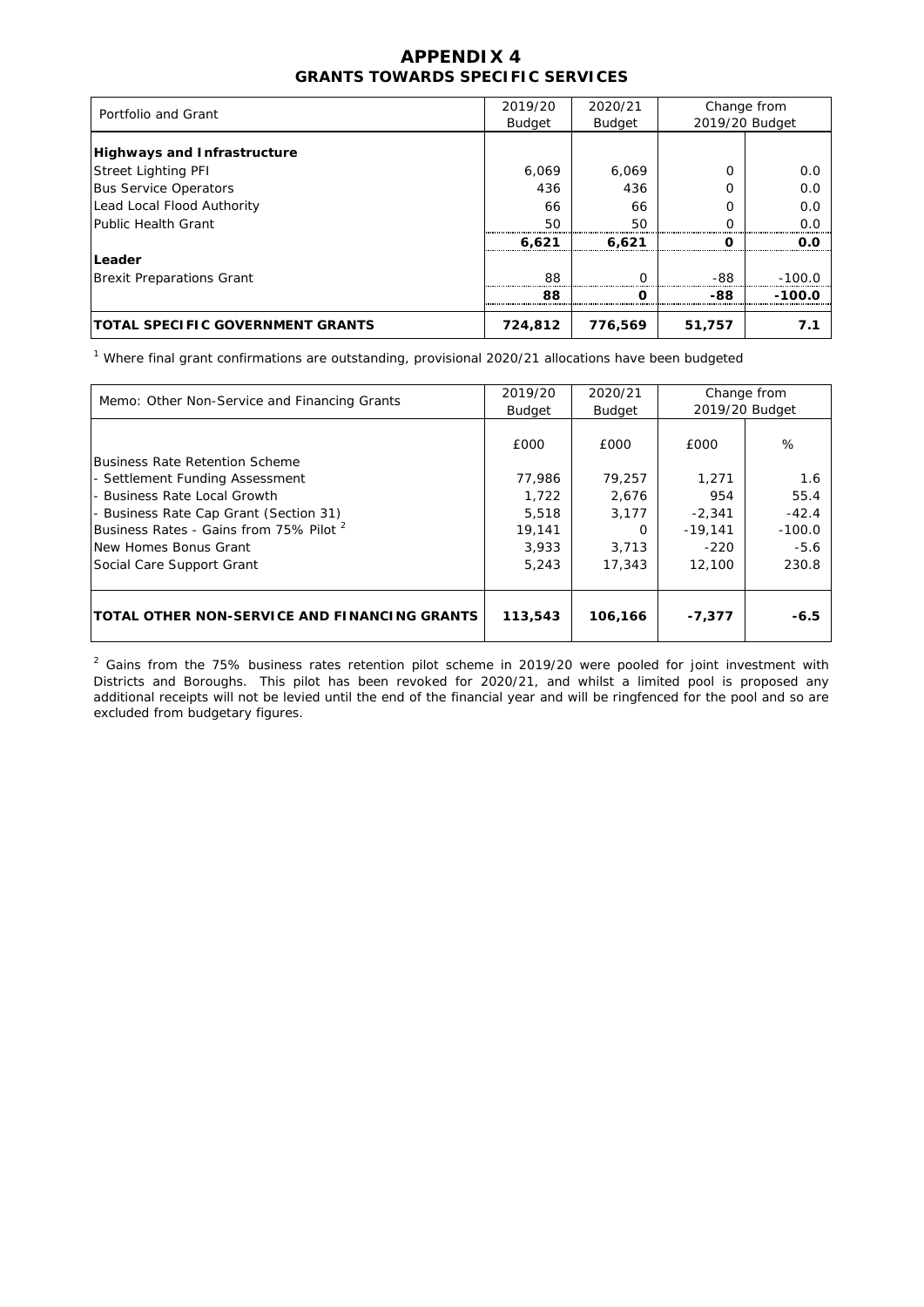**RESERVES**

| Reserve                             | Projected balance<br>at 31 March 2020<br>£000 | Projected balance<br>at 31 March 2021<br>£000 | Description                                                                                                                                                                                                                                                                                           |
|-------------------------------------|-----------------------------------------------|-----------------------------------------------|-------------------------------------------------------------------------------------------------------------------------------------------------------------------------------------------------------------------------------------------------------------------------------------------------------|
| Adult Social Care Support Grant     | $-1,517$                                      |                                               | Earmarked as a contribution towards funding the cost of engaging a strategic partner to<br>-1,517 support the delivery of the Adults' Improvement Programme.                                                                                                                                          |
| <b>Budget Management</b>            | $-14,738$                                     |                                               | Held to guard against uncertainty and volatility over future Local Government finance<br>settlements, business rate income and localisation of Council Tax benefits, as well as<br>-32,344 guarding against the risk of non delivery of savings.                                                      |
| <b>Business Infrastructure</b>      | $-656$                                        |                                               | Reserve held to pump-prime local economic developments, through developing the<br>broadband network, facilitating new business start-ups, and financing internal infrastructure<br>-656 improvements using local contractors where appropriate.                                                       |
| <b>Business Rates Pilot</b>         | $-20,082$                                     |                                               | This reserve holds the gains from the 75% business rates retention pilot scheme from<br>2019/20. The gain will be invested jointly by the County Council and Districts/Boroughs on<br>project work with economic benefit, but is reflected in the County's budget as the lead<br>$-19,582$ authority. |
| Capital Infrastructure              | $-12,028$                                     |                                               | This reserve was created to support capital plans over the longer term, thus avoiding the<br>need to borrow and incurring the associated long term capital financing costs. In 2020/21,<br>O the balance of the reserve will be consolidated within the Budget Management Reserve.                    |
| Children First Improvement Plan     | $-500$                                        |                                               | Reserve created from a contingency allocation in 2019/20 to support the delivery of the<br>-500 Children First Improvement Plan.                                                                                                                                                                      |
| <b>Contracts Reserve</b>            | $-349$                                        |                                               | -349 Provides for potential claims arising from the settlement of contractual arrangements.                                                                                                                                                                                                           |
| Deprivation of Liberty Safeguarding | $-361$                                        |                                               | Held to support the Council in undertaking its statutory duty to assess whether<br>arrangements made for the care and/or treatment of an individual lacking capacity to<br>-361 consent amounts to a deprivation of liberty.                                                                          |
| Economic Growth Reserve             | $-1,297$                                      |                                               | -1,297 Held to deliver the Economic Growth Plan 2018-2023.                                                                                                                                                                                                                                            |
| Elections                           | $-400$                                        |                                               | To hold annual contributions built into the base revenue budget. Will be used to finance<br>-600 administrative costs in an election year.                                                                                                                                                            |
| Fire Inspection Improvements        | $-826$                                        |                                               | Held for the Fire Service to fund the Fire Service Improvement Plan following the<br>recommendations raised by the recent inspection by Her Majesty's Inspectorate of<br>-826 Constabulary and Fire and Rescue Services (HMICFRS).                                                                    |
| <b>Highways Commuted Sums</b>       | $-3,350$                                      |                                               | Holds a balance of contributions received from developers in respect of future maintenance<br>-3,972 costs of non-standard highways infrastructure.                                                                                                                                                   |
| Infrastructure Works Feasibility    | $-60$                                         |                                               | -1,575 Reserve held to support the development of the County Council's Capital Programme.                                                                                                                                                                                                             |
| Insurance                           | $-5,356$                                      |                                               | Held in respect of the Authority's self-funding insurance scheme, to provide for the risk of<br>unknown future claims. The value of the reserve is subject to regular review by independent<br>-5,356 insurance advisers to assess its validity in consideration of historical and market trends.     |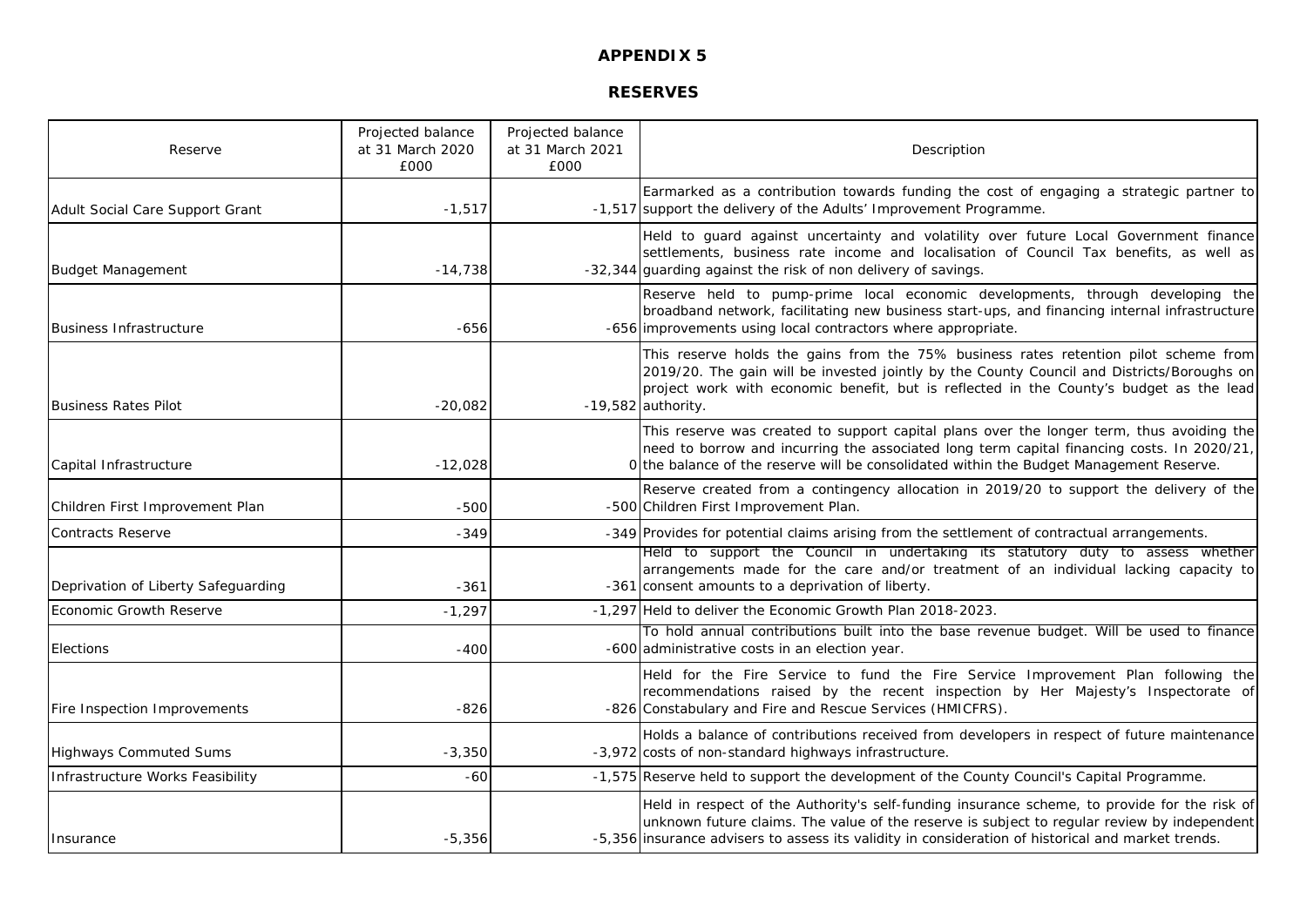## **RESERVES**

| Reserve                                                    | Projected balance<br>at 31 March 2020<br>£000 | Projected balance<br>at 31 March 2021<br>£000 | Description                                                                                                                                                                                                                                                                                                                     |
|------------------------------------------------------------|-----------------------------------------------|-----------------------------------------------|---------------------------------------------------------------------------------------------------------------------------------------------------------------------------------------------------------------------------------------------------------------------------------------------------------------------------------|
| <b>Interest Smoothing Account</b>                          | $-1.078$                                      |                                               | Held to meet temporary shortfalls arising from fluctuations in interest rates, such as a<br>reduction in investment returns or increased costs of borrowing, in line with the prudency<br>-1,078 principle in the financial strategy over matters over which the Council has little control.                                    |
| Investment Property Sinking Fund                           | $\Omega$                                      |                                               | Held to meet one off expenses associated with the maintenance of the Council's commercial<br>-100 investment property portfolio.                                                                                                                                                                                                |
| <b>NNDR Appeals</b>                                        | $-460$                                        |                                               | To cover the council's share of any potential liability following successful business rates<br>-460 appeals.                                                                                                                                                                                                                    |
| On Street Parking                                          | $-1,091$                                      |                                               | Represents the surplus of charges over enforcement and associated costs, which is used to<br>-1,091 finance on street parking development and eligible transport network expenditure.                                                                                                                                           |
| One Public Estate                                          | $-100$                                        |                                               | Reserve established in 2017/18 to hold the balance of Government grant funding received<br>to develop plans for rationalising the public estate together with partners including District<br>-100 Councils, Health and Sussex Police.                                                                                           |
| <b>Crawley Schools</b><br>Private Finance Initiative (PFI) | -76                                           |                                               | The PFI reserves hold the surplus of government credits and other sources of finance over<br>-76 unitary charge payments and other expenditure in the early years of the respective                                                                                                                                             |
| <b>PFI Street Lighting</b>                                 | $-23,574$                                     |                                               | contracts, to meet future expenditure over the life of the PFI arrangements. This equalises<br>-23,338 the costs to the taxpayer of building and maintaining the facilities over the duration of the<br>contracts. This is underpinned by detailed financial models to ensure that the schemes                                  |
| PFI Waste Management                                       | $-10,679$                                     |                                               | -10,479 remain solvent throughout their durations.                                                                                                                                                                                                                                                                              |
| Schools Sickness and Maternity Insurance<br>Scheme         | $-2,085$                                      |                                               | Holds the accumulated surplus on the Sickness and Maternity Insurance Scheme operated<br>-2,085 by the Authority for its maintained schools.                                                                                                                                                                                    |
| Service Transformation Fund                                | $-10,734$                                     |                                               | The Service Transformation Fund is held to meet the costs of major organisational<br>transformation. It is used to fund short-term costs in order to deliver on-going savings, and<br>as a source of investment to finance improvements to services so that they become more<br>-5,792 efficient and provide better outcomes.   |
| <b>Special Support Centres</b>                             | $-1,845$                                      |                                               | Revenue funding was set aside to help fund the creation of additional Special Support<br>Centres in our mainstream schools, thereby negating any additional borrowing requirement.<br>0 These funds have been applied to support schemes in the 2020/21 capital programme.                                                      |
| <b>Statutory Duties Reserve</b>                            | $-2,437$                                      |                                               | Holds funding to meet any obligations over and above that which the Authority has made<br>provision for, such as those relating to payments made outside of payroll, and to meet any<br>costs associated with the implementation of the General Data Protection Regulation (GDPR)<br>-2,437 and Health and Safety requirements. |
| Strategic Economic Plan                                    | $-785$                                        |                                               | Held to support the progression of the economic priorities within the Coast to Capital Local<br>-748 Enterprise Partnership.                                                                                                                                                                                                    |
| Street Works Permit Scheme                                 | $-660$                                        |                                               | Street Works Permit surplus income transferred into reserve as the use of this income is<br>-660 restricted to supporting the delivery of the scheme in line with legislation.                                                                                                                                                  |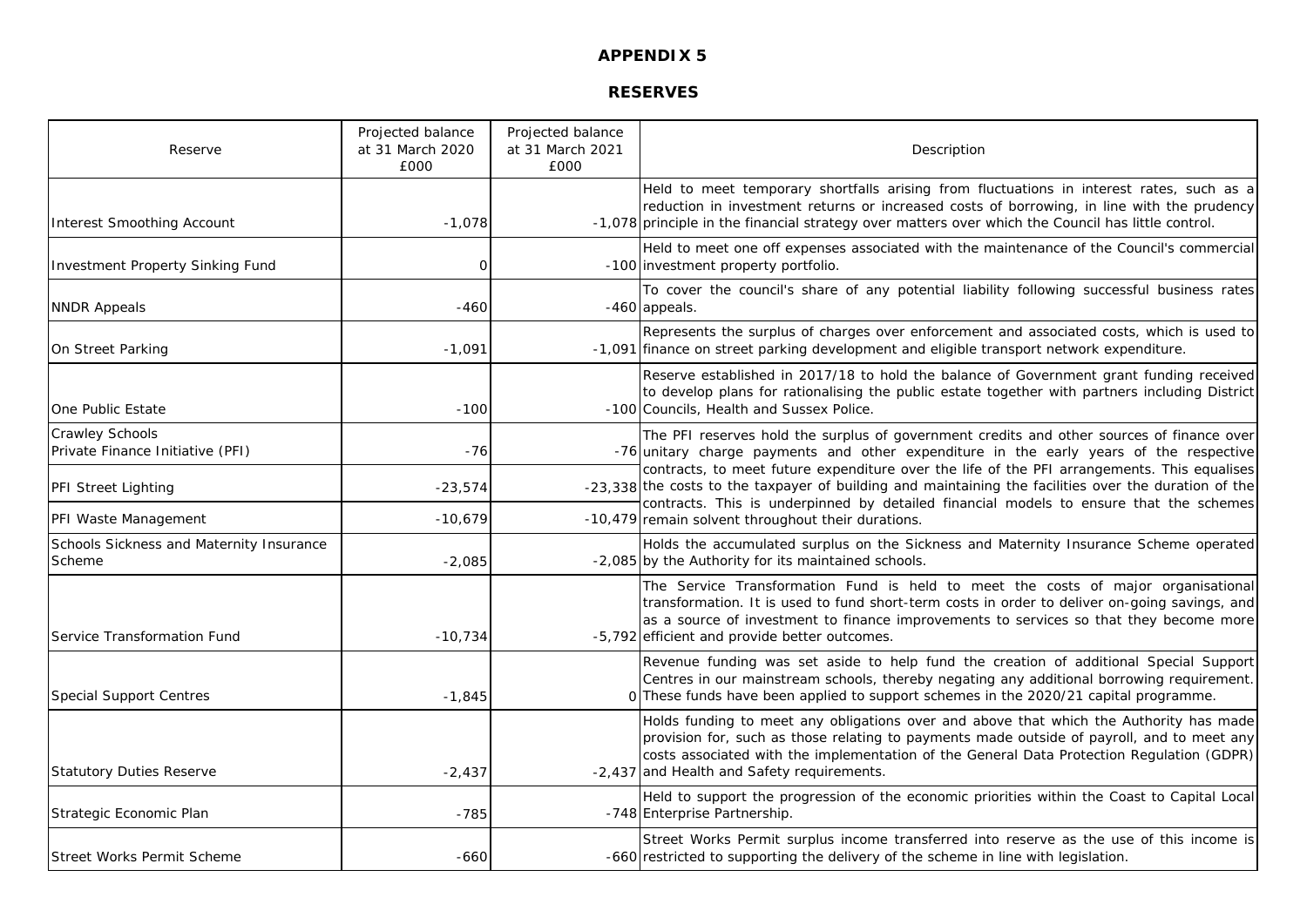## **RESERVES**

| Reserve                                                    | Projected balance<br>at 31 March 2020<br>£000 | Projected balance<br>at 31 March 2021<br>£000 | Description                                                                                                                                                                                                                                                                                                                                                                                                                                                                                                                                                                                                                            |
|------------------------------------------------------------|-----------------------------------------------|-----------------------------------------------|----------------------------------------------------------------------------------------------------------------------------------------------------------------------------------------------------------------------------------------------------------------------------------------------------------------------------------------------------------------------------------------------------------------------------------------------------------------------------------------------------------------------------------------------------------------------------------------------------------------------------------------|
| <b>Unapplied Revenue Grants</b>                            | $-863$                                        |                                               | The Unapplied Revenue Grants reserve represents the unspent balance on revenue grants<br>which are received for specific purposes but where there are no outstanding conditions on<br>the grant which could require its repayment. The grant has therefore been recognised in full<br>in accordance with accounting standards, but the unapplied balance is held in a reserve to<br>-863 fund future expenditure plans relevant to the purpose of the grant.                                                                                                                                                                           |
| Waste Management MRMC                                      | $-26,057$                                     |                                               | An investment fund to meet the 25-year Materials Resource Management Contract (MRMC)<br>with Biffa Waste Services Ltd for the treatment and disposal of waste, including the<br>-24,707 development of appropriate facilities.                                                                                                                                                                                                                                                                                                                                                                                                         |
| <b>TOTAL EARMARKED RESERVES</b><br>(NON SCHOOLS)           | $-144,044$                                    | $-142,949$                                    |                                                                                                                                                                                                                                                                                                                                                                                                                                                                                                                                                                                                                                        |
| Dedicated Schools Grant (DSG)                              | 1,493                                         |                                               | DSG is ring-fenced and can only be applied to finance expenditure on schools. This includes<br>individual school budgets and an element of central expenditure on educational services<br>1,493 provided on an authority-wide basis.                                                                                                                                                                                                                                                                                                                                                                                                   |
| <b>School Balances</b>                                     | $-15, 173$                                    |                                               | -15,173 The School Balances reserve holds net underspending on locally managed budgets.                                                                                                                                                                                                                                                                                                                                                                                                                                                                                                                                                |
| <b>TOTAL EARMARKED RESERVES</b><br>(SCHOOLS & NON SCHOOLS) | $-157,724$                                    | $-156,629$                                    |                                                                                                                                                                                                                                                                                                                                                                                                                                                                                                                                                                                                                                        |
| <b>General Fund</b>                                        | $-20,286$                                     |                                               | The General Fund is the statutory fund into which all the receipts of an authority are<br>required to be paid and out of which all liabilities of the authority are to be met, except to<br>the extent that statutory rules might provide otherwise. These rules can also specify the<br>financial year in which liabilities and payments should impact on the General Fund balance,<br>which is not necessarily in accordance with proper accounting practice. The General Fund<br>Balance therefore summarises the resources that the Council is statutorily empowered to<br>-20,286 spend on its services or on capital investment. |
| Capital Grants Unapplied                                   | $-32,124$                                     |                                               | Holds the unspent balance on capital grants which are received for specific purposes where<br>-32,124 there are no outstanding conditions on the grant which could require its repayment.                                                                                                                                                                                                                                                                                                                                                                                                                                              |
| <b>TOTAL USABLE RESERVES</b>                               | $-210,134$                                    | $-209,039$                                    |                                                                                                                                                                                                                                                                                                                                                                                                                                                                                                                                                                                                                                        |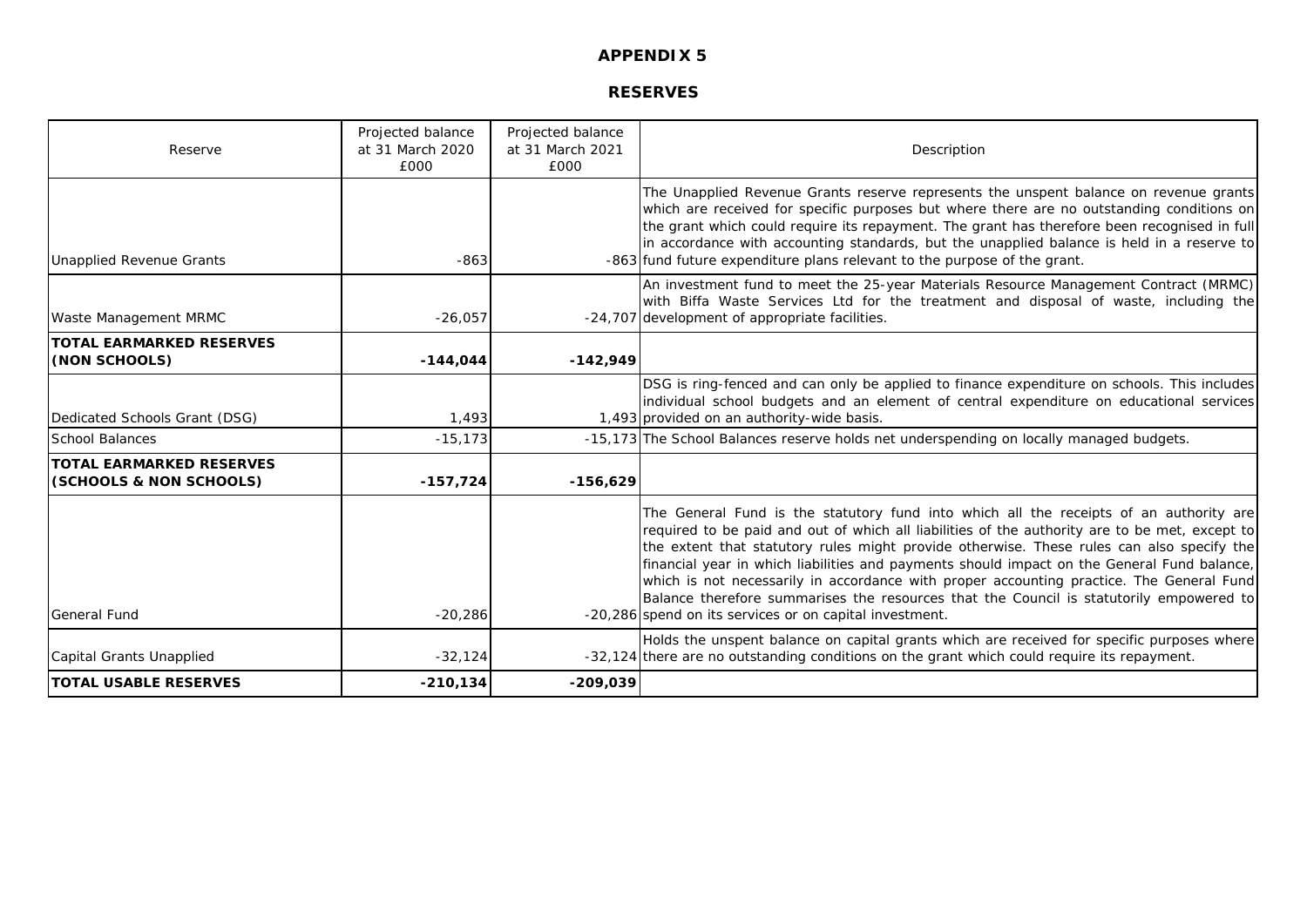## **ADULTS AND HEALTH**

|             |                                                                 |             |              |              | Specific    |             |                 |
|-------------|-----------------------------------------------------------------|-------------|--------------|--------------|-------------|-------------|-----------------|
| <b>Net</b>  |                                                                 | Gross       | Sales, Fees  | Other        | Government  | <b>Net</b>  | Net Expenditure |
| Expenditure |                                                                 | Expenditure | and Charges  | Income       | Grants      | Expenditure | Change from     |
| 2019/20     |                                                                 | 2020/21     | 2020/21      | 2020/21      | 2020/21     | 2020/21     | 2019/20         |
| £000        |                                                                 | £000        | £000         | £000         | £000        | £000        | %               |
|             | <b>Older People</b>                                             |             |              |              |             |             |                 |
|             | <b>Commissioned Costs</b>                                       |             |              |              |             |             |                 |
| 21,207      | Nursing Care (OP)                                               | 37,654      | $-17,208$    | $\mathsf O$  | $\mathbf 0$ | 20,446      | $-3.6%$         |
| 35,799      | Residential Care (OP)                                           | 74,025      | $-24,228$    | $-2,561$     | $-13,167$   | 34,069      | $-4.8%$         |
| 12,712      | Personal Budgets - Council Managed (OP)                         | 25,285      | $-7,245$     | $-1,861$     | $-1,626$    | 14,553      | 14.5%           |
| 5,911       | Personal Budgets - Direct Payments (OP)                         | 7,346       | $-1,569$     | $\mathsf{O}$ | $-49$       | 5,728       | $-3.1%$         |
|             | Other Costs                                                     |             |              |              |             |             |                 |
| 2,250       | In-House Day and Residential Care (OP)                          | 2,896       | $-116$       | $\mathsf O$  | $-392$      | 2,388       | 6.1%            |
| 9,715       | Social Care Activities (OP)                                     | 15,888      | $\Omega$     | $-4,810$     | $-1,262$    | 9,816       | 1.0%            |
| 87,594      |                                                                 | 163,094     | $-50,366$    | $-9,232$     | $-16,496$   | 87,000      | $-0.7%$         |
|             | <b>Physical and Sensory Impairment</b>                          |             |              |              |             |             |                 |
|             | <b>Commissioned Costs</b>                                       |             |              |              |             |             |                 |
| 1,524       | Nursing Care (PSI)                                              | 2,468       | $-279$       | 0            | $\mathbf 0$ | 2,189       | 43.6%           |
| 4,946       | Residential Care (PSI)                                          | 7,009       | $-787$       | $\mathbf 0$  | $\mathbf 0$ | 6,222       | 25.8%           |
| 3,754       | Personal Budgets - Council Managed (PSI)                        | 5,750       | $-1,126$     | $\mathbf 0$  | $-104$      | 4,520       | 20.4%           |
| 8,218       | Personal budgets - Direct Payments (PSI)                        | 9,922       | $-820$       | $\mathbf 0$  | $-1,021$    | 8,081       | $-1.7%$         |
| 612         | Social care activities (PSI)                                    | 621         | $\mathbf 0$  | $\mathbf 0$  | $\mathbf 0$ | 621         | 1.5%            |
| 19,054      |                                                                 | 25,770      | $-3,012$     | $\mathsf{O}$ | $-1,125$    | 21,633      | 13.5%           |
|             |                                                                 |             |              |              |             |             |                 |
|             | <b>Learning Disabilities</b>                                    |             |              |              |             |             |                 |
| 762         | Nursing Care (LD)                                               | 1,283       | $-128$       | $\mathsf{O}$ | $\mathsf O$ | 1,155       | 51.6%           |
| 41,708      | Residential Care (LD)                                           | 43,861      | $-3,186$     | $\mathbf 0$  | $-104$      | 40,571      | $-2.7%$         |
| 30,512      | Personal Budgets - Council Managed (LD)                         | 39,486      | $-2,686$     | $\mathbf 0$  | $-2,555$    | 34,245      | 12.2%           |
| 6,965       | Personal Budgets - Direct Payments (LD)                         | 9,036       | $-543$       | $\Omega$     | $-1,167$    | 7,326       | 5.2%            |
| $\Omega$    | Preventative Services (LD)<br>In-House Day and Residential Care | 1,382       | $\mathbf 0$  | $-1,382$     | $\mathsf O$ | $\mathbf 0$ | N/A             |
| 10,277      | Recharges (LD)                                                  | 10,345      | $\mathbf 0$  | $\mathbf 0$  | $\mathbf 0$ | 10,345      | 0.7%            |
| 3,368       | Health Services (LD)                                            | 3,805       | $\mathsf{O}$ | $-403$       | $-128$      | 3,274       | $-2.8%$         |
|             | Other Costs                                                     |             |              |              |             |             |                 |
| 3,191       | Social Care Activities (LD)                                     | 3,312       | $\mathsf{O}$ | $\mathsf O$  | $\mathsf O$ | 3,312       | 3.8%            |
| $-18,616$   | CCG Contribution to Pooled Budget                               | $\Omega$    | $\Omega$     | $-19,063$    | $\mathbf 0$ | $-19,063$   | 2.4%            |
| 78,167      |                                                                 | 112,510     | $-6,543$     | $-20,848$    | $-3,954$    | 81,165      | 3.8%            |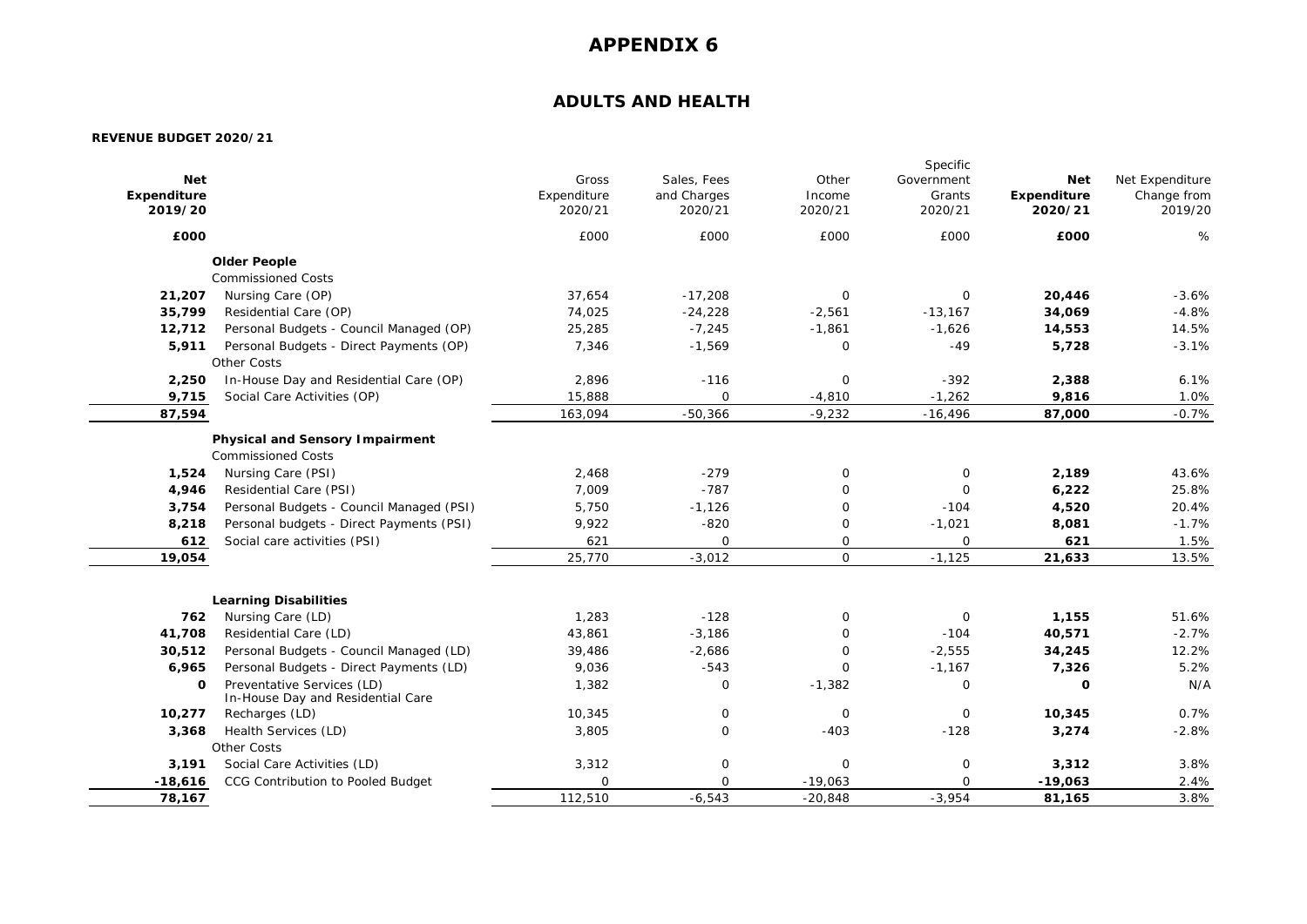## **ADULTS AND HEALTH**

|             |                                                                      |             |              |              | Specific     |                    |                 |
|-------------|----------------------------------------------------------------------|-------------|--------------|--------------|--------------|--------------------|-----------------|
| <b>Net</b>  |                                                                      | Gross       | Sales, Fees  | Other        | Government   | <b>Net</b>         | Net Expenditure |
| Expenditure |                                                                      | Expenditure | and Charges  | Income       | Grants       | <b>Expenditure</b> | Change from     |
| 2019/20     |                                                                      | 2020/21     | 2020/21      | 2020/21      | 2020/21      | 2020/21            | 2019/20         |
| £000        |                                                                      | £000        | £000         | £000         | £000         | £000               | %               |
|             | <b>Working Age Mental Health</b>                                     |             |              |              |              |                    |                 |
|             | <b>Commissioned Costs</b>                                            |             |              |              |              |                    |                 |
| 1,514       | Nursing Care (MH)                                                    | 1.739       | $-73$        | $\mathbf 0$  | $\mathbf 0$  | 1,666              | 10.0%           |
| 7,172       | Residential Care (MH)                                                | 9,016       | $-599$       | 0            | $\mathbf 0$  | 8,417              | 17.4%           |
| 2,474       | Personal Budgets - Council Managed (MH)                              | 3,182       | $-228$       | $\Omega$     | $-33$        | 2,921              | 18.1%           |
| 961         | Personal Budgets - Direct Payments (MH)                              | 1,052       | $-67$        | 0            | $-19$        | 966                | 0.5%            |
| $-12,121$   | Recharges To Health                                                  | 0           | $\mathbf 0$  | $-13,970$    | $\mathbf 0$  | $-13,970$          | 15.3%           |
|             | Other Costs                                                          |             |              |              |              |                    |                 |
| 0           | Social Care Activities (MH)<br>County Council Contribution to Pooled | 2,594       | $\mathbf 0$  | $-2,594$     | $\mathbf 0$  | $\mathbf 0$        | N/A             |
| 8,821       | <b>Budget</b>                                                        | 9,185       | $\mathbf 0$  | 0            | $\mathbf 0$  | 9,185              | 4.1%            |
| 8,821       |                                                                      | 26,768      | $-967$       | $-16,564$    | $-52$        | 9,185              | 4.1%            |
|             | <b>Assistive Equipment and Technology</b>                            |             |              |              |              |                    |                 |
| 0           | Community Equipment                                                  | 8.794       | $\mathbf 0$  | $-8,794$     | $\mathbf 0$  | 0                  | N/A             |
| 0           | Telecare                                                             | 874         | $\mathbf 0$  | $-874$       | $\mathbf 0$  | 0                  | N/A             |
| 0           |                                                                      | 9,668       | $\mathbf{O}$ | $-9,668$     | $\mathsf{O}$ | $\mathbf{o}$       | N/A             |
|             | <b>Universal Services</b>                                            |             |              |              |              |                    |                 |
| 0           | <b>Community Reablement Service</b>                                  | 2,648       | 0            | $-2,648$     | 0            | 0                  | N/A             |
| O           | Occupational Therapy & Sensory Services                              | 6,040       | $\mathbf 0$  | $-5,623$     | $-417$       | O                  | N/A             |
| 0           | Meals on Wheels                                                      | 934         | $-934$       | $\mathbf{O}$ | $\mathbf 0$  | $\Omega$           | N/A             |
| 2,055       | Support for Carers                                                   | 4,858       | 0            | $-1,938$     | $-870$       | 2,050              | $-0.2%$         |
| 0           | Information and Early Intervention                                   | 753         | $\mathbf 0$  | $-753$       | $\mathbf 0$  | $\mathbf 0$        | N/A             |
| 2,055       |                                                                      | 15,233      | $-934$       | $-10,962$    | $-1,287$     | 2,050              | $-0.2%$         |
|             |                                                                      |             |              |              |              |                    |                 |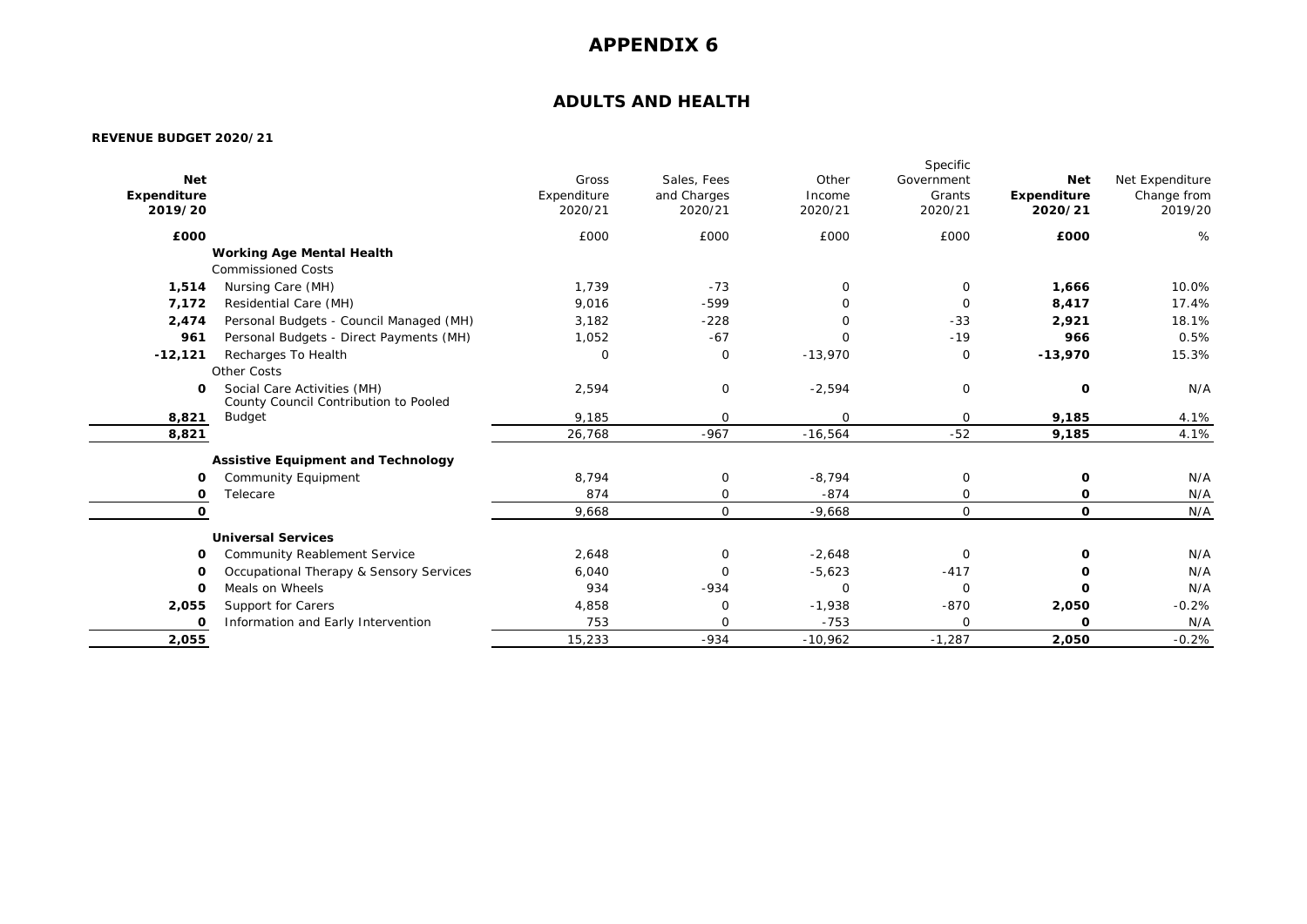## **ADULTS AND HEALTH**

|             |                                                                      |             |             |             | Specific    |             |                 |
|-------------|----------------------------------------------------------------------|-------------|-------------|-------------|-------------|-------------|-----------------|
| <b>Net</b>  |                                                                      | Gross       | Sales, Fees | Other       | Government  | <b>Net</b>  | Net Expenditure |
| Expenditure |                                                                      | Expenditure | and Charges | Income      | Grants      | Expenditure | Change from     |
| 2019/20     |                                                                      | 2020/21     | 2020/21     | 2020/21     | 2020/21     | 2020/21     | 2019/20         |
| £000        |                                                                      | £000        | £000        | £000        | £000        | £000        | %               |
|             | <b>Other Responsibilities</b><br>Independent Mental Capacity         |             |             |             |             |             |                 |
| 1,354       | Act/Deprivation of Liberty Safeguarding                              | 1,442       | $\mathbf 0$ | 0           | $-122$      | 1,320       | $-2.5%$         |
| 200         | Local Assistance Network                                             | 100         | $\Omega$    | $\Omega$    | $\mathbf 0$ | 100         | $-50.0%$        |
| 4,260       | <b>Housing Related Support</b>                                       | 2,691       | $\Omega$    | $-175$      | $-175$      | 2,341       | $-45.0%$        |
| 792         | Safeguarding                                                         | 1,232       | $\mathbf 0$ | $-222$      | $-215$      | 795         | 0.4%            |
| 2,667       | Commissioning and Service Delivery                                   | 3,016       | $\Omega$    | $-211$      | $-604$      | 2,201       | $-17.5%$        |
| 341         | Blue Badge Scheme                                                    | 454         | $-93$       | $-64$       | $\mathbf 0$ | 297         | $-12.9%$        |
| 0           | <b>Syrian Refugees</b>                                               | 155         | $\mathbf 0$ | $\mathbf 0$ | $-155$      | 0           | N/A             |
| 1,053       | Mortuary Services                                                    | 1,337       | $\mathbf 0$ | $-1$        | $\mathbf 0$ | 1,336       | 26.9%           |
| 10,667      |                                                                      | 10,427      | $-93$       | $-673$      | $-1,271$    | 8,390       | $-21.3%$        |
|             | <b>Public Health</b>                                                 |             |             |             |             |             |                 |
| 0           | Staffing & Development<br>Health Intelligence, Economic Evaluation & | 3,149       | $\mathbf 0$ | $\mathbf 0$ | $-3,149$    | 0           | N/A             |
| O           | <b>Needs Assessment</b>                                              | 39          | $\Omega$    | 0           | $-39$       | O           | N/A             |
| 0           | Health Protection & Quality Programme                                | 110         | 0           | $\mathbf 0$ | $-110$      | O           | N/A             |
| O           | <b>Integrated Sexual Health Services</b>                             | 4,799       | $\Omega$    | $\mathbf 0$ | $-4,799$    | 0           | N/A             |
| O           | <b>Starting Well</b>                                                 | 10          | $\Omega$    | $\mathbf 0$ | $-10$       | O           | N/A             |
| $\mathbf 0$ | Living Well                                                          | 4,058       | $\mathbf 0$ | $\mathbf 0$ | $-4,058$    | 0           | N/A             |
| 10          | Ageing Well                                                          | 2,024       | $\mathbf 0$ | $-245$      | $-1,779$    | 0           | $-100.0%$       |
| O           | Drugs and Alcohol Action Team                                        | 6,327       | $-14$       | $-104$      | $-6,209$    | 0           | N/A             |
| O           | Health Watch                                                         | 343         | $\mathbf 0$ | $\mathbf 0$ | $-343$      | 0           | N/A             |
| 10          |                                                                      | 20,859      | $-14$       | $-349$      | $-20,496$   | 0           | $-100.0%$       |
|             | 206,368 PORTFOLIO TOTAL                                              | 384,329     | $-61,929$   | $-68,296$   | $-44,681$   | 209,423     | 1.5%            |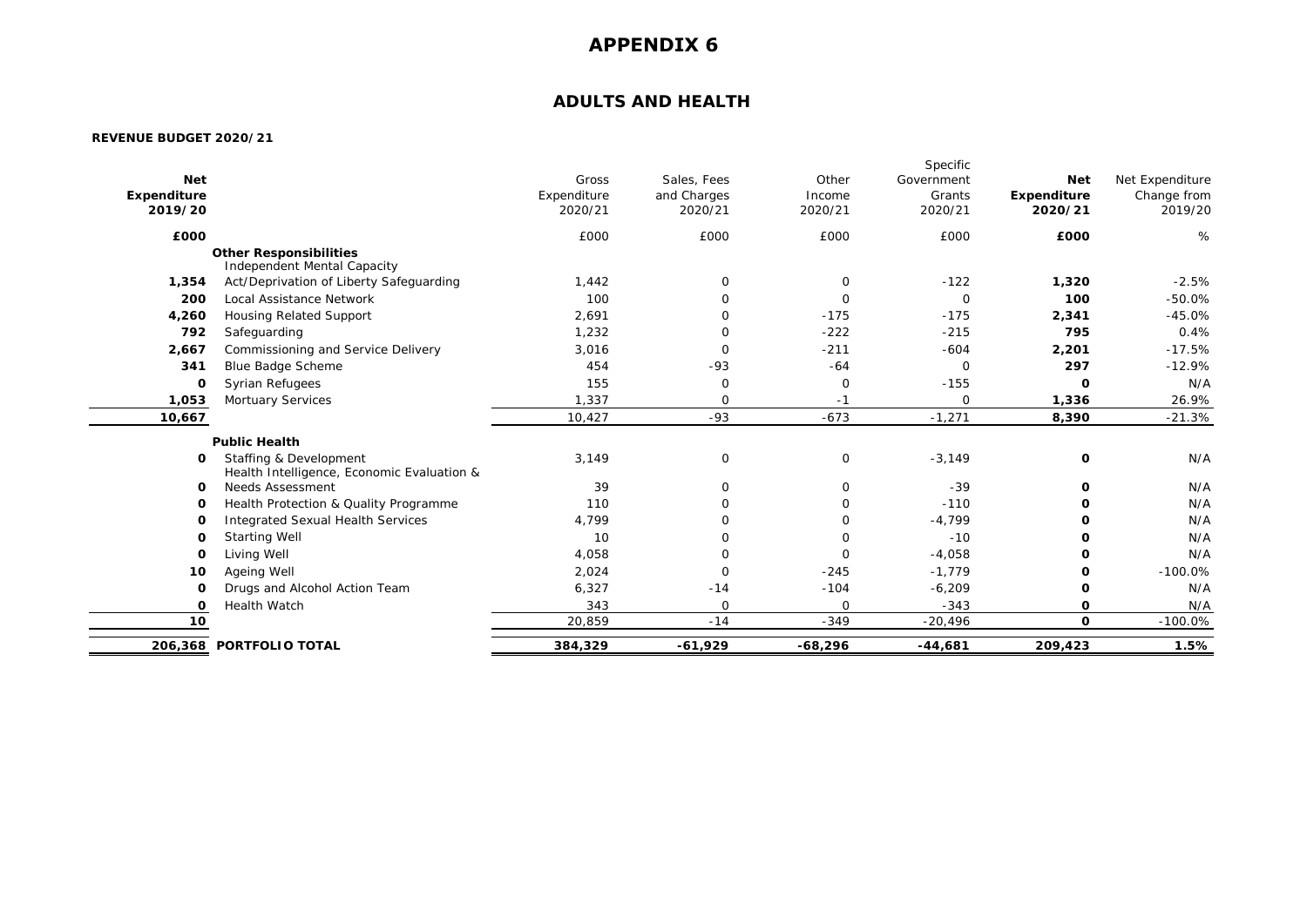## **ADULTS AND HEALTH**

### **CHANGE IN SPENDING**

As analysed in the table below, the increase in spending is £3.055m or 1.5%

|                                                                                                                                                           | £000     | £000     | %      |
|-----------------------------------------------------------------------------------------------------------------------------------------------------------|----------|----------|--------|
| Allowance for Pay and Price Increases                                                                                                                     |          |          |        |
| Pay and price rise allowance                                                                                                                              |          | 3,139    | 1.5    |
| <b>Committed and Service Changes</b>                                                                                                                      |          |          |        |
| Adults demand pressure                                                                                                                                    | 4.080    |          |        |
| National Living Wage                                                                                                                                      | 2,100    |          |        |
| Improved Better Care Fund adjustment                                                                                                                      | 1,000    |          |        |
| Post Mortem and Mortuary Facilities Fees                                                                                                                  | 200      |          |        |
| Rising trend in means-tested customer contributions towards social care<br>Reduction in application of the Adult Social Care and Health Demand Pressures  | $-1,000$ |          |        |
| Reserve                                                                                                                                                   | -66      |          |        |
|                                                                                                                                                           |          | 6,314    | 3.1    |
| <b>Balancing the Budget</b>                                                                                                                               |          |          |        |
| As detailed in Appendix 3                                                                                                                                 |          | $-6,564$ | $-3.2$ |
| <b>Transfers between Portfolios</b>                                                                                                                       |          |          |        |
| Transfer from non-portfolio of prior-year reduction in pension contributions<br>attributable to lump sum pre payment                                      | $-111$   |          |        |
| Review of recharge arrangements for internal transport provision<br>Pay protection for Resilience & Emergencies Advisor transferring to Fire & Rescue and | 83       |          |        |
| Communities                                                                                                                                               | $-14$    |          |        |
| Realignment of Public Health Grant to reflect current spending patterns                                                                                   | 250      |          |        |
| Removal of recharge from libraries due to Blue Badge collection service ceasing                                                                           | $-42$    |          |        |
|                                                                                                                                                           |          | 166      | 0.1    |
| <b>TOTAL CHANGE IN SPENDING</b>                                                                                                                           |          | 3,055    | 1.5    |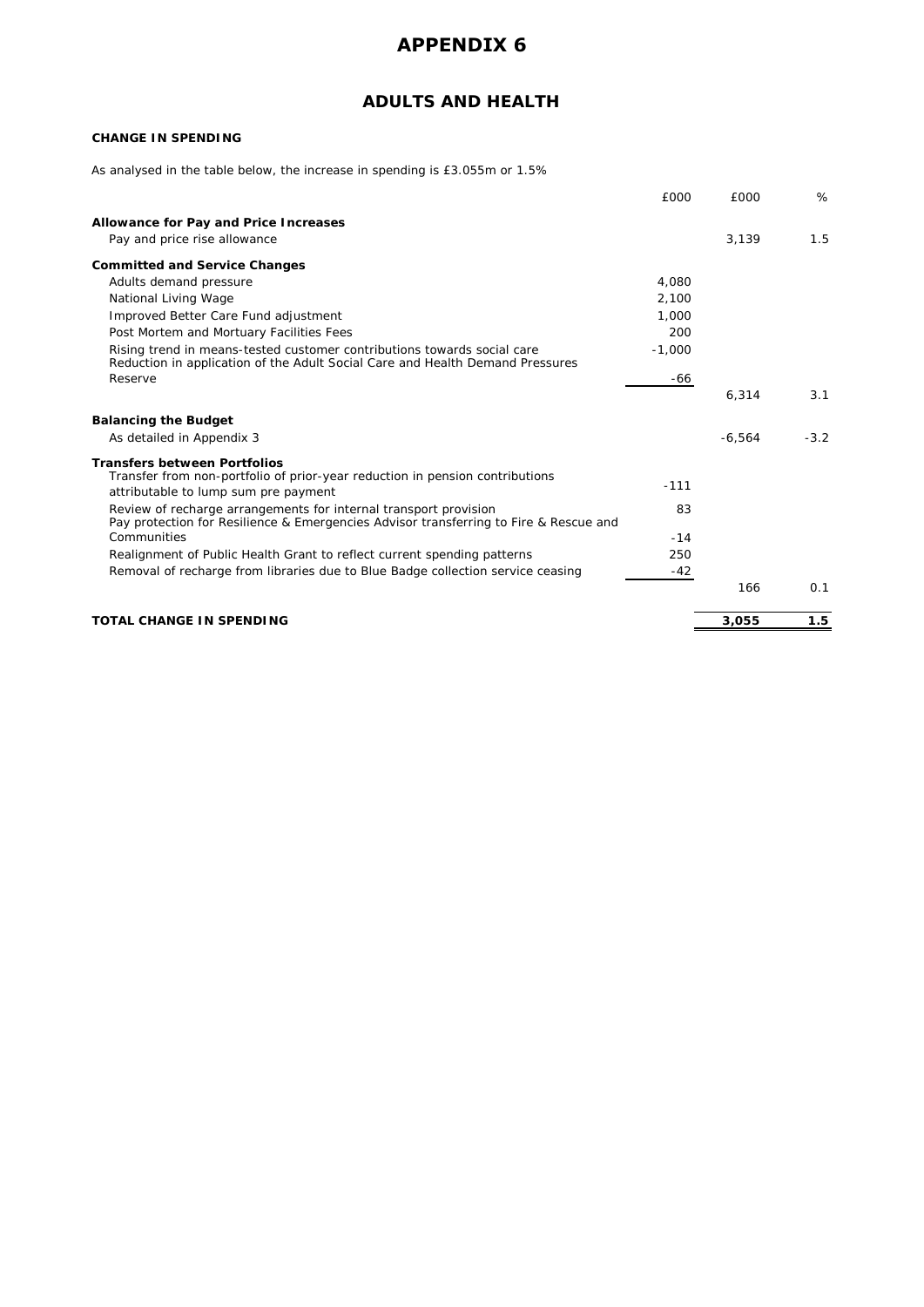## **CHILDREN AND YOUNG PEOPLE**

| <b>Net</b><br>Expenditure<br>2019/20 |                                                                                | Gross<br>Expenditure<br>2020/21 | Sales, Fees<br>and Charges<br>2020/21 | Other<br>Income<br>2020/21 | Specific<br>Government<br>Grants<br>2020/21 | <b>Net</b><br><b>Expenditure</b><br>2020/21 | Net Expenditure<br>Change from<br>2019/20 |
|--------------------------------------|--------------------------------------------------------------------------------|---------------------------------|---------------------------------------|----------------------------|---------------------------------------------|---------------------------------------------|-------------------------------------------|
| £000                                 |                                                                                | £000                            | £000                                  | £000                       | £000                                        | £000                                        | %                                         |
|                                      | <b>Local Authority Funding</b>                                                 |                                 |                                       |                            |                                             |                                             |                                           |
|                                      | Services for Children with Disabilities                                        |                                 |                                       |                            |                                             |                                             |                                           |
| 5,653                                | In House Residential and Fostercare                                            | 6,201                           | 0                                     | $\mathbf 0$                | $\mathbf 0$                                 | 6,201                                       | 9.7%                                      |
|                                      | Externally Commissioned Residential and                                        |                                 |                                       |                            |                                             |                                             |                                           |
| 3,915                                | Fostercare                                                                     | 7,316                           | $\mathbf{O}$                          | $-261$                     | 0                                           | 7,055                                       | 80.2%                                     |
| 1,859                                | <b>Disability Short Breaks</b>                                                 | 2,073                           | $\mathbf{O}$                          | $\mathbf 0$                | $\mathbf 0$                                 | 2,073                                       | 11.5%                                     |
| 3,359                                | <b>Direct Payments</b>                                                         | 4,075                           | $\mathbf 0$                           | $-192$                     | 0                                           | 3,883                                       | 15.6%                                     |
| 847                                  | <b>Client Expenditure</b>                                                      | 867                             | $\mathbf{O}$                          | $-72$                      | $\mathbf 0$                                 | 795                                         | $-6.1%$                                   |
|                                      | Services for Children without Disabilities                                     |                                 |                                       |                            |                                             |                                             |                                           |
| 6,815                                | In House Residential and Fostercare                                            | 8,487                           | $\mathsf{O}$                          | $\mathbf 0$                | 0                                           | 8,487                                       | 24.5%                                     |
|                                      | Externally Commissioned Residential and                                        |                                 |                                       |                            |                                             |                                             |                                           |
| 14,437                               | Fostercare                                                                     | 21,699                          | $\mathbf 0$                           | $-46$                      | 0                                           | 21,653                                      | 50.0%                                     |
| 4,883                                | Adoption and Special Guardianship                                              | 5,059                           | $\mathbf 0$                           | $-81$                      | $\mathbf 0$                                 | 4,978                                       | 1.9%                                      |
| 318                                  | <b>Complex Adolescents</b>                                                     | 303                             | $\mathbf 0$                           | $\mathbf 0$                | $\mathbf 0$                                 | 303                                         | $-4.7%$                                   |
| 699                                  | Client Expenditure                                                             | 699                             | $\mathbf{O}$                          | 0                          | 0                                           | 699                                         | 0.0%                                      |
| 813                                  | <b>Supervised Contact</b>                                                      | 1,086                           | $\mathbf{O}$                          | $\mathbf{O}$               | $\mathbf 0$                                 | 1,086                                       | 33.6%                                     |
|                                      | <b>Services for Asylum Seekers</b>                                             |                                 |                                       |                            |                                             |                                             |                                           |
| 484                                  | In House Residential and Fostercare<br>Externally Commissioned Residential and | 494                             | 0                                     | $\mathbf 0$                | $\mathbf 0$                                 | 494                                         | 2.1%                                      |
| 2,505                                | Fostercare                                                                     | 2,912                           | $\mathbf 0$                           | $\mathbf{O}$               | $\mathbf 0$                                 | 2,912                                       | 16.2%                                     |
| 274                                  | <b>Client Expenditure</b>                                                      | 267                             | $\mathbf{O}$                          | $\mathbf{O}$               | $\Omega$                                    | 267                                         | $-2.6%$                                   |
| $-2,658$                             | Asylum Grant                                                                   | $\mathbf 0$                     | 0                                     | $\mathbf 0$                | $-3,658$                                    | $-3,658$                                    | 37.6%                                     |
|                                      | 37,554 Social Care Activities                                                  | 51,889                          | $\mathbf 0$                           | $-234$                     | $-1,630$                                    | 50,025                                      | 33.2%                                     |
|                                      | <b>Services for Care Leavers</b>                                               |                                 |                                       |                            |                                             |                                             |                                           |
| 2,883                                | Care Leavers Accommodation and Support                                         | 5,219                           | $\mathsf{O}$                          | $-57$                      | $-241$                                      | 4,921                                       | 70.7%                                     |
| 1,205                                | Care Leavers Staffing                                                          | 1.294                           | $\mathbf{O}$                          | $\mathbf 0$                | $-72$                                       | 1.222                                       | 1.4%                                      |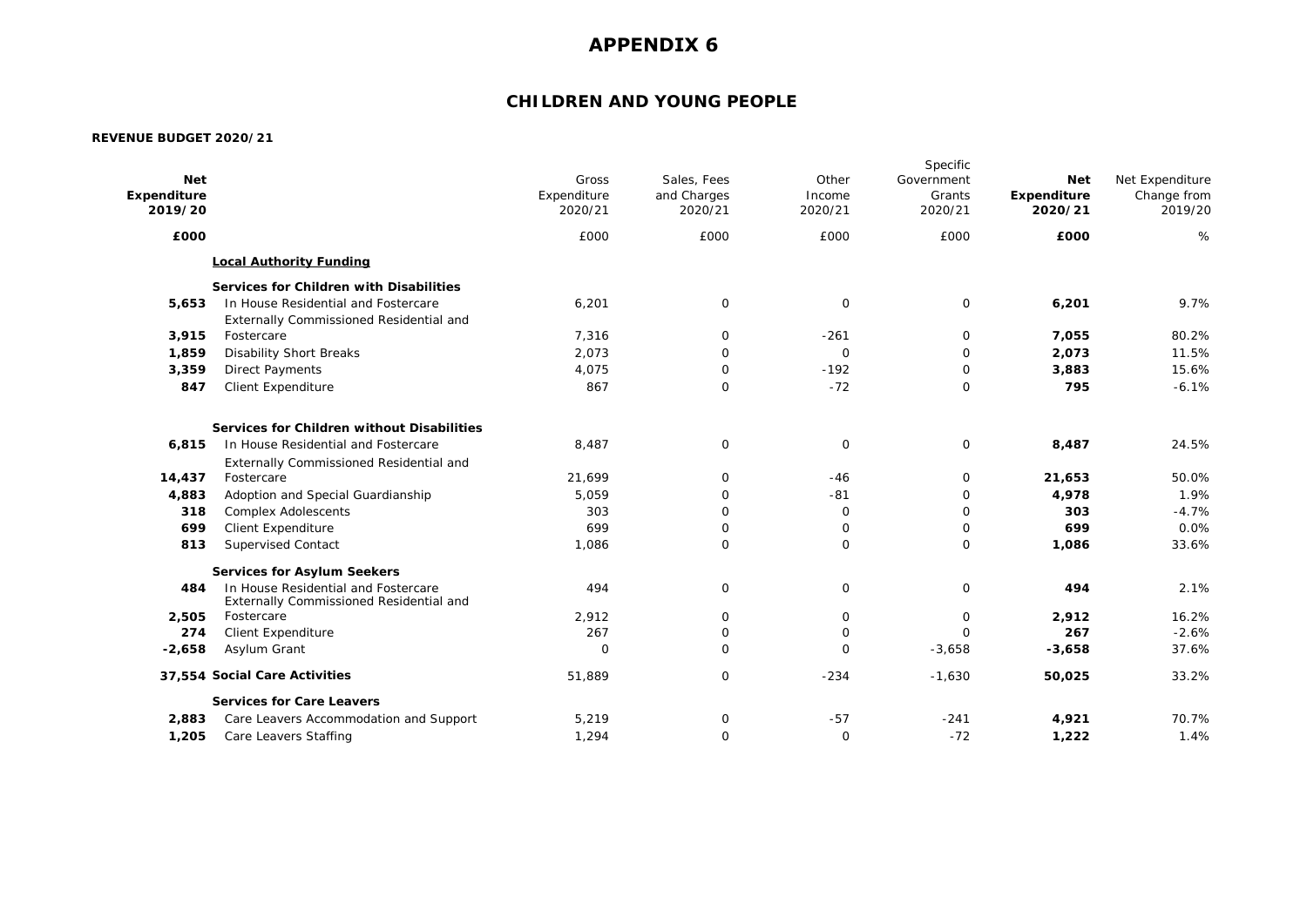## **CHILDREN AND YOUNG PEOPLE**

|                        | 101,123 PORTFOLIO TOTAL                                     | 203,180                | 0                      | $-4,152$          | $-69,457$              | 129,571                | 28.1%                  |
|------------------------|-------------------------------------------------------------|------------------------|------------------------|-------------------|------------------------|------------------------|------------------------|
|                        | Dedicated Schools Grant and Other<br>0 Schools Funding      | 49,124                 | $\mathbf 0$            | $\mathbf 0$       | $-49,124$              | 0                      | N/A                    |
|                        | -48,124 Dedicated Schools Grant                             | 0                      | $\mathbf 0$            | $\mathsf{O}$      | $-49,124$              | $-49,124$              | 2.1%                   |
| 1,074                  | Children's Social Care                                      | 821                    | $\mathbf 0$            | $\mathbf 0$       | $\mathbf 0$            | 821                    | $-23.6%$               |
| 1,173                  | Early Help                                                  | 673                    | $\mathbf 0$            | $\mathbf 0$       | $\mathsf O$            | 673                    | $-42.6%$               |
|                        | <b>Other DSG</b>                                            |                        |                        |                   |                        |                        |                        |
| 1,145                  | Early Years Central Expenditure                             | 1,144                  | $\mathbf 0$            | $\mathbf 0$       | $\mathbf 0$            | 1,144                  | $-0.1%$                |
| 40,171                 | 3 and 4 year old entitlement                                | 41,869                 | 0                      | 0                 | 0                      | 41,869                 | 4.2%                   |
| 4,561                  | <b>DSG Early Years</b><br>2 year old entitlement            | 4,617                  | $\mathbf 0$            | $\mathbf 0$       | $\mathbf 0$            | 4,617                  | 1.2%                   |
|                        | <b>Dedicated Schools Grant Funding</b>                      |                        |                        |                   |                        |                        |                        |
|                        | 101,123 Local Authority Funding                             | 154,056                | 0                      | $-4,152$          | $-20,333$              | 129,571                | 28.1%                  |
| 153                    | Young Carers                                                | 466                    | 0                      | $-286$            | $-28$                  | 152                    | $-0.7%$                |
| 1,187                  | Domestic Abuse Services                                     | 1,312                  | $\mathbf 0$            | $\mathbf 0$       | $\mathbf 0$            | 1,312                  | 10.5%                  |
| 2,031                  | <b>Intentionally Homeless</b>                               | 2,671                  | $\mathbf 0$            | $-600$            | $\mathsf{O}$           | 2,071                  | 2.0%                   |
| 0                      | Healthy Child Programme                                     | 10,799                 | $\mathbf 0$            | $\mathbf 0$       | $-10,799$              | $\mathbf{o}$           | N/A                    |
| 8,275                  | <b>Early Help &amp; Prevention</b><br>Early Help            | 13,399                 | $\mathbf 0$            | $-1,169$          | $-3,353$               | 8,877                  | 7.3%                   |
|                        | <b>Child and Adolescent Mental Health</b><br>1.282 Services | 2,085                  | $\mathbf 0$            | $-801$            | $\mathbf 0$            | 1,284                  | 0.2%                   |
|                        | 753 Youth Offending Service                                 | 1,532                  | $\mathsf{O}\xspace$    | $-226$            | $-552$                 | 754                    | 0.1%                   |
|                        | 1,597 Children's Safeguarding                               | 1,852                  | $\mathsf{O}$           | $-127$            | $\mathsf{O}$           | 1,725                  | 8.0%                   |
| £000                   |                                                             | £000                   | £000                   | £000              | £000                   | £000                   | %                      |
| Expenditure<br>2019/20 |                                                             | Expenditure<br>2020/21 | and Charges<br>2020/21 | Income<br>2020/21 | Grants<br>2020/21      | Expenditure<br>2020/21 | Change from<br>2019/20 |
| <b>Net</b>             |                                                             | Gross                  | Sales, Fees            | Other             | Specific<br>Government | <b>Net</b>             | Net Expenditure        |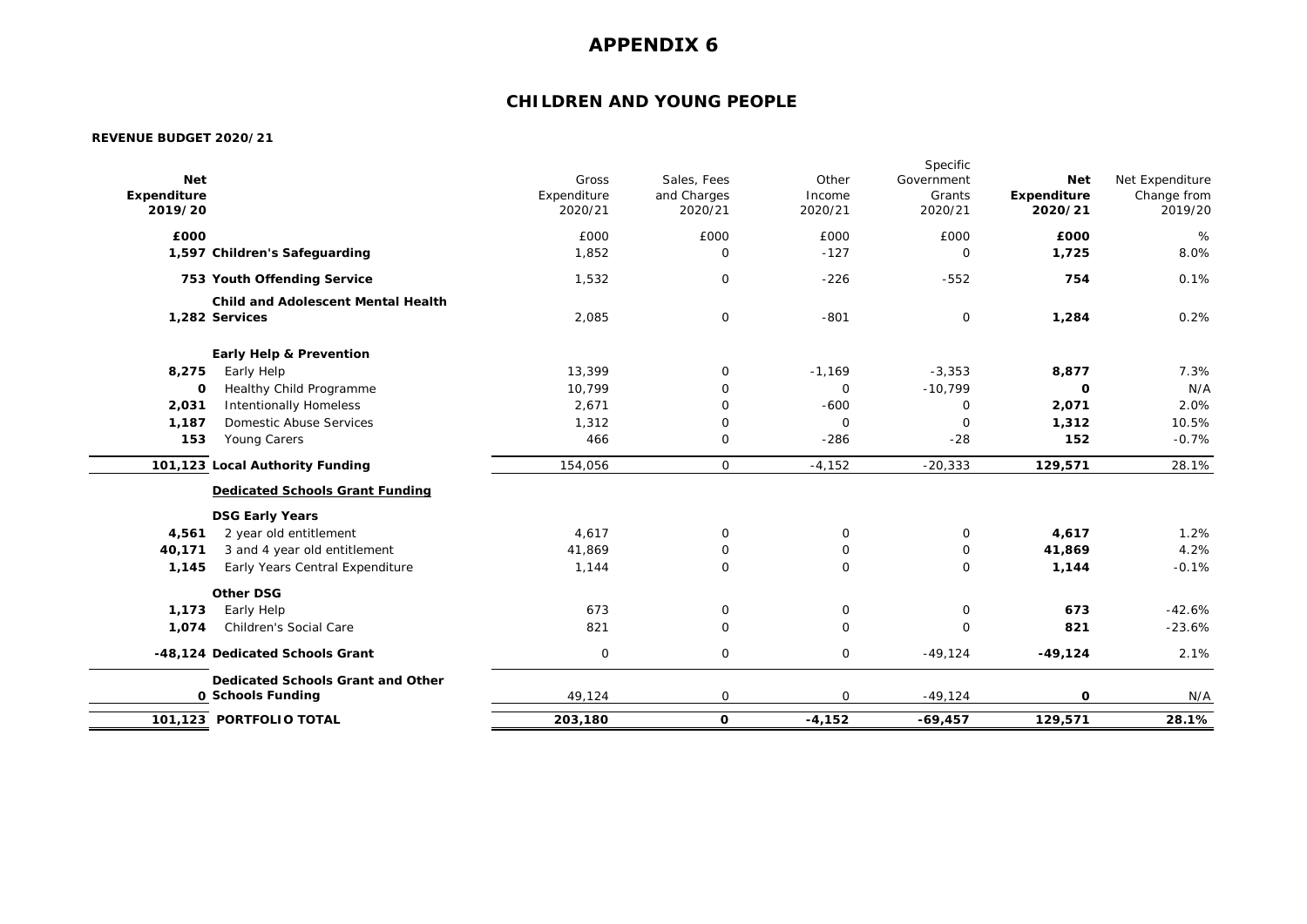# **CHILDREN AND YOUNG PEOPLE**

### **CHANGE IN SPENDING**

As analysed in the table below, the increase in spending is £28.448m or 28.1%

|                                                                                     | £000   | £000     | %      |
|-------------------------------------------------------------------------------------|--------|----------|--------|
| Allowance for Pay and Price Increases                                               |        |          |        |
| Pay and price rise allowance                                                        |        | 1,917    | 1.9    |
| <b>Committed and Service Changes</b>                                                |        |          |        |
| Demand Growth - Children Looked After Placements                                    | 12,430 |          |        |
| Cissbury Lodge - removal of temporary funding                                       | $-600$ |          |        |
| Children First Improvement Programme - Ongoing                                      | 5,138  |          |        |
| Children First Improvement Programme - One-off                                      | 6,873  |          |        |
| Undelivered 2019/20 savings - Early Help                                            | 1,950  |          |        |
| Undelivered 2019/20 savings - Fostering, Children Looked After & Public Law Outline | 1,230  |          |        |
| Undelivered 2019/20 savings - Lifelong Services                                     | 500    |          |        |
| <b>Childrens Residential Review</b>                                                 | 1,800  |          |        |
| Funding for Intensive Planning Team                                                 | 195    |          |        |
| Social Care Support Grant Expenditure                                               | $-400$ |          |        |
| Increased grant income for Unaccompanied Asylum Seeking Children                    | $-360$ |          |        |
| Reduction in application of the High Needs Strategic Planning Fund reserve          | $-30$  |          |        |
|                                                                                     |        | 28,726   | 28.4   |
|                                                                                     |        |          |        |
| <b>Committed and Service Changes (Dedicated Schools Grant)</b>                      |        |          |        |
| Reduction in DSG Central Historic Commitments Expenditure                           | $-753$ |          |        |
| Reduction in DSG Central Historic Commitments grant allocation 2020/21              | 753    |          |        |
|                                                                                     |        | $\Omega$ | 0.0    |
| <b>Balancing the Budget</b>                                                         |        |          |        |
| As detailed in Appendix 3                                                           |        | $-1,869$ | $-1.8$ |
|                                                                                     |        |          |        |
| <b>Transfers between Portfolios</b>                                                 |        |          |        |
| Transfer from non-portfolio of prior-year reduction in pension contributions        |        |          |        |
| attributable to lump sum pre payment                                                | $-190$ |          |        |
| Consolidate Social Care Support Grant                                               | 400    |          |        |
| Virtual school teacher to Education and Skills                                      | $-51$  |          |        |
| Review of recharge arrangements for internal transport provision                    | $-236$ |          |        |
| Positions funded by Children's Improvement Programme                                | $-82$  |          |        |
| Children's Workforce Team to Economy and Corporate Resources                        | $-167$ |          |        |
|                                                                                     |        | $-326$   | $-0.3$ |
| TOTAL CHANGE IN SPENDING                                                            |        | 28,448   | 28.1   |
|                                                                                     |        |          |        |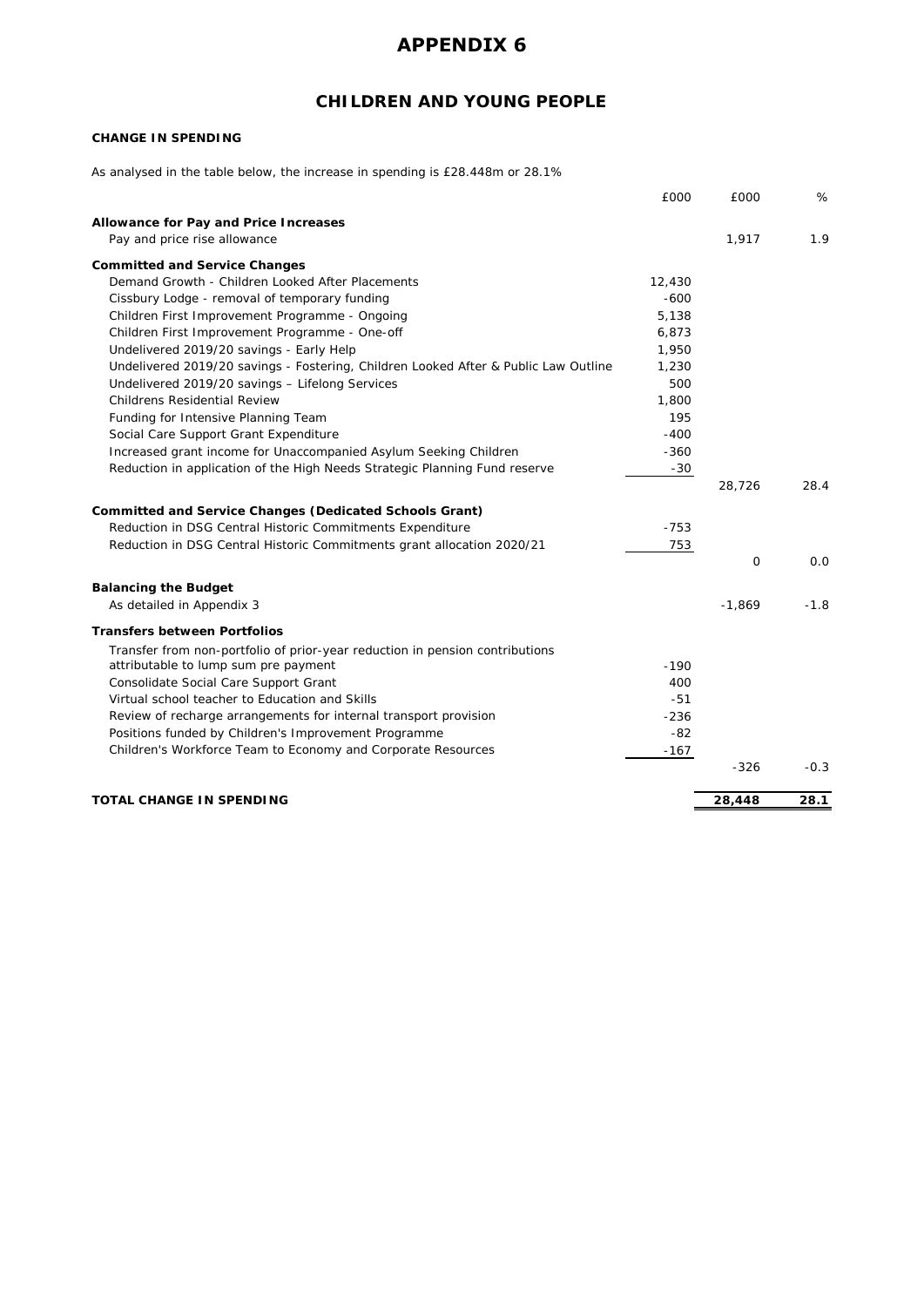## **ECONOMY AND CORPORATE RESOURCES**

| £000   |                                         | 2020/21<br>£000 | and Charges<br>2020/21<br>£000 | Income<br>2020/21<br>£000 | Grants<br>2020/21<br>£000 | Expenditure<br>2020/21<br>£000 | Change from<br>2019/20<br>$\%$ |
|--------|-----------------------------------------|-----------------|--------------------------------|---------------------------|---------------------------|--------------------------------|--------------------------------|
|        |                                         |                 |                                |                           |                           |                                |                                |
|        | <b>Commercial Services</b>              |                 |                                |                           |                           |                                |                                |
| 20,693 | <b>Commercial Services</b>              | 22,757          | $-550$                         | $-8$                      | $\mathbf 0$               | 22,199                         | 7.3%                           |
|        | <b>Support Services</b>                 |                 |                                |                           |                           |                                |                                |
| 2,032  | <b>Information Technology</b>           | 2,076           | $\mathsf{O}$                   | $\mathsf O$               | $\mathsf{O}$              | 2,076                          | 2.2%                           |
| 87     | Information Technology Strategic Client | 87              | $\mathbf 0$                    | $\mathbf 0$               | $\mathbf 0$               | 87                             | 0.0%                           |
| 6,979  | <b>Facilities Management</b>            | 8,038           | $-243$                         | $-174$                    | $\mathbf 0$               | 7,621                          | 9.2%                           |
| $-13$  | <b>Catering Service</b>                 | 427             | $-403$                         | $-20$                     | $\mathbf 0$               | 4                              | $-130.8%$                      |
| 4,906  | Human Resources & Organisational Change | 6,521           | $-3$                           | $-106$                    | $\mathbf 0$               | 6,412                          | 30.7%                          |
| 734    | <b>Transformation Portfolio Office</b>  | $\mathbf 0$     | $\mathsf O$                    | $\mathsf{O}\xspace$       | $\mathbf 0$               | O                              | $-100.0%$                      |
| 1,500  | Whole Council Design                    | 2,542           | $\mathbf 0$                    | $\mathbf 0$               | $\mathbf 0$               | 2,542                          | 69.5%                          |
| 4,652  | Legal Services                          | 6,524           | $-484$                         | $-105$                    | $\mathbf 0$               | 5,935                          | 27.6%                          |
| 1,211  | <b>Democratic Services</b>              | 1,392           | $\mathbf 0$                    | $-122$                    | $\mathbf 0$               | 1,270                          | 4.9%                           |
| 26     | Elections                               | 26              | $\mathbf 0$                    | $\mathbf 0$               | $\mathbf 0$               | 26                             | 0.0%                           |
| 1,409  | Members Allowances and Expenses         | 1,434           | $\mathbf 0$                    | $\mathbf 0$               | $\mathbf 0$               | 1,434                          | 1.8%                           |
| 1,500  | Communications                          | 1,577           | $-58$                          | $\mathbf 0$               | $\mathbf 0$               | 1,519                          | 1.3%                           |
| 1,303  | <b>Customer Experience</b>              | 61              | $\mathbf 0$                    | $-5$                      | $\mathbf 0$               | 56                             | $-95.7%$                       |
| 26,326 | <b>Support Services Total</b>           | 30,705          | $-1,191$                       | $-532$                    | 0                         | 28,982                         | 10.1%                          |
|        | Economy                                 |                 |                                |                           |                           |                                |                                |
| 287    | Digital Infrastructure                  | 949             | $\mathbf 0$                    | $-631$                    | $\mathbf 0$               | 318                            | 10.8%                          |
| 268    | <b>Economic Growth</b>                  | 333             | $-27$                          | $\mathbf 0$               | $\mathbf 0$               | 306                            | 14.2%                          |
| 250    | One Public Estate                       | 215             | $\mathbf 0$                    | $\mathbf 0$               | $\mathbf 0$               | 215                            | $-14.0%$                       |
| 814    | Economic Development                    | 914             | $\mathbf 0$                    | $-132$                    | $\mathbf 0$               | 782                            | $-3.9%$                        |
| 7      | Leader Programme                        | 54              | $\mathbf 0$                    | $-51$                     | $\mathbf 0$               | 3                              | $-57.1%$                       |
| 1,626  | <b>Economy Total</b>                    | 2,465           | $-27$                          | $-814$                    | $\mathbf{o}$              | 1,624                          | $-0.1%$                        |
|        | 48,645 PORTFOLIO TOTAL                  | 55,927          | $-1,768$                       | $-1,354$                  | 0                         | 52,805                         | 8.6%                           |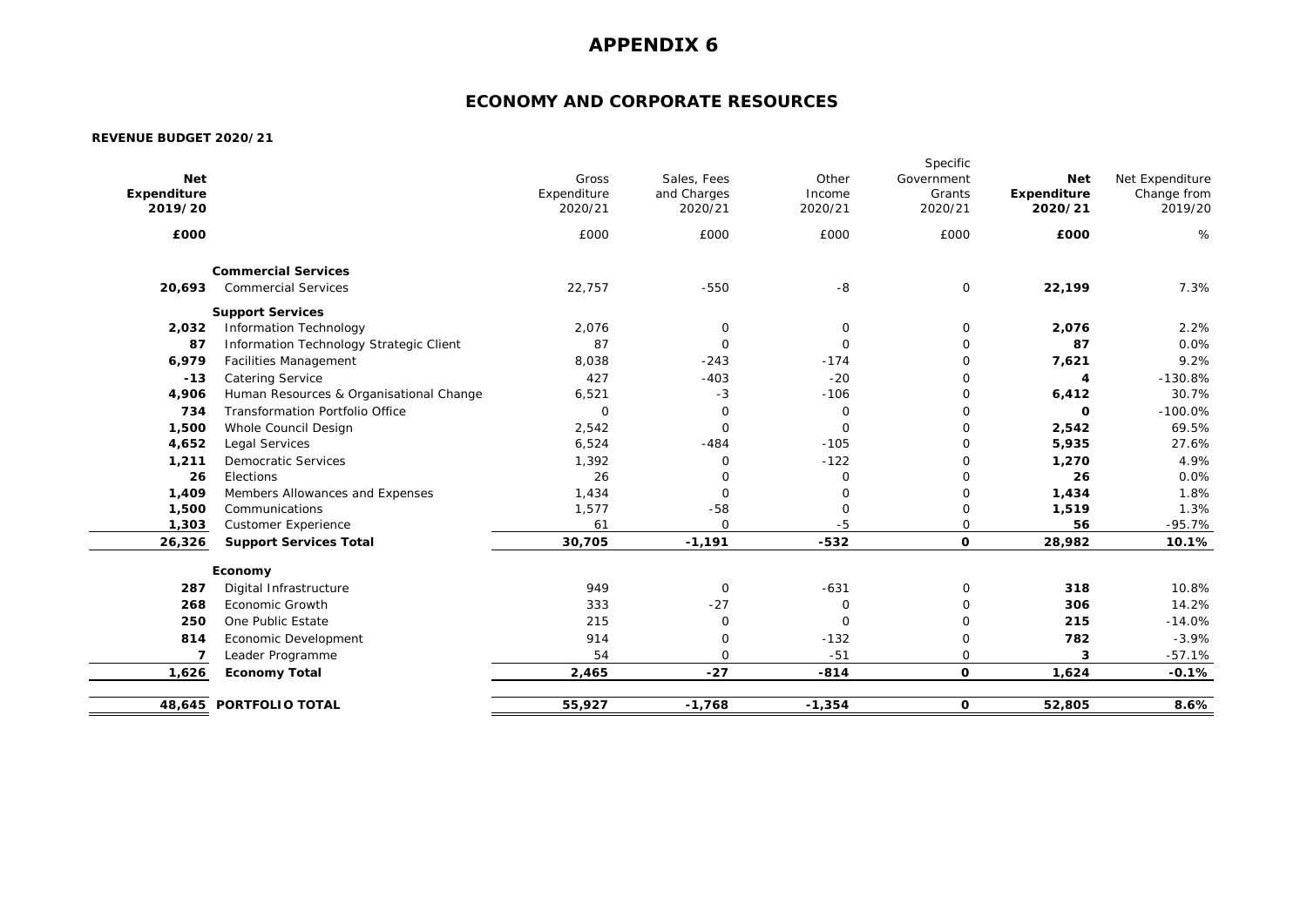## **ECONOMY AND CORPORATE RESOURCES**

### **CHANGE IN SPENDING**

As analysed in the table below, the increase in spending is £4.16m or 8.6%

|                                                                                                                                       | £000         | £000     | %      |
|---------------------------------------------------------------------------------------------------------------------------------------|--------------|----------|--------|
| Allowance for Pay and Price Increases                                                                                                 |              |          |        |
| Pay and price rise allowance                                                                                                          |              | 1,151    | 2.4    |
| <b>Committed and Service Changes</b>                                                                                                  |              |          |        |
| Additional IT costs needed to deliver our digital strategy                                                                            | 500          |          |        |
| Removal of staff capitalisation budget - Facilities Management                                                                        | 250          |          |        |
| Facilities Management - Maintenance and Cleaning                                                                                      | 350          |          |        |
| Democratic Services undelivered anticipated income                                                                                    | 50           |          |        |
| Independent Visitor Scheme                                                                                                            | 100          |          |        |
|                                                                                                                                       |              |          |        |
| Human Resources - Childrens Services Improvement Programme                                                                            | 745          |          |        |
| Reduced income from Pensions Fund to contracted services                                                                              | 100          |          |        |
| Human Resources undelivered saving                                                                                                    | 750          |          |        |
| Human Resources cost of payroll changes arising from policy changes                                                                   | 100          |          |        |
| 2019/20 undelivered Legal Services ORBIS saving                                                                                       | 250          |          |        |
| Legal Services Childcare Cases                                                                                                        | 1,000        |          |        |
| 2019/20 undelivered Whole Council Design savings                                                                                      | 1,500        |          |        |
| Investment in Capita Contract                                                                                                         | 339          |          |        |
| Expenditure financed by Capital Receipts - Transformation Portfolio Office                                                            | $-742$       |          |        |
| Expenditure financed by Capital Receipts - Customer Experience                                                                        | $-1,419$     |          |        |
| Net reduction in application of the Strategic Economic Plan reserve                                                                   | $-16$        |          |        |
| Reduction in application of the Sustainable Investment reserve                                                                        | $-21$        |          |        |
| Increase in application of the Service Transformation Fund                                                                            | 1,942        |          |        |
|                                                                                                                                       |              | 5.778    | 11.9   |
| <b>Balancing the Budget</b>                                                                                                           |              |          |        |
| As detailed in Appendix 3                                                                                                             |              | $-2,775$ | $-5.7$ |
| <b>Transfers between Portfolios</b>                                                                                                   |              |          |        |
| Part year funding for Information Technology position transferring from Fire and                                                      |              |          |        |
| Rescue                                                                                                                                | 25           |          |        |
| Transfer from non-portfolio of prior-year reduction in pension contributions                                                          |              |          |        |
| attributable to lump sum pre payment                                                                                                  | -64          |          |        |
| West Sussex Connection publications transfer from Finance                                                                             | $-15$        |          |        |
| Adjustment to Catering Recharge                                                                                                       | $\mathbf{1}$ |          |        |
| Apprenticeship Levy saving reassigned from Finance                                                                                    | $-175$       |          |        |
| Review of recharge arrangements for internal transport provision                                                                      | $-84$        |          |        |
| Adjustment to Free School Meal eligibility service recharge from Education and Skills                                                 | 34           |          |        |
| Childrens Workforce Team from Children and Young People                                                                               | 167          |          |        |
| Positions funded by the Children's Improvement Programme<br>Wide Area Network budget to Information Technology from Fire & Rescue and | 50           |          |        |
| Communities                                                                                                                           | 70           |          |        |
| Apprenticeships to Education and Skills                                                                                               | $-3$         |          |        |
|                                                                                                                                       |              | 6        | 0.0    |
|                                                                                                                                       |              |          |        |
| TOTAL CHANGE IN SPENDING                                                                                                              |              | 4,160    | 8.6    |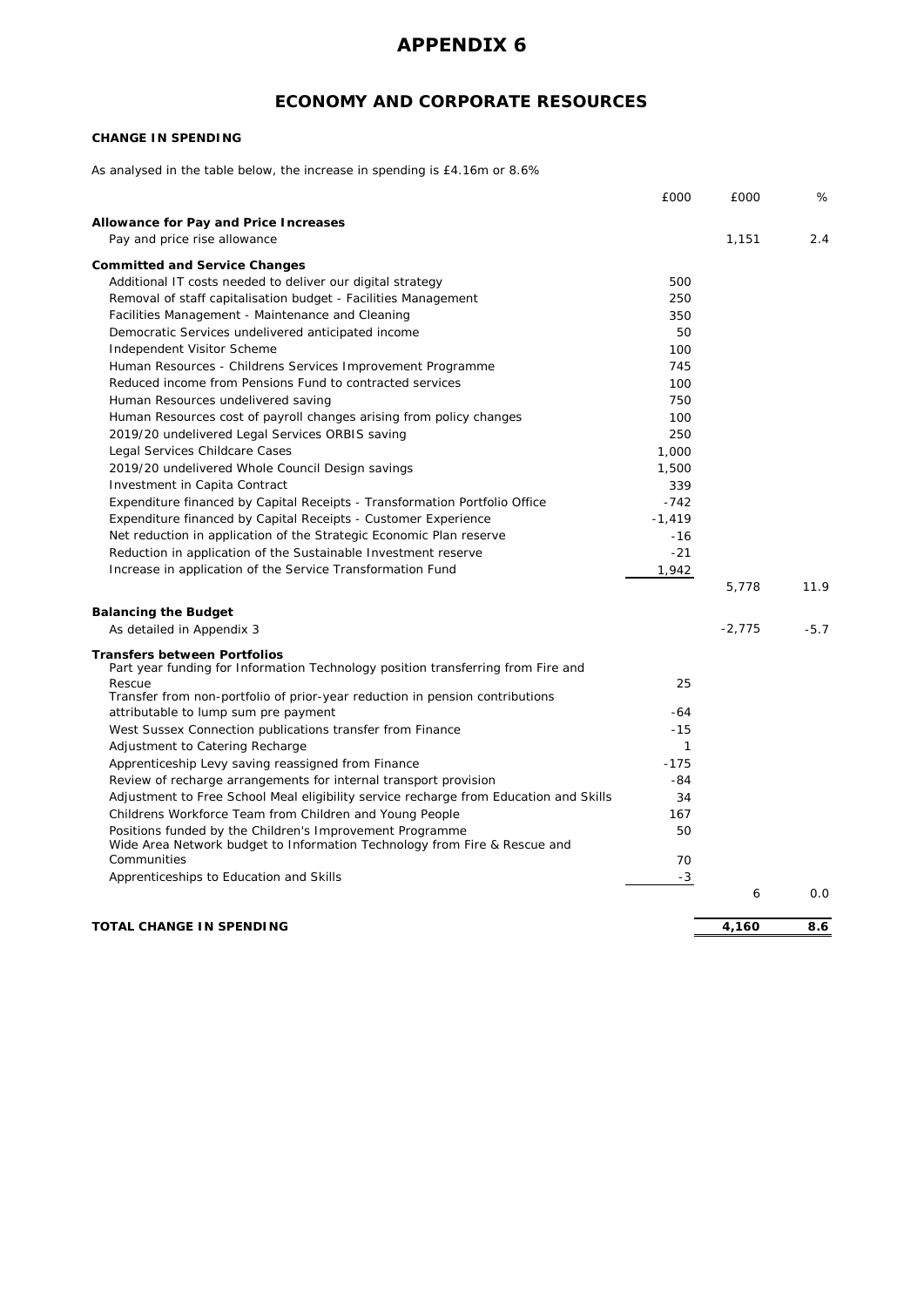## **EDUCATION AND SKILLS**

| <b>Net</b><br>Expenditure<br>2019/20 |                                       | Gross<br>Expenditure<br>2020/21 | Sales, Fees<br>and Charges<br>2020/21 | Other<br>Income<br>2020/21 | Specific<br>Government<br>Grants<br>2020/21 | <b>Net</b><br>Expenditure<br>2020/21 | Net Expenditure<br>Change from<br>2019/20 |
|--------------------------------------|---------------------------------------|---------------------------------|---------------------------------------|----------------------------|---------------------------------------------|--------------------------------------|-------------------------------------------|
| £000                                 |                                       | £000                            | £000                                  | £000                       | £000                                        | £000                                 | %                                         |
|                                      | <b>Local Authority Funding</b>        |                                 |                                       |                            |                                             |                                      |                                           |
|                                      | <b>School Budgets</b>                 |                                 |                                       |                            |                                             |                                      |                                           |
| 0                                    | Government Grants to Schools          | 32,735                          | 0                                     | 0                          | $-32,735$                                   | $\mathbf 0$                          | N/A                                       |
|                                      | <b>Education and Skills Service</b>   |                                 |                                       |                            |                                             |                                      |                                           |
| 1,875                                | Director of Education                 | 2,081                           | 0                                     | $-113$                     | 0                                           | 1,968                                | 5.0%                                      |
| 1,285                                | Post-16 & Compliance                  | 1,400                           | 0                                     | $-24$                      | $-168$                                      | 1,208                                | $-6.0%$                                   |
| $-178$                               | <b>School Effectiveness</b>           | 855                             | $\mathbf{O}$                          | $-195$                     | $-827$                                      | $-167$                               | $-6.2%$                                   |
| 1,513                                | Inclusion                             | 1,526                           | 0                                     | 0                          | 0                                           | 1,526                                | 0.9%                                      |
| 74                                   | <b>Pupil Entitlement</b>              | 108                             | $\mathbf 0$                           | $-44$                      | $\mathbf 0$                                 | 64                                   | $-13.5%$                                  |
|                                      | <b>School Transport</b>               |                                 |                                       |                            |                                             |                                      |                                           |
| 369                                  | <b>Transport Management</b>           | 369                             | $\mathbf 0$                           | $\mathbf 0$                | 0                                           | 369                                  | 0.0%                                      |
| 3,259                                | Mainstream Transport                  | 3,655                           | $-124$                                | $-25$                      | 0                                           | 3,506                                | 7.6%                                      |
| 12,025                               | <b>SEND Transport</b>                 | 14,017                          | $\mathbf 0$                           | $-123$                     | $-417$                                      | 13,477                               | 12.1%                                     |
| 178                                  | Post-16 Transport                     | 285                             | $-104$                                | 0                          | 0                                           | 181                                  | 1.7%                                      |
| 309                                  | <b>School Crossing Patrols</b>        | 316                             | 0                                     | $-1$                       | $\circ$                                     | 315                                  | 1.9%                                      |
|                                      | <b>Support to Schools</b>             |                                 |                                       |                            |                                             |                                      |                                           |
| $-14$                                | <b>School Catering</b>                | 7,629                           | $-152$                                | $-151$                     | $-7,363$                                    | $-37$                                | 164.3%                                    |
| 1,000                                | Crawley PFI                           | 7,191                           | 0                                     | $-1,285$                   | $-4,532$                                    | 1,374                                | 37.4%                                     |
| 0                                    | Pupil Premium (Children Looked After) | 1,233                           | 0                                     | $\mathbf 0$                | $-1,233$                                    | $\mathbf 0$                          | N/A                                       |
| 1,152                                | School Redundancies & Pensions        | 1,316                           | 0                                     | $-7$                       | $-120$                                      | 1,189                                | 3.2%                                      |
|                                      | Other                                 |                                 |                                       |                            |                                             |                                      |                                           |
| $-40$                                | <b>Adult Education</b>                | 3,081                           | $-62$                                 | 0                          | $-3,058$                                    | $-39$                                | $-2.5%$                                   |
| 1,059                                | LA Contribution to DSG                | 0                               | $\mathbf 0$                           | 0                          | 0                                           | $\mathbf{o}$                         | $-100.0%$                                 |
| $-1,604$                             | Overheads & Recharges                 | $-1,638$                        | 0                                     | 0                          | $\mathbf 0$                                 | $-1,638$                             | 2.1%                                      |
|                                      | 22,262 Local Authority Funding        | 76,159                          | $-442$                                | $-1,968$                   | $-50,453$                                   | 23,296                               | 4.6%                                      |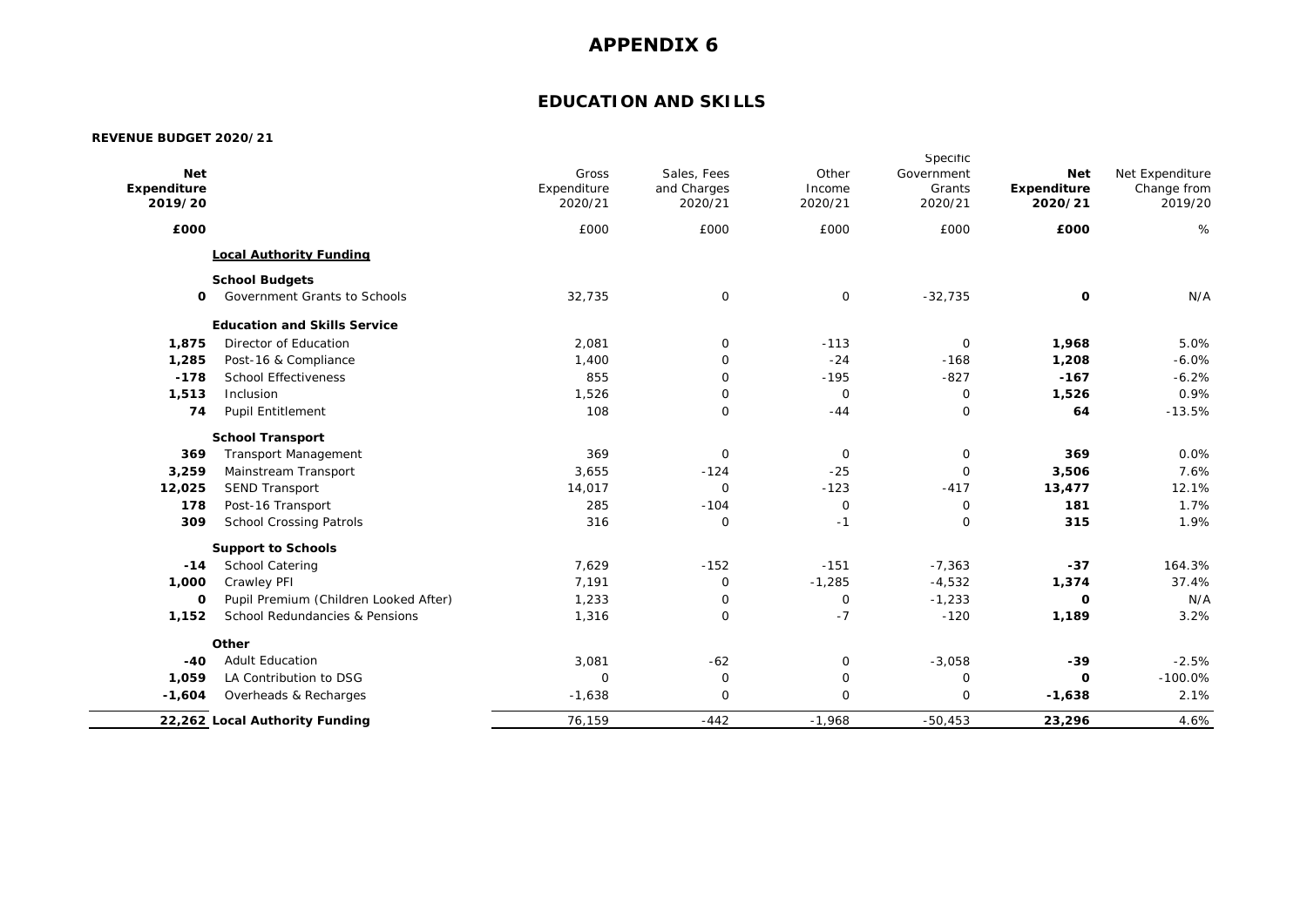## **EDUCATION AND SKILLS**

|             | 19,780 PORTFOLIO TOTAL                                             | 674,143     | $-460$      | $-2,361$     | $-650,507$   | 20,815      | 5.2%                           |
|-------------|--------------------------------------------------------------------|-------------|-------------|--------------|--------------|-------------|--------------------------------|
|             | -2,482 Dedicated Schools Grant                                     | 597,984     | $-18$       | $-393$       | $-600,054$   | $-2,481$    | 0.0%                           |
| $-548,974$  | <b>Government Grant</b><br><b>Dedicated Schools Grant</b>          | $\mathsf O$ | $\mathsf O$ | $\mathsf O$  | $-586,801$   | $-586,801$  | 6.9%                           |
| 1,568       | Overheads & Recharges                                              | 1,613       | $\mathbf 0$ | $\mathbf 0$  | $\mathbf 0$  | 1,613       | 2.9%                           |
| $-1.059$    | Other<br>LA Contribution to DSG                                    | $\mathbf 0$ | $\mathbf 0$ | $\mathbf 0$  | $\mathbf 0$  | $\mathbf 0$ | $-100.0%$                      |
|             |                                                                    |             |             |              |              |             |                                |
| 822         | Other Support to Schools                                           | 851         | $\mathbf 0$ | $\mathbf 0$  | $\mathbf 0$  | 851         | 3.5%                           |
| 980         | School Redundancies & Pensions                                     | 981         | $\mathsf O$ | $\mathsf O$  | $\mathbf 0$  | 981         | 0.1%                           |
| 132         | School Catering                                                    | 63          | $\mathbf 0$ | $\mathbf 0$  | $\mathsf{O}$ | 63          | $-52.3%$                       |
| 648         | Transport (Alternative Provision)                                  | 648         | $\mathbf 0$ | $\mathbf 0$  | $\mathbf 0$  | 648         | 0.0%                           |
| 2,700       | Growth Fund                                                        | 2,900       | 0           | $\mathbf 0$  | $\mathbf 0$  | 2,900       | 7.4%                           |
| 794         | <b>Support to Schools</b><br>Collaborative Inclusion & Improvement | 581         | $\mathbf 0$ | 0            | $\mathbf 0$  | 581         | $-26.8%$                       |
| 1,325       | <b>Specialist Support</b>                                          | 2,674       | $\mathbf 0$ | $\mathbf 0$  | $\mathbf 0$  | 2,674       | 101.8%                         |
| 6,795       | Alternative Provision                                              | 7,073       | $\mathbf 0$ | $-279$       | $\mathbf 0$  | 6,794       | 0.0%                           |
| 5,144       | Post-16 Placements                                                 | 5,316       | $\mathbf 0$ | $\mathbf 0$  | $\mathbf 0$  | 5,316       | 3.3%                           |
| 732         | Other Local Authority Schools                                      | 1,168       | $\mathbf 0$ | $\mathbf 0$  | $\mathbf 0$  | 1,168       | 59.6%                          |
| 22,065      | Independent & Non-Maintained Schools                               | 24,623      | $\mathbf 0$ | $\mathbf 0$  | $\mathbf 0$  | 24,623      | 11.6%                          |
|             | <b>Special Educational Needs</b>                                   |             |             |              |              |             |                                |
| 431         | Capital Planning & Transport                                       | 454         | $\mathbf 0$ | $\mathbf 0$  | $\mathbf 0$  | 454         | 5.3%                           |
| 1,806       | <b>Pupil Entitlement</b>                                           | 1,930       | $\mathsf O$ | $-114$       | $\mathbf 0$  | 1,816       | 0.6%                           |
| 2,297       | Inclusion                                                          | 2,779       | $-18$       | $\mathbf 0$  | $\mathbf 0$  | 2,761       | 20.2%                          |
| 990         | <b>School Effectiveness</b>                                        | 940         | $\mathsf O$ | $\mathbf 0$  | 0            | 940         | $-5.1%$                        |
| 393         | Post-16 & Compliance                                               | 404         | $\mathsf O$ | $\mathsf{O}$ | 0            | 404         | 2.8%                           |
| 954         | Director of Education                                              | 990         | 0           | 0            | $\mathbf 0$  | 990         | 3.8%                           |
|             | <b>Education and Skills</b>                                        |             |             |              |              |             |                                |
| 35,326      | Special Schools & APC                                              | 40,463      | $\mathsf O$ | $\mathbf 0$  | $-861$       | 39,602      | 12.1%                          |
| 461,649     | <b>School Budgets</b><br>Mainstream Schools                        | 501,533     | 0           | $\mathsf{O}$ | $-12,392$    | 489,141     | 6.0%                           |
|             | <b>Dedicated Schools Grant Funding</b>                             |             |             |              |              |             |                                |
| £000        |                                                                    | £000        | £000        | £000         | £000         | £000        | %                              |
| 2019/20     |                                                                    | 2020/21     | 2020/21     | 2020/21      | 2020/21      | 2020/21     | 2019/20                        |
| Expenditure |                                                                    | Expenditure | and Charges | Income       | Grants       | Expenditure | Net Expenditure<br>Change from |
| <b>Net</b>  |                                                                    | Gross       | Sales, Fees | Other        | Government   | <b>Net</b>  |                                |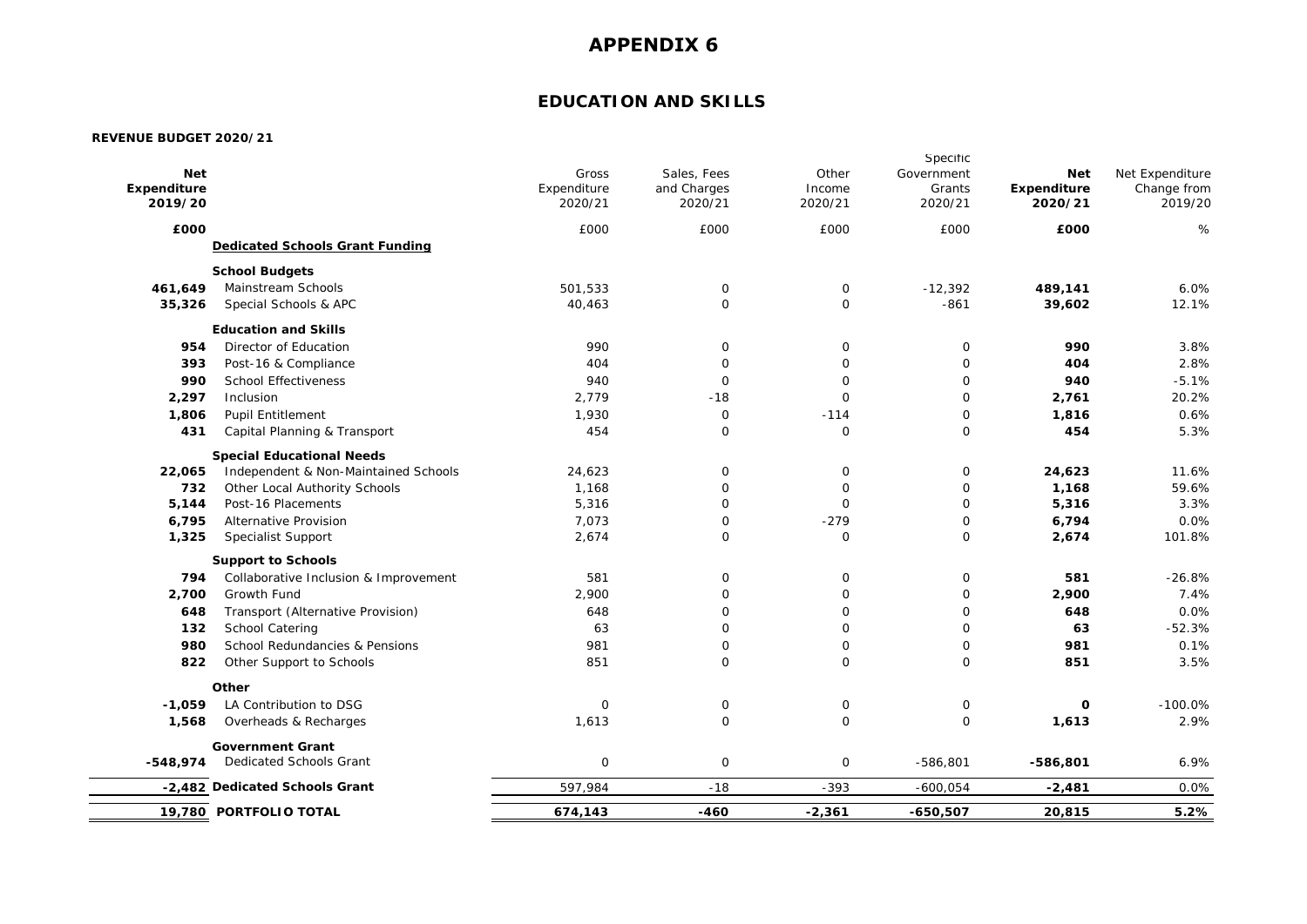# **EDUCATION AND SKILLS**

### **CHANGE IN SPENDING**

As analysed in the table below, the increase in spending is £1.035m or 5.2%

|                                                                                      | £000      | £000  | %      |
|--------------------------------------------------------------------------------------|-----------|-------|--------|
|                                                                                      |           |       |        |
| Allowance for Pay and Price Increases                                                |           |       |        |
| Pay and price rise allowance                                                         |           | 561   | 2.8    |
| <b>Committed and Service Changes</b>                                                 |           |       |        |
| Home to School Transport pressures 2019/20                                           | 1,000     |       |        |
| Home to School Transport pressures 2020/21                                           | 400       |       |        |
| Crawley Schools PFI (Private Finance Initiative)                                     | 300       |       |        |
| <b>Educational Psychologists</b>                                                     | 59        |       |        |
| Removal of 2019/20 Local Authority contribution to DSG                               | $-1,059$  |       |        |
| Increased capacity for in-house special educational needs placements                 | $-1,845$  |       |        |
| Removal of 2019/20 transfer to the Special Support Centre Reserve                    | 1,845     |       |        |
| Reduction in application of the Crawley Schools PFI Reserve                          | -53       |       |        |
|                                                                                      |           | 647   | 3.3    |
|                                                                                      |           |       |        |
| <b>Balancing the Budget</b>                                                          |           |       |        |
| As detailed in Appendix 3                                                            |           | -444  | $-2.2$ |
| <b>Funding from Central Government</b>                                               |           |       |        |
| Expenditure:                                                                         |           |       |        |
| Directly allocated to schools                                                        | 40,309    |       |        |
| Increase in cost of business rates                                                   | 208       |       |        |
| Special educational needs placements                                                 | 7,479     |       |        |
| Special educational needs support programmes                                         | 1,754     |       |        |
| SEND and Inclusion Strategy                                                          | 420       |       |        |
| Replace one-off Local Authority contribution in 2019/20                              | 1,059     |       |        |
| Central block reductions still to be confirmed                                       | $-319$    |       |        |
| Other minor variations                                                               |           |       |        |
|                                                                                      | -47       |       |        |
| Financed by:                                                                         |           |       |        |
| Dedicated Schools Grant                                                              | $-37,827$ |       |        |
| 16-19 Sixth Form Grant                                                               | 2,263     |       |        |
| Teachers Pay Grant                                                                   | $-1,643$  |       |        |
| <b>Teachers Pensions Grant</b>                                                       | $-12,403$ |       |        |
| PE & Sports Grant                                                                    | $-1,556$  |       |        |
| Pupil Premium Grant                                                                  | $-281$    |       |        |
| Universal Free School Meals                                                          | 537       |       |        |
| European Structural and Investment Fund                                              | 65        |       |        |
| Extended Rights to Free Travel                                                       | 32        |       |        |
| School Improvement Monitoring & Brokerage Grant                                      | -50       |       |        |
|                                                                                      |           | 0     | 0.0    |
| <b>Transfers between Portfolios</b>                                                  |           |       |        |
| Edge-ucate Software Licence from Finance                                             | 19        |       |        |
| Adjustment to Catering Recharge                                                      | $-1$      |       |        |
| Transfer from non-portfolio of prior-year reduction in pension contributions         |           |       |        |
| attributable to lump sum pre payment                                                 | -9        |       |        |
| Virtual school teacher from Childrens and Young People                               | 51        |       |        |
| Virtual school postition funded by the Childrens Improvement Programme               | 32        |       |        |
| Review of recharge arrangements for internal transport provision                     | 210       |       |        |
| Adjustment to Free School Meal eligibility service recharge to Economy and Corporate |           |       |        |
| Resources                                                                            | -34       |       |        |
| Apprenticeships from Economy and Corporate Resources                                 | 3         |       |        |
|                                                                                      |           | 271   | 1.4    |
|                                                                                      |           |       |        |
| TOTAL CHANGE IN SPENDING                                                             |           | 1,035 | 5.2    |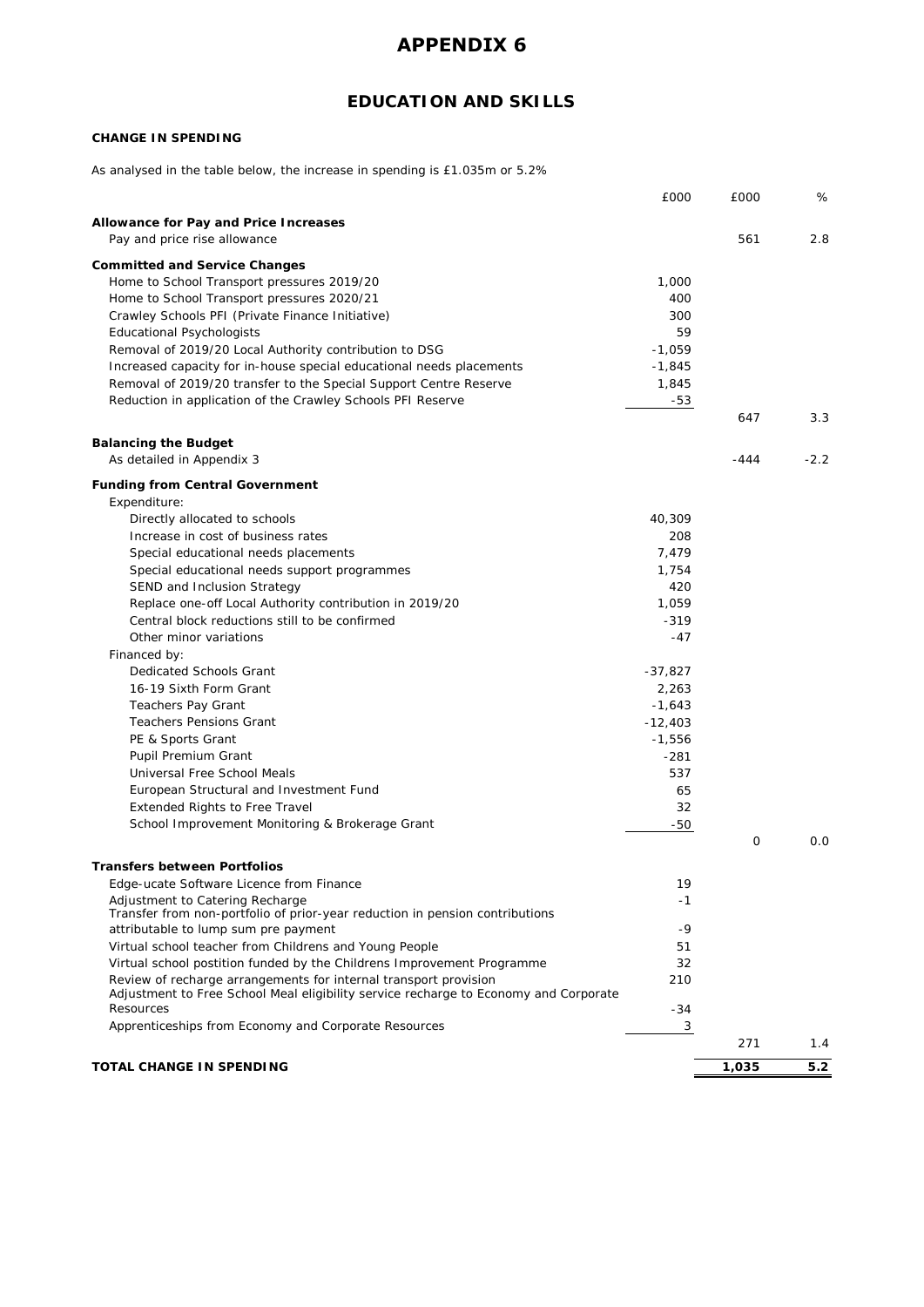### **ENVIRONMENT**

|             |                                          |             |             |             | Specific    |             |                 |
|-------------|------------------------------------------|-------------|-------------|-------------|-------------|-------------|-----------------|
| <b>Net</b>  |                                          | Gross       | Sales, Fees | Other       | Government  | <b>Net</b>  | Net Expenditure |
| Expenditure |                                          | Expenditure | and Charges | Income      | Grants      | Expenditure | Change from     |
| 2019/20     |                                          | 2020/21     | 2020/21     | 2020/21     | 2020/21     | 2020/21     | 2019/20         |
| £000        |                                          | £000        | £000        | £000        | £000        | £000        | %               |
|             | <b>Environment and Public Protection</b> |             |             |             |             |             |                 |
| 2,282       | Energy and Sustainability                | 4,940       | $-2,443$    | $-293$      | $\mathbf 0$ | 2,204       | $-3.4%$         |
| 23,630      | Waste Recycling                          | 22,905      | $-1,934$    | $-668$      | $-2,124$    | 18,179      | $-23.1\%$       |
| 33,852      | Waste Disposal                           | 37,076      | $-446$      | $-11$       | 0           | 36,619      | 8.2%            |
| 994         | Waste Strategy and Support               | 1,059       | $\mathbf 0$ | $\mathbf 0$ | 0           | 1,059       | 6.5%            |
| 1,172       | Trading Standards                        | 1,360       | $-34$       | $-11$       | $\Omega$    | 1,315       | 12.2%           |
| 61,930      |                                          | 67,340      | $-4,857$    | $-983$      | $-2,124$    | 59,376      | $-4.1%$         |
|             | <b>Other Responsibilities</b>            |             |             |             |             |             |                 |
|             | Countryside Services (Including Public   |             |             |             |             |             |                 |
| 1,408       | Rights of Way)                           | 1,467       | $-18$       | $-16$       | $\mathbf 0$ | 1,433       | 1.8%            |
| $-212$      | <b>Planning Services</b>                 | 3,302       | $-2,638$    | $-1,095$    | $\mathbf 0$ | $-431$      | 103.3%          |
|             | 63,126 PORTFOLIO TOTAL                   | 72,109      | -7,513      | $-2,094$    | $-2,124$    | 60,378      | $-4.4%$         |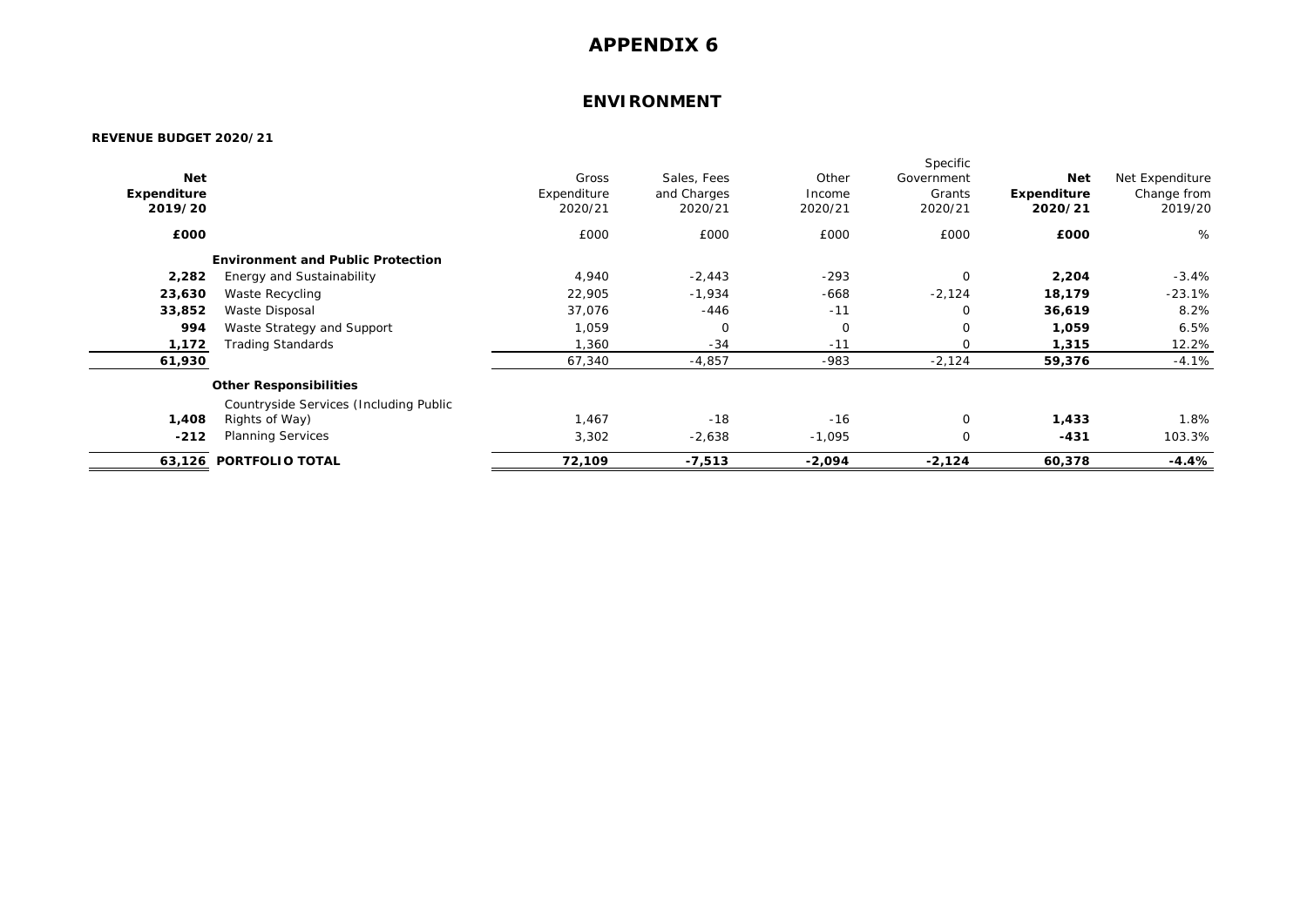## **ENVIRONMENT**

### **CHANGE IN SPENDING**

As analysed in the table below, the decrease in spending is £2.748m or 4.4%

|                                                                                                                     | £000     | £000     | %      |
|---------------------------------------------------------------------------------------------------------------------|----------|----------|--------|
| Allowance for Pay and Price Increases                                                                               |          |          |        |
| Pay and price rise allowance                                                                                        |          | 1,747    | 2.8    |
| <b>Committed and Service Changes</b>                                                                                |          |          |        |
| Increase in energy prices                                                                                           | 100      |          |        |
| Increased insurance premium for Mechanical and Biological Treatment site                                            | 700      |          |        |
| 2019/20 undelivered Trading Standards income target                                                                 | 137      |          |        |
| District and Borough recycling initiatives to be funded from capital receipts                                       | $-2,000$ |          |        |
| Net reduction in application of the Waste Management Material Resource Management                                   |          |          |        |
| Contract (MRMC) reserve                                                                                             | $-150$   |          |        |
| Reduction in application of the Highways and Education Buildings Reserve                                            | $-32$    |          |        |
|                                                                                                                     |          | $-1,245$ | $-2.0$ |
| <b>Balancing the Budget</b>                                                                                         |          |          |        |
| As detailed in Appendix 3                                                                                           |          | $-3.217$ | $-5.1$ |
| <b>Transfers between Portfolios</b><br>Transfer from non-portfolio of prior-year reduction in pension contributions |          |          |        |
| attributable to lump sum pre payment                                                                                | $-21$    |          |        |
| Review of recharge arrangements for internal transport provision                                                    | -59      |          |        |
| Realignment of Public Health Grant to reflect current spending patterns                                             | 47       |          |        |
|                                                                                                                     |          | $-33$    | $-0.1$ |
| <b>TOTAL CHANGE IN SPENDING</b>                                                                                     |          | $-2,748$ | $-4.4$ |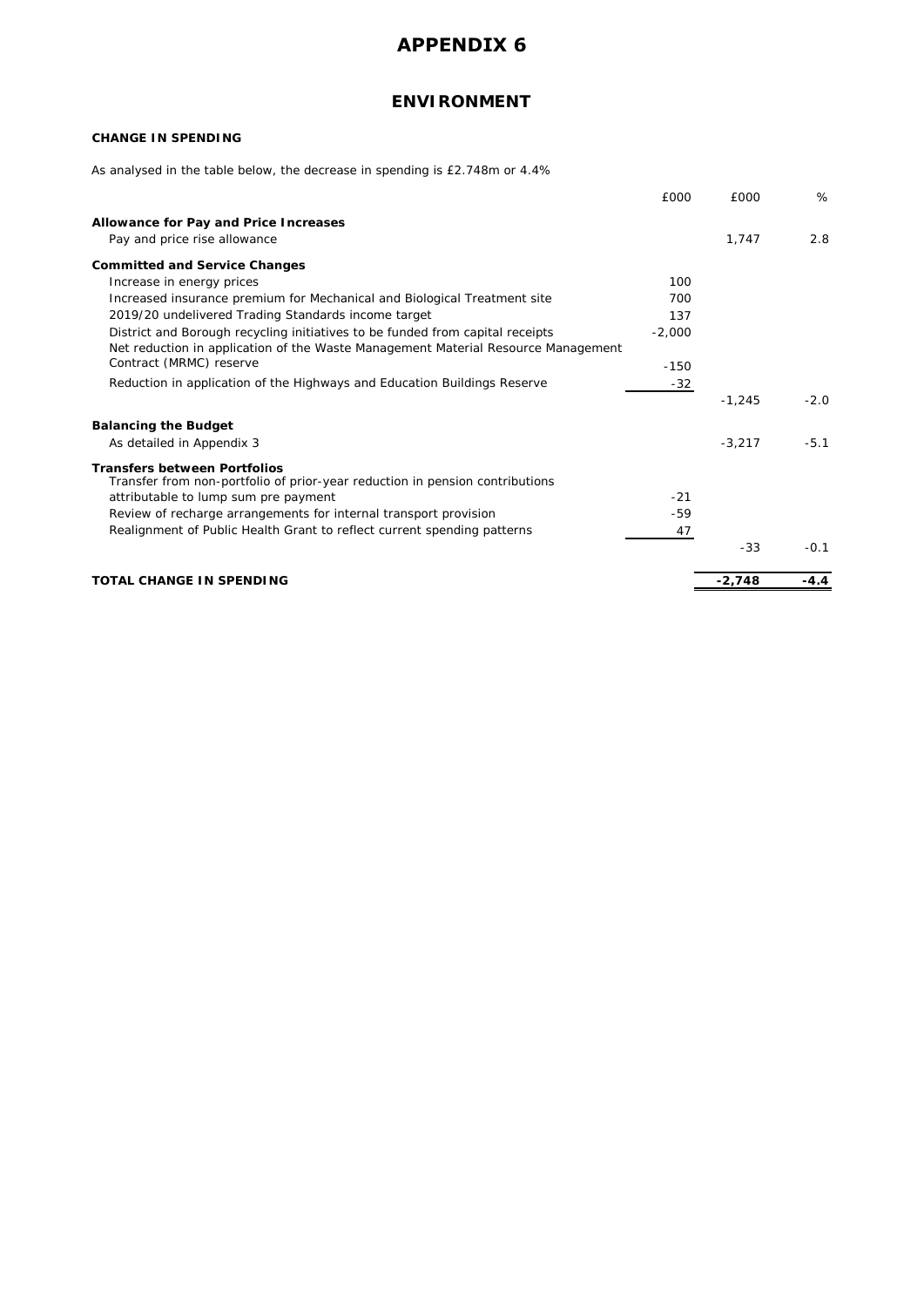### **FINANCE**

|             |                                       |             |             |             | Specific    |             |                 |
|-------------|---------------------------------------|-------------|-------------|-------------|-------------|-------------|-----------------|
| <b>Net</b>  |                                       | Gross       | Sales, Fees | Other       | Government  | <b>Net</b>  | Net Expenditure |
| Expenditure |                                       | Expenditure | and Charges | Income      | Grants      | Expenditure | Change from     |
| 2019/20     |                                       | 2020/21     | 2020/21     | 2020/21     | 2020/21     | 2020/21     | 2019/20         |
| £000        |                                       | £000        | £000        | £000        | £000        | £000        | %               |
|             | Finance                               |             |             |             |             |             |                 |
| 2,503       | Finance                               | 4,422       | $-552$      | $-337$      | $\mathbf 0$ | 3,533       | 41.2%           |
| 583         | <b>Internal Audit</b>                 | 595         | $\mathbf 0$ | $\mathbf 0$ | $\mathbf 0$ | 595         | 2.1%            |
|             | Strategic Procurement and Contract    |             |             |             |             |             |                 |
| 1,217       | Management                            | 1,620       | $-232$      | $\mathbf 0$ | $\mathbf 0$ | 1,388       | 14.1%           |
| 1,228       | Intelligence and Performance          | 1,171       | $\mathbf 0$ | $\mathbf 0$ | $\mathbf 0$ | 1,171       | $-4.6%$         |
| 1,696       | Levies and Precepts                   | 1,885       | 0           | $\mathbf 0$ | $-148$      | 1,737       | 2.4%            |
| 325         | Fees and Other Payments               | 380         | $\mathbf 0$ | $-49$       | $\mathbf 0$ | 331         | 1.8%            |
| 40          | Council Tax Hardship Fund             | 40          | $\mathbf 0$ | 0           | 0           | 40          | 0.0%            |
| $-316$      | Insurance                             | 170         | $\mathbf 0$ | $\mathbf 0$ | $\mathbf 0$ | 170         | $-153.8%$       |
| 7,276       |                                       | 10,283      | $-784$      | $-386$      | $-148$      | 8,965       | 23.2%           |
|             | <b>Asset &amp; Capital Programme</b>  |             |             |             |             |             |                 |
| 5,272       | Capital and Infrastructure (Property) | 9,212       | $-2,681$    | $-1,604$    | $\mathbf 0$ | 4,927       | $-6.5%$         |
|             | 12,548 PORTFOLIO TOTAL                | 19,495      | $-3,465$    | -1,990      | $-148$      | 13,892      | 10.7%           |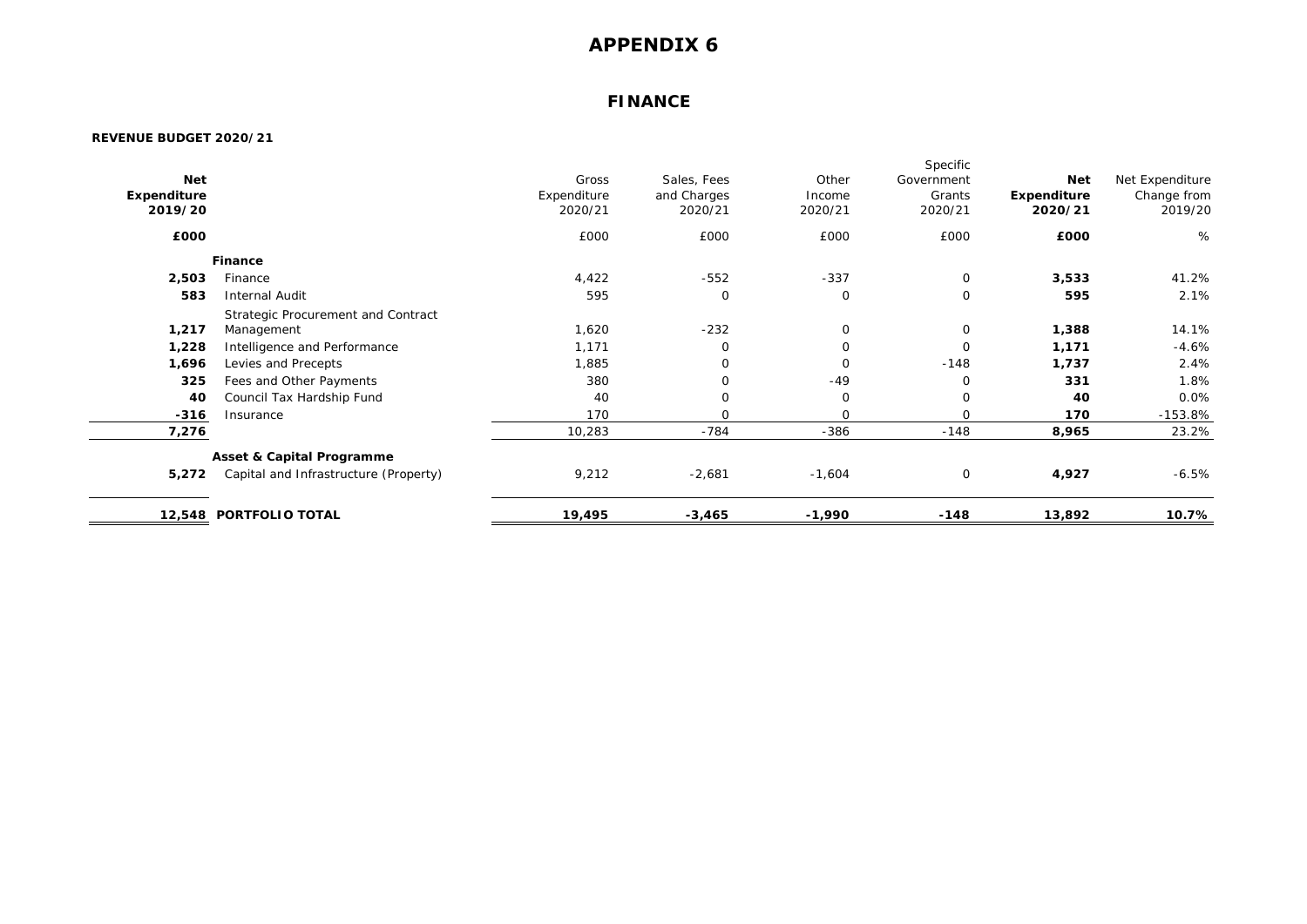## **FINANCE**

### **CHANGE IN SPENDING**

As analysed in the table below, the increase in spending is £1.344m or 10.7%

|                                                                                                                                     | £000   | £000   | %      |
|-------------------------------------------------------------------------------------------------------------------------------------|--------|--------|--------|
| Allowance for Pay and Price Increases                                                                                               |        |        |        |
| Pay and price rise allowance                                                                                                        |        | 342    | 2.7    |
| <b>Committed and Service Changes</b>                                                                                                |        |        |        |
| Contribution to the Insurance Fund                                                                                                  | 500    |        |        |
| Removal of Staff Capitalisation budgets - Capital & Infrastructure                                                                  | 150    |        |        |
| Removal of Staff Capitalisation budgets - Procurement                                                                               | 123    |        |        |
| Write down of Finance income budget                                                                                                 | 100    |        |        |
| Increase in staffing requirement for Procurement and Contract Mangement                                                             | 320    |        |        |
| 2019/20 undelivered saving - Procurement Card saving                                                                                | 460    |        |        |
| Increase in Corporate Feasibility budget                                                                                            | 500    |        |        |
| Net increase in transfer to the Infrastructure Works Feasbility Reserve                                                             | $-515$ |        |        |
|                                                                                                                                     |        | 1,638  | 13.1   |
| <b>Balancing the Budget</b>                                                                                                         |        |        |        |
| As detailed in Appendix 3                                                                                                           |        | $-955$ | $-7.6$ |
| <b>Transfers between Portfolios</b>                                                                                                 |        |        |        |
| Edge-ucate software licence to Education and Skills<br>Transfer from non-portfolio of prior-year reduction in pension contributions | $-19$  |        |        |
| attributable to lump sum pre payment                                                                                                | $-27$  |        |        |
| West Sussex Connection publications transfer to Economy and Corporate Resources                                                     | 15     |        |        |
| Apprenticeship Levy saving reassigned to Economy and Corporate Resources                                                            | 175    |        |        |
| Executive Director of Resources position from Fire & Rescue and Communities                                                         | 202    |        |        |
| Review of recharge arrangements for internal transport provision                                                                    | $-27$  |        |        |
|                                                                                                                                     |        | 319    | 2.5    |
| <b>TOTAL CHANGE IN SPENDING</b>                                                                                                     |        | 1,344  | 10.7   |
|                                                                                                                                     |        |        |        |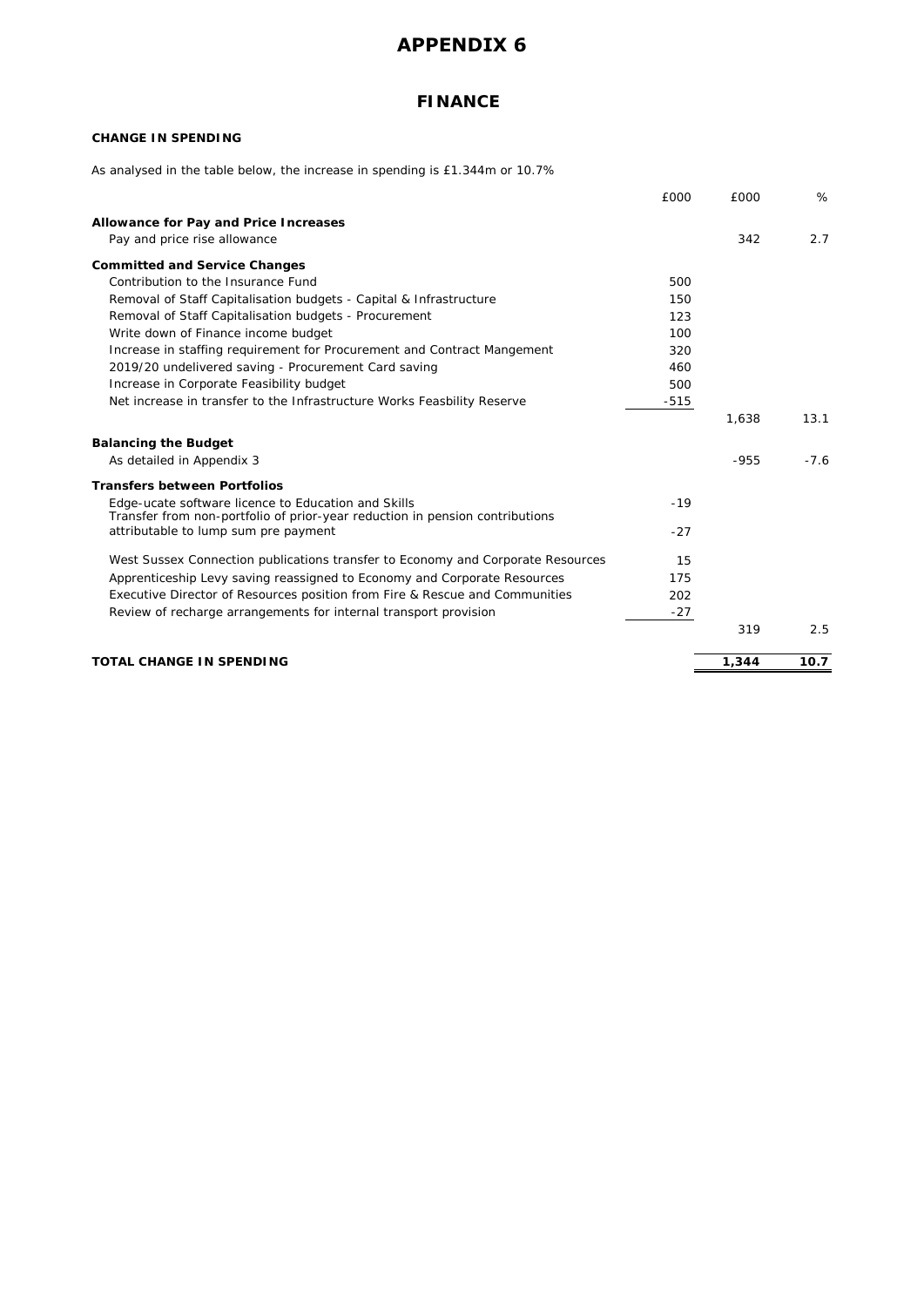## **FIRE & RESCUE AND COMMUNITIES**

|             |                                            |             |             |             | Specific    |             |                 |
|-------------|--------------------------------------------|-------------|-------------|-------------|-------------|-------------|-----------------|
| <b>Net</b>  |                                            | Gross       | Sales, Fees | Other       | Government  | Net         | Net Expenditure |
| Expenditure |                                            | Expenditure | and Charges | Income      | Grants      | Expenditure | Change from     |
| 2019/20     |                                            | 2020/21     | 2020/21     | 2020/21     | 2020/21     | 2020/21     | 2019/20         |
|             |                                            |             |             |             |             |             |                 |
| £000        |                                            | £000        | £000        | £000        | £000        | £000        | %               |
|             | <b>Fire &amp; Rescue</b>                   |             |             |             |             |             |                 |
| $-549$      | Management                                 | 2,156       | $\mathbf 0$ | $\mathbf 0$ | $-1,727$    | 429         | $-178.1%$       |
| 26,396      | Fire Operations                            | 27,793      | $-353$      | $-50$       | -949        | 26,441      | 0.2%            |
| 25,847      |                                            | 29,949      | $-353$      | $-50$       | $-2,676$    | 26,870      | 4.0%            |
|             | <b>Information and Regulatory Services</b> |             |             |             |             |             |                 |
| 6,907       | Library Service                            | 7,733       | $-565$      | $-66$       | $-105$      | 6,997       | 1.3%            |
| 711         | Record Office<br>Registration of Births,   | 816         | $-48$       | $\mathbf 0$ | 0           | 768         | 8.0%            |
| -666        | Deaths and Marriages                       | 1,343       | $-2,024$    | $-134$      | $\mathbf 0$ | $-815$      | 22.4%           |
| 6,952       |                                            | 9,892       | $-2,637$    | $-200$      | $-105$      | 6,950       | 0.0%            |
|             | <b>Communities</b>                         |             |             |             |             |             |                 |
| 1,807       | Communities and Partnerships               | 1,880       | $\mathbf 0$ | $-110$      | $-250$      | 1,520       | $-15.9%$        |
| 196         | Community Safety and Wellbeing             | 903         | $-378$      | $-350$      | 0           | 175         | $-10.7%$        |
| 140         | County Local Committees                    | 141         | 0           | 0           | $\mathbf 0$ | 141         | 0.7%            |
| 75          | Edes House                                 | 76          | $\mathbf 0$ | $\mathbf 0$ | $\circ$     | 76          | 1.3%            |
| 2,218       |                                            | 3,000       | $-378$      | $-460$      | $-250$      | 1,912       | $-13.8%$        |
|             | 35,017 PORTFOLIO TOTAL                     | 42,841      | $-3,368$    | $-710$      | $-3,031$    | 35,732      | 2.0%            |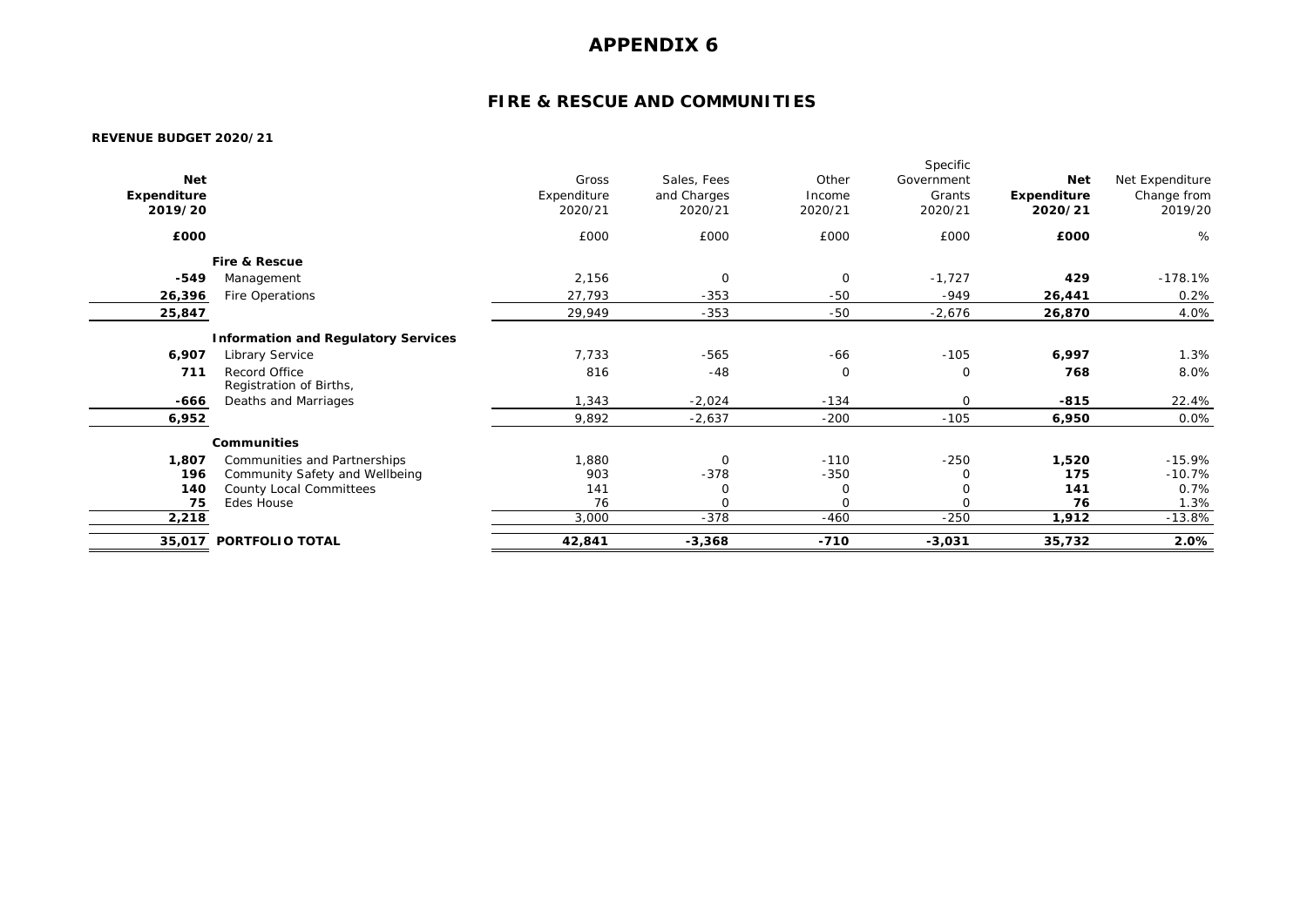## **FIRE & RESCUE AND COMMUNITIES**

### **CHANGE IN SPENDING**

As analysed in the table below, the increase in spending is £0.715m or 2%

|                                                                                         | £000     | £000     | %      |
|-----------------------------------------------------------------------------------------|----------|----------|--------|
| Allowance for Pay and Price Increases                                                   |          |          |        |
| Pay and price rise allowance                                                            |          | 835      | 2.4    |
| <b>Committed and Service Changes</b>                                                    |          |          |        |
| Funding for the Fire and Rescue Technical Rescue Unit following removal of grant        | 350      |          |        |
| 2019/20 undelivered Libraries income targets                                            | 150      |          |        |
| Resourcing implications of HMICFRS (Her Majesty's Inspectorate of Constabulary and      |          |          |        |
| Fire and Rescue Services)                                                               | 396      |          |        |
| Fire Improvement Plan - Phase 1                                                         | 1,200    |          |        |
| Fire Improvement Plan - Phase 1 one off costs                                           | 100      |          |        |
| VAT charges in Registration Service                                                     | 100      |          |        |
| Fire Improvement Plan - Phase 2                                                         | 900      |          |        |
| Fire Pension - grant shortall                                                           | 200      |          |        |
| Expenditure financed by Capital Receipts - Fire Improvement Plan - Phase 1              | $-1,200$ |          |        |
| Libraries - National Living Wage/pay grade transition                                   | 230      |          |        |
|                                                                                         |          | 2,426    | 6.9    |
| <b>Balancing the Budget</b>                                                             |          |          |        |
| As detailed in Appendix 3                                                               |          | $-1,865$ | $-5.3$ |
|                                                                                         |          |          |        |
| <b>Transfers between Portfolios</b>                                                     |          |          |        |
| Part year funding for Information Technology position transferring to Economy and       |          |          |        |
| Corporate Resources                                                                     | $-25$    |          |        |
| Transfer from non-portfolio of prior-year reduction in pension contributions            |          |          |        |
| attributable to lump sum pre payment                                                    | $-44$    |          |        |
| Executive Director of Resources position to Finance                                     | $-202$   |          |        |
| Review of recharge arrangements for internal transport provision                        | $-99$    |          |        |
| Wide Area Network budget to Information Technology - Economy and Corporate<br>Resources | $-70$    |          |        |
| Removal of Blue Badge library collection service recharge to Adults and Health          | 42       |          |        |
| Realignment of Public Health Grant to reflect current spending patterns                 | $-297$   |          |        |
| Pay Protection for Resilience & Emergencies Advisor transferring from Adults and        |          |          |        |
| Health                                                                                  | 14       |          |        |
|                                                                                         |          | $-681$   | $-1.9$ |
|                                                                                         |          |          |        |
| <b>TOTAL CHANGE IN SPENDING</b>                                                         |          | 715      | 2.0    |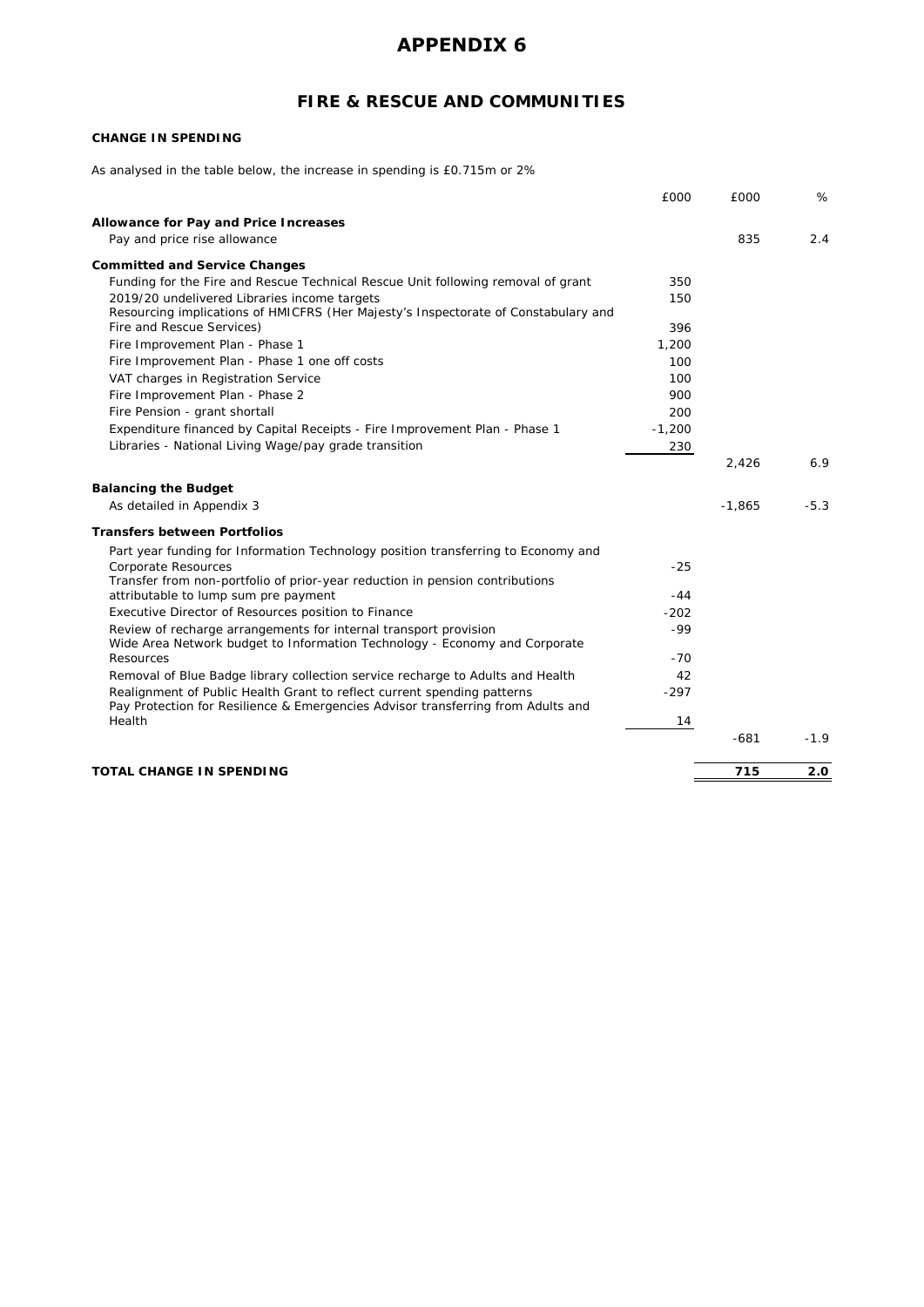## **HIGHWAYS AND INFRASTRUCTURE**

|             |                                     |             |             |             | Specific       |             |                 |
|-------------|-------------------------------------|-------------|-------------|-------------|----------------|-------------|-----------------|
| <b>Net</b>  |                                     | Gross       | Sales, Fees | Other       | Government     | <b>Net</b>  | Net Expenditure |
| Expenditure |                                     | Expenditure | and Charges | Income      | Grants         | Expenditure | Change from     |
| 2019/20     |                                     | 2020/21     | 2020/21     | 2020/21     | 2020/21        | 2020/21     | 2019/20         |
| £000        |                                     | £000        | £000        | £000        | £000           | £000        | %               |
|             | <b>Highways Service</b>             |             |             |             |                |             |                 |
| 2,738       | <b>Highways Service</b>             | 4,651       | $-1,603$    | $-365$      | $\mathbf 0$    | 2,683       | $-2.0%$         |
| 8,707       | Highways Maintenance                | 9,834       | 0           | $\mathbf 0$ | $-66$          | 9,768       | 12.2%           |
| 0           | West Sussex Permit Scheme           | 1,427       | $-1,427$    | $\mathbf 0$ | $\Omega$       | $\Omega$    | N/A             |
| 8,215       | <b>Street Lighting PFI</b>          | 15,083      | $\mathbf 0$ | $-101$      | $-6,069$       | 8,913       | 8.5%            |
| 19,660      |                                     | 30,995      | $-3,030$    | $-466$      | $-6,135$       | 21,364      | 8.7%            |
|             | <b>Transport and Countryside</b>    |             |             |             |                |             |                 |
| 10,943      | National Concessionary Fares Scheme | 11,915      | 0           | $-930$      | $-19$          | 10,966      | 0.2%            |
| 434         | 3in1 Concessionary Fares Scheme     | 342         | 0           | $\mathbf 0$ | $\overline{0}$ | 342         | $-21.2%$        |
| 867         | Public Transport Support            | 1,963       | $\mathbf 0$ | $-736$      | $-355$         | 872         | 0.6%            |
| 416         | Safe and Sustainable Transport      | 667         | $-150$      | $-116$      | $-50$          | 351         | $-15.6%$        |
| 901         | <b>Transport Bureau</b>             | 1.071       | $-30$       | $\mathbf 0$ | $-62$          | 979         | 8.7%            |
| $\Omega$    | Parking Strategy                    | 247         | $\mathbf 0$ | $-247$      | $\mathbf 0$    | 0           | N/A             |
| $\Omega$    | On Street Car Parking               | 5,832       | $-5,567$    | $-265$      | $\mathbf 0$    | $\Omega$    | N/A             |
| O           | Sussex Safer Roads Partnership      | 2,520       | $-2,420$    | $-100$      | $\mathbf 0$    | $\Omega$    | N/A             |
| 13,561      |                                     | 24,557      | $-8,167$    | $-2,394$    | $-486$         | 13,510      | $-0.4%$         |
|             | <b>Other Responsibilities</b>       |             |             |             |                |             |                 |
| $-95$       | Management and Central              |             | $\mathbf 0$ | $-90$       | 0              | -89         | $-6.3%$         |
| $-200$      | <b>Fleet Management</b>             | 630         | $-14$       | $\Omega$    | $\mathbf 0$    | 616         | $-408.0%$       |
| $-295$      |                                     | 631         | $-14$       | $-90$       | $\Omega$       | 527         | $-278.6%$       |
| 32,926      | <b>PORTFOLIO TOTAL</b>              | 56,183      | $-11,211$   | $-2,950$    | $-6,621$       | 35,401      | 7.5%            |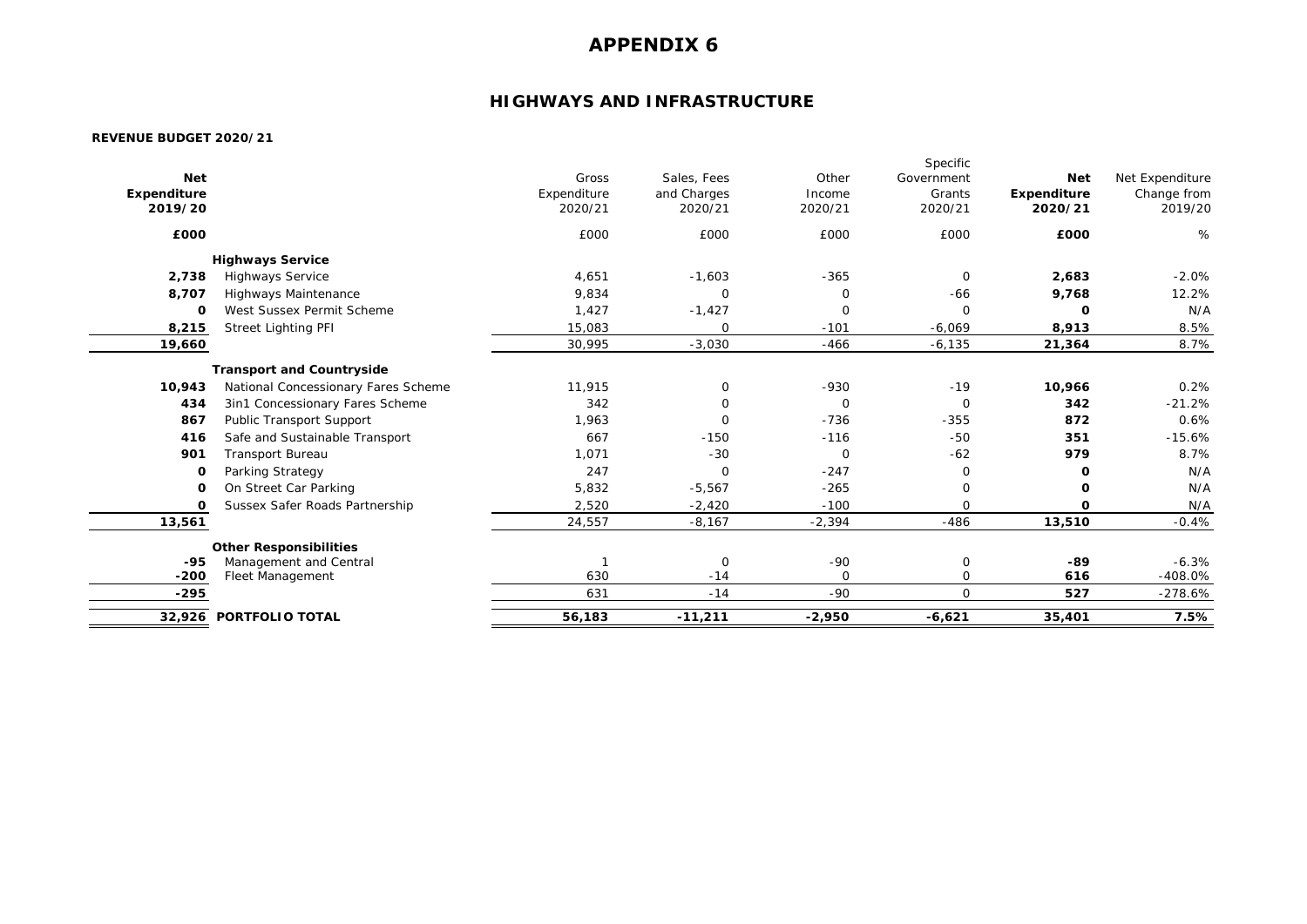## **HIGHWAYS AND INFRASTRUCTURE**

### **CHANGE IN SPENDING**

As analysed in the table below, the increase in spending is £2.475m or 7.5%

|                                                                                                                     | £000  | £000   | %      |
|---------------------------------------------------------------------------------------------------------------------|-------|--------|--------|
| Allowance for Pay and Price Increases                                                                               |       |        |        |
| Pay and price rise allowance                                                                                        |       | 920    | 2.8    |
| <b>Committed and Service Changes</b>                                                                                |       |        |        |
| Investment in highway maintenance                                                                                   | 978   |        |        |
| Delay to Street Lighting LED implementation (Crawley)                                                               | 100   |        |        |
| Review of transport recharges                                                                                       | 350   |        |        |
| Net increase in application of the Street Lighting PFI reserve                                                      | 397   |        |        |
| Net reduction in application of the Highways Commuted Sums reserve                                                  | $-10$ |        |        |
|                                                                                                                     |       | 1,815  | 5.5    |
| <b>Balancing the Budget</b>                                                                                         |       |        |        |
| As detailed in Appendix 3                                                                                           |       | $-450$ | $-1.4$ |
| <b>Transfers between Portfolios</b><br>Transfer from non-portfolio of prior-year reduction in pension contributions |       |        |        |
| attributable to lump sum pre payment                                                                                | $-23$ |        |        |
| Review of recharge arrangements for internal transport provision                                                    | 213   |        |        |
|                                                                                                                     |       | 190    | 0.6    |
| TOTAL CHANGE IN SPENDING                                                                                            |       | 2,475  | 7.5    |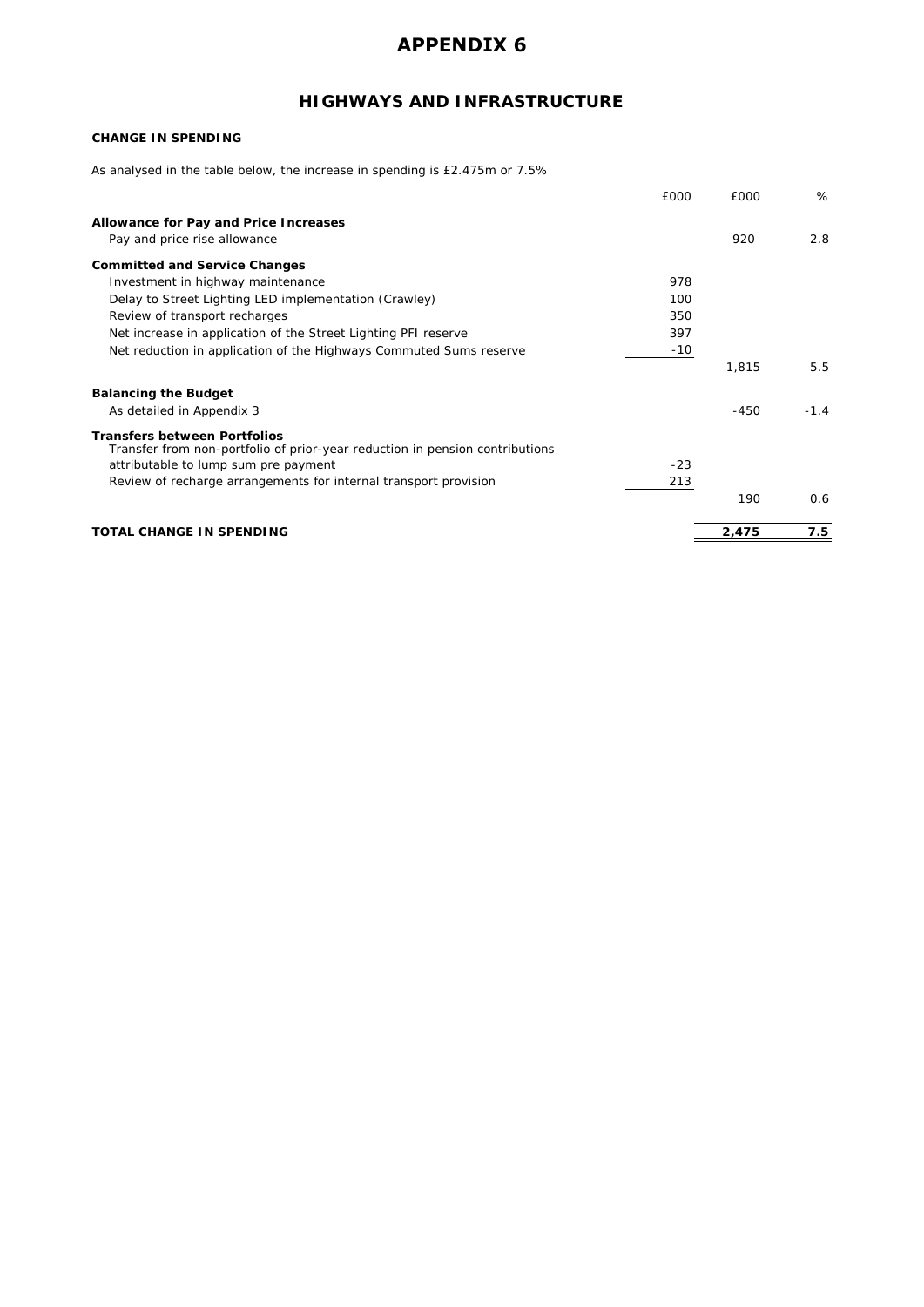### **LEADER**

| <b>Net</b><br>Expenditure<br>2019/20 |                        | Gross<br>Expenditure<br>2020/21 | Sales, Fees<br>and Charges<br>2020/21 | Other<br>Income<br>2020/21 | Specific<br>Government<br>Grants<br>2020/21 | <b>Net</b><br>Expenditure<br>2020/21 | Net Expenditure<br>Change from<br>2019/20 |
|--------------------------------------|------------------------|---------------------------------|---------------------------------------|----------------------------|---------------------------------------------|--------------------------------------|-------------------------------------------|
| £000                                 |                        | £000                            | £000                                  | £000                       | £000                                        | £000                                 | %                                         |
|                                      | <b>Chief Executive</b> |                                 |                                       |                            |                                             |                                      |                                           |
| 591                                  | <b>Chief Executive</b> | 540                             | $\mathbf 0$                           | $\mathbf 0$                | $\mathbf 0$                                 | 540                                  | $-8.6%$                                   |
| 278                                  | Policy Team            | 283                             | $\mathbf 0$                           | $\mathbf 0$                | 0                                           | 283                                  | 1.8%                                      |
| 568                                  | Personal Assistants    | 629                             | $\mathbf 0$                           | $\mathbf 0$                | $\mathbf 0$                                 | 629                                  | 10.7%                                     |
|                                      | 1,437 PORTFOLIO TOTAL  | 1,452                           | C                                     | C                          | C                                           | 1,452                                | 1.0%                                      |